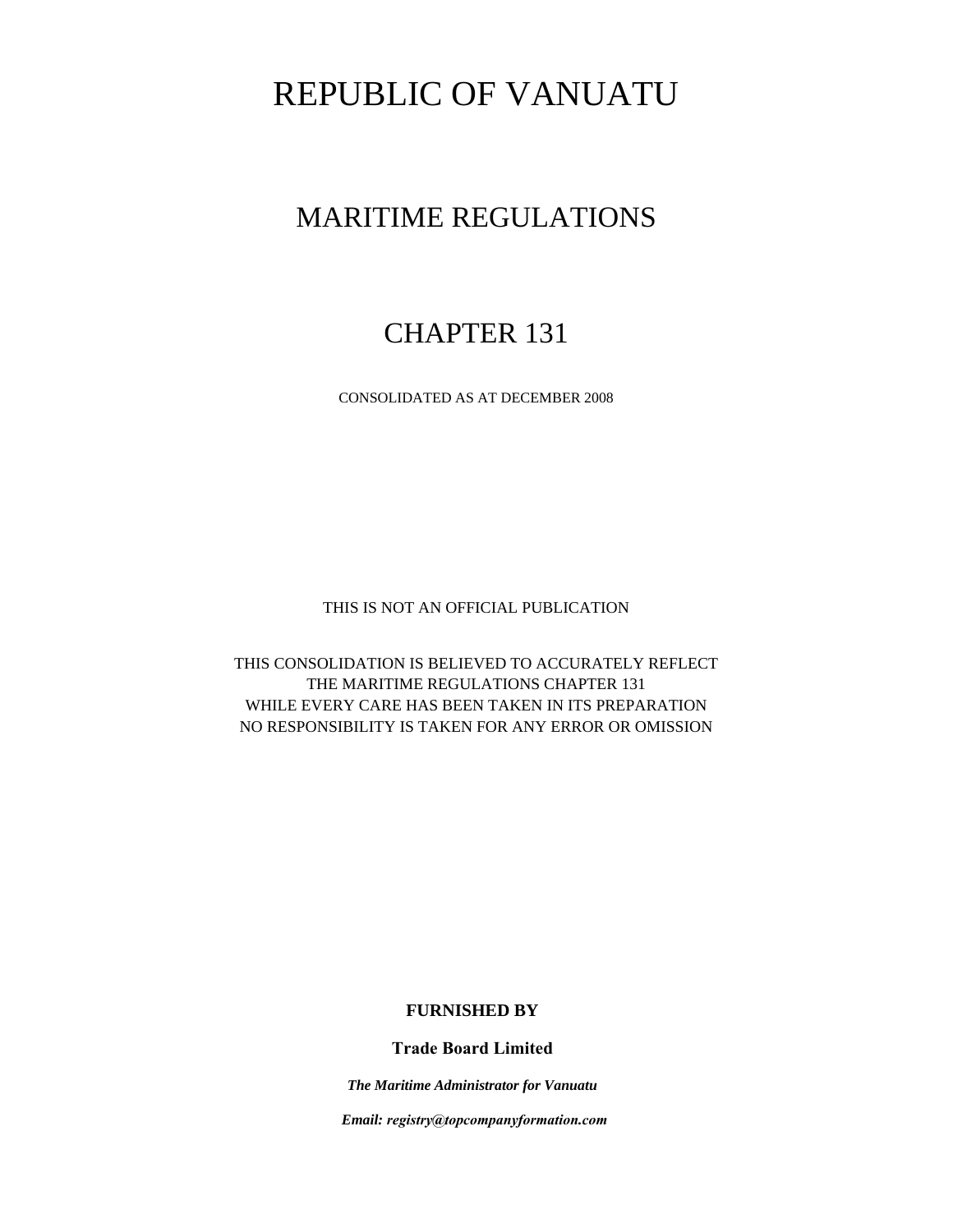Commencement: 3 September 1990

## **MARITIME REGULATIONS**

Order 25 of 1990 Order 21 of 1998 Order 5 of 1999 Order 35 of 2005 Order 35 of 2005 rescinded in Nov' 2007

#### **ARRANGEMENT OF REGULATIONS**

#### **CHAPTER 1 – GENERAL**

- 1. Interpretation
- 2. Records
- 3. Licences, certificates of officers and members of crew
- 3A. Annual tonnage tax
- 4. Fees<br>5. Appe
- **Appeals**
- 6. Commitments
- 7. Penalties for late payment

#### **CHAPTER 2 – DOCUMENTATION AND IDENTIFICATION OF VESSELS**

- 8. Conditions precedent to issuing certificates of registry
- 9. Authorized agents for measurement and survey of vessels
- 10. Measurement
- 11. Tonnage statements in certificates of registry
- 12. Contents of certificates of registry
- 13. Numbers of registry certificates and licences
- 14. Transfer to foreign registry
- 15. Change of name of vessel
- 16. Compliance with international conventions and agreements
- 17. Standards of seaworthiness

#### **CHAPTER 3 – BAREBOAT CHARTER REGISTRATION**

- 18. Interpretation
- 19. Contents of certificates of bareboat registry
- 20. Effect of bareboat registry
- 21. Recordation of mortgages
- 22. Waiver of recordation of mortgages
- 23. Termination of bareboat charter
- 24. Consent to registration of bareboat chartered Vanuatu vessels in a foreign bareboat registry

#### **CHAPTER 4 – PREVENTION OF POLLUTION OF THE SEA BY OIL**

- 25. Interpretation
- 26. Pollution by oil prohibited
- 27. Oil record book
- 28. Load lines
- 29. Costs of marine investigation, international participation and nautical training

#### **CHAPTER 5 – PREFERRED SHIP MORTGAGES ON VANUATU VESSELS**

- 30. Acknowledgments
- 31. Bill of sale recording
- 32. Mortgage recording

#### **CHAPTER 6 – MARINE INSPECTION**

33. Marine inspectors

#### **CHAPTER 7 – MARINE CASUALTIES AND OFFENCES AND MARINE INVESTIGATIONS**

- 34. Reporting
- 35. Marine investigations and offences

#### **CHAPTER 8 – MERCHANT SEAMEN**

- 36. Interpretation
- 37. Application
- 38. Responsibilities
- 39. Safe Manning Certificates
- 40. Manning levels for officers and ratings
- 41. Watchkeeping arrangements
- 42. Watch schedules
- 43. Rest periods 44. Carriage of Masters and officers
- 45. Radio personnel
- 46. Revalidation of certificates
- 47. Transitional provisions
- 
- 48. Rating<br>49. Specia Special training for service on tankers
- 50. Special training for service on ro-ro passenger vessels and passenger vessels other than ro-ro passenger vessels
- 51. Training in proficiency in survival craft
- 52. Advanced fire-fighting requirements
- 53. Medical first aid and medical care
- **Medical fitness certificates**
- 55. Applications for recognition of training
- 56. Obligations of owners, Masters and other persons
- 57. Manning's scales for fishing vessels and oil and mineral service vessels
- 58. Display of licenses and certificates
- 59. Report of ship's officer
- 60. Change of command
- 61. Fishing, oil and mineral service vessel reports
- 62. Log books
- 63. Medical equipment and log book
- 64. Lifeboats and lifeboat drill
- 65. Certificates to be given by Master
- 66. Shipping articles
- 67. Certificate of service
- 68. Register of children

## **CHAPTER 9 – NEAR-COASTAL VOYAGES**

- 69. Interpretation
- 70. Application
- 71. Limitations and exclusions
- 72. Safe manning
- 73. Carriage of Masters and officers
- 74. Duty to Master and owner
- 75. Issue of endorsements
- 76. Withdrawal of endorsements
- 77. Candidate certification for vessels over 500 gross tons
- 78. Candidate certification for vessels under 500 gross tons
- 79. Transitional provisions
- 80. Revalidation of certificates
- 81. Familiarisation
- 82. Hours of Rest

1

- 83. Schedule of watch and rest periods
- 84. Obligations of owners, Masters and other persons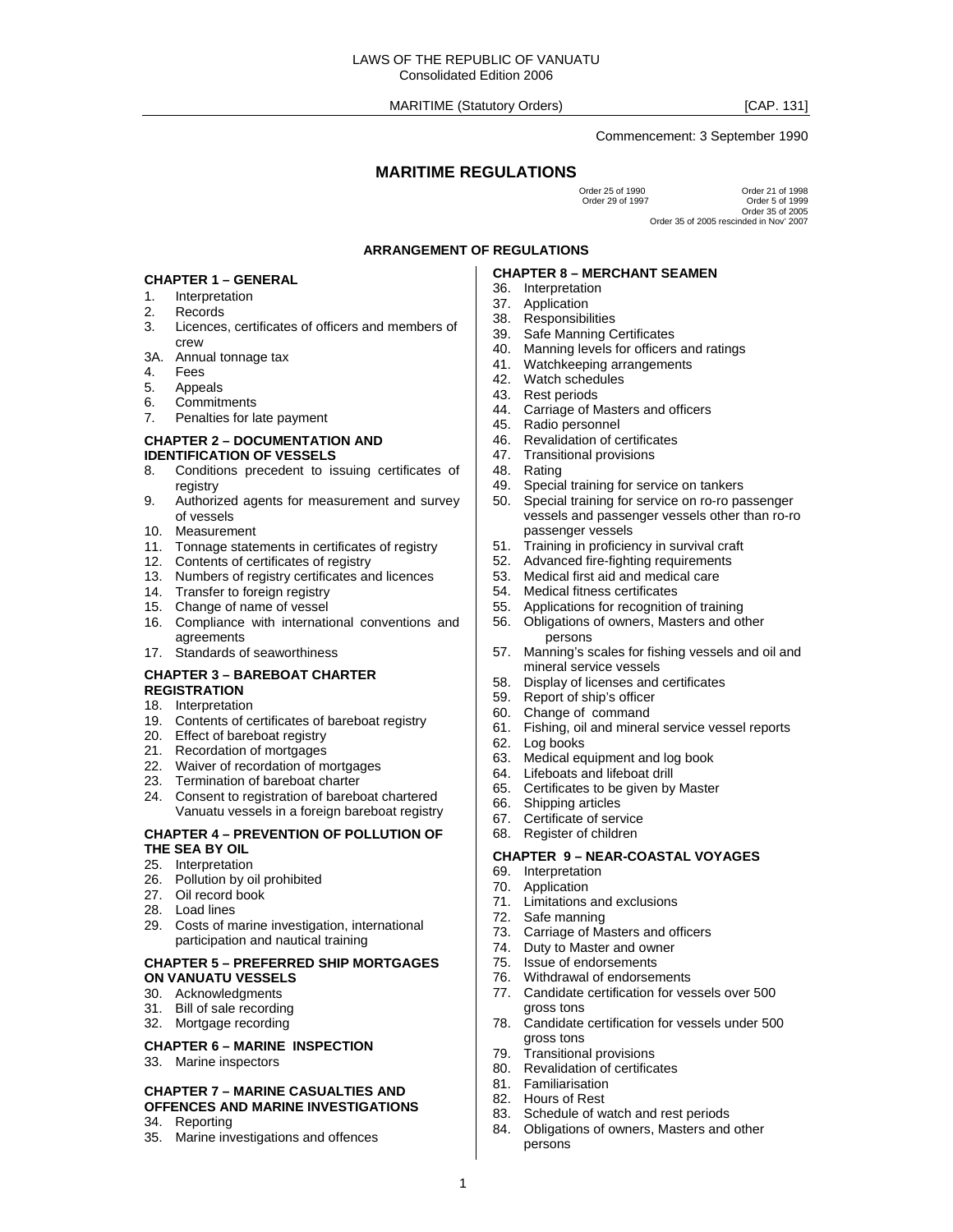MARITIME (Statutory Orders) MARITIME (Statutory Orders)

## **THE MARITIME REGULATIONS**

**To provide Regulations for the better carrying into effect of the provisions of the Maritime Act, [Cap. 131].**

## **CHAPTER 1 – GENERAL**

## **1. Interpretation**

In this Order unless the context otherwise requires:

"Act" means the Maritime Act, [Cap. 131];

 "Authority" means the Vanuatu Maritime Authority established by the Vanuatu Maritime Authority Act [Cap. 253].

 "Marine Casualty" means any casualty or accident involving any vessel if such casualty or accident occurs upon the territorial waters of Vanuatu, or any casualty or accident wherever occurring, where such casualty or accident involves any vessel documented under the Act;

"Marine Offence" means any act or offence contrary to the Act or any Orders thereunder.

 "Oil and Mineral Service Vessel" means any vessel engaged in the search and development of oil, gas, and other minerals, or in the support thereof, but does not include vessels whose primary purpose is to transport crude oil, petroleum products, gas, or other mineral resources in bulk in their cargo tanks.

#### **2. Records**

- (1) Except where otherwise provided all documents required to be submitted to the Commissioner or to a Deputy Commissioner, as the case may be under the provisions of the Act and this Order shall be submitted in duplicate, except:
	- (a) Mortgages and amendments or assignments thereof which shall be submitted in quintuplicate; and
	- (b) Mortgage satisfactions or releases or discharges which shall be submitted in quadruplicate.
- (2) Upon recording or filing any document in the Office of the Commissioner or of a Deputy Commissioner or the issue of any Certificate of Permanent or Provisional Registration or of a License or Certificate for a ship's officer or a member of a ship's crew, copies shall promptly be forwarded for duplicate filing in the Office of all other Deputy Commissioners, if any, and in the Office of the Commissioner.

#### **3. Licenses, certificates of officers and members of crew**

- (1) A person holding a valid License or Certificate issued by a maritime nation and which the Commissioner or a Deputy Commissioner to whom application is made recognises, shall be entitled to an equivalent License or Certificate issued under this order.
- (2) Any person not holding a License issued by a maritime nation desiring a license or certificate shall be required to pass such written, oral, or physical examination as shall from time to time be required by the Commissioner.
	- (a) Applicants for Deck Officer Licenses shall be examined as to their knowledge of the following subjects and such other subjects as may from time to time be required by the Commissioner:

 Navigation and Position Determination Navigational Watch Principles International Regulations for the Prevention of Collisions at Sea Lifesaving, Search and Rescue Radar Equipment and Marine Navigational Aids Meteorology and Oceanography Ship Maneuvering and Handling Ship Stability, Construction and Damage Control Cargo Handling and Stowage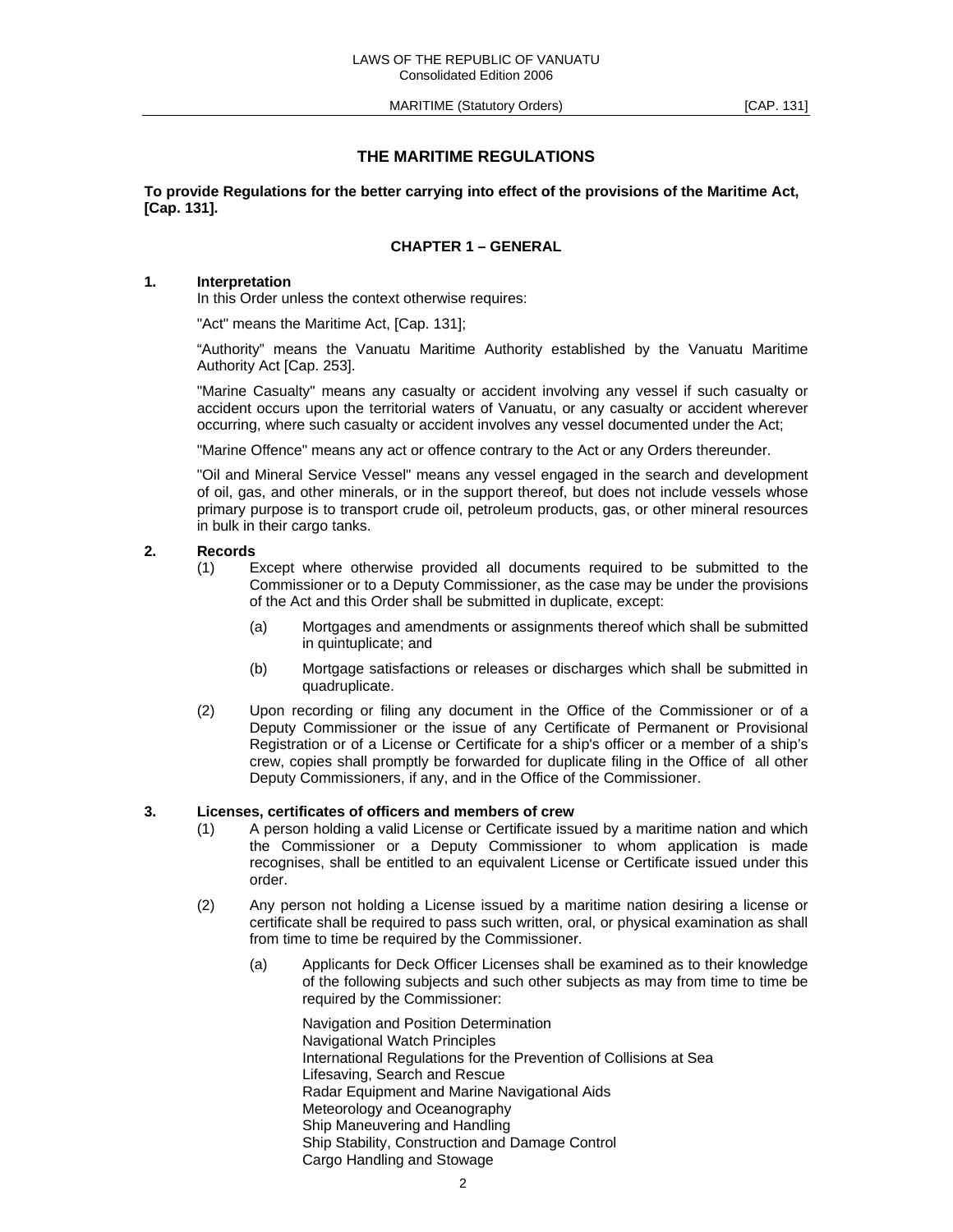| <b>Ship Power Plants</b>                           |
|----------------------------------------------------|
| Fire Prevention, Detection and Extinction          |
| <b>Emergency Procedures</b>                        |
| <b>Medical Care</b>                                |
| Communications                                     |
| Maritime Law and Regulations                       |
| Personnel Management and Training Responsibilities |

 (b) Applicants for Engineering Officer Licenses shall be examined as to their theoretical and practical knowledge of operational maintenance and organisational procedures relating to the following subjects and such other subjects as may from time to time be required by the Commissioner:

 Marine Diesel Engines and Marine Steam Propulsion Plant Auxiliary Machinery including Pumping and Piping Systems, Refrigeration Plant Electrical and Control Equipment

 Cargo Handling Equipment and Deck Machinery Fault Detection and Remedial and Damage Prevention Actions Safe Maintenance, Working Practices and Repair Procedures Fire Prevention, Detection and Extinction Damage Control, Life Saving Appliances and Elementary First Aid Pollution Prevention

 However, applicants for motor licenses only shall not be examined as to steam engines or shall applicants for steam licenses only be examined as to motor engines.

 (c) Applicants for Radio Officer Licenses shall be examined as to their knowledge of the following subjects and such other subjects as may from time to time be required by the Commissioner:

 International Regulations and Publications Safe and Efficient Watchkeeping Procedures Transmitting and Receiving Radio Telegraphy and Telephony Equipment Practical Operation of Equipment Basic Electricity and Electronics Frequency Allocations Provision of Radio Services in Emergencies including use of Portable and Fixed Equipment in Survival Craft and Emergency Position-Indicating Radio Beacons Preventive Measures Relating to the Safety of Ship and Personnel in connection with Hazards from Radio Equipment Use of the Merchant Ship Search and Rescue Manual (MERSAR) with particular reference to Radio communications

 The International Code of Signals and the Standard Marine Navigational Vocabulary

Ship Position Reporting Systems and Procedures.

- (d) Applicants for a Certificate of Proficiency in Survival Craft shall be examined to show their proficiency in all operations involving survival craft and other lifesaving appliances; the various types of emergency situations; the principles of survival; making and acting upon correct commands relating to launching, boarding, handling and disembarking from survival craft and use of life-saving appliances.
- (e) Applicants for Radar Observer Certificates shall be examined as to their knowledge of basic principles of radar observations and their applications.
- (3) Certificates and Officers' Licenses of Competence issued under the provisions of this section shall be valid for a period of five years and may be renewed. Any License or Certificate may be revoked at any time upon proof of:
	- (a) incompetency;
	- (b) physical or mental disability;
	- (c) habitual drunkenness or drug use;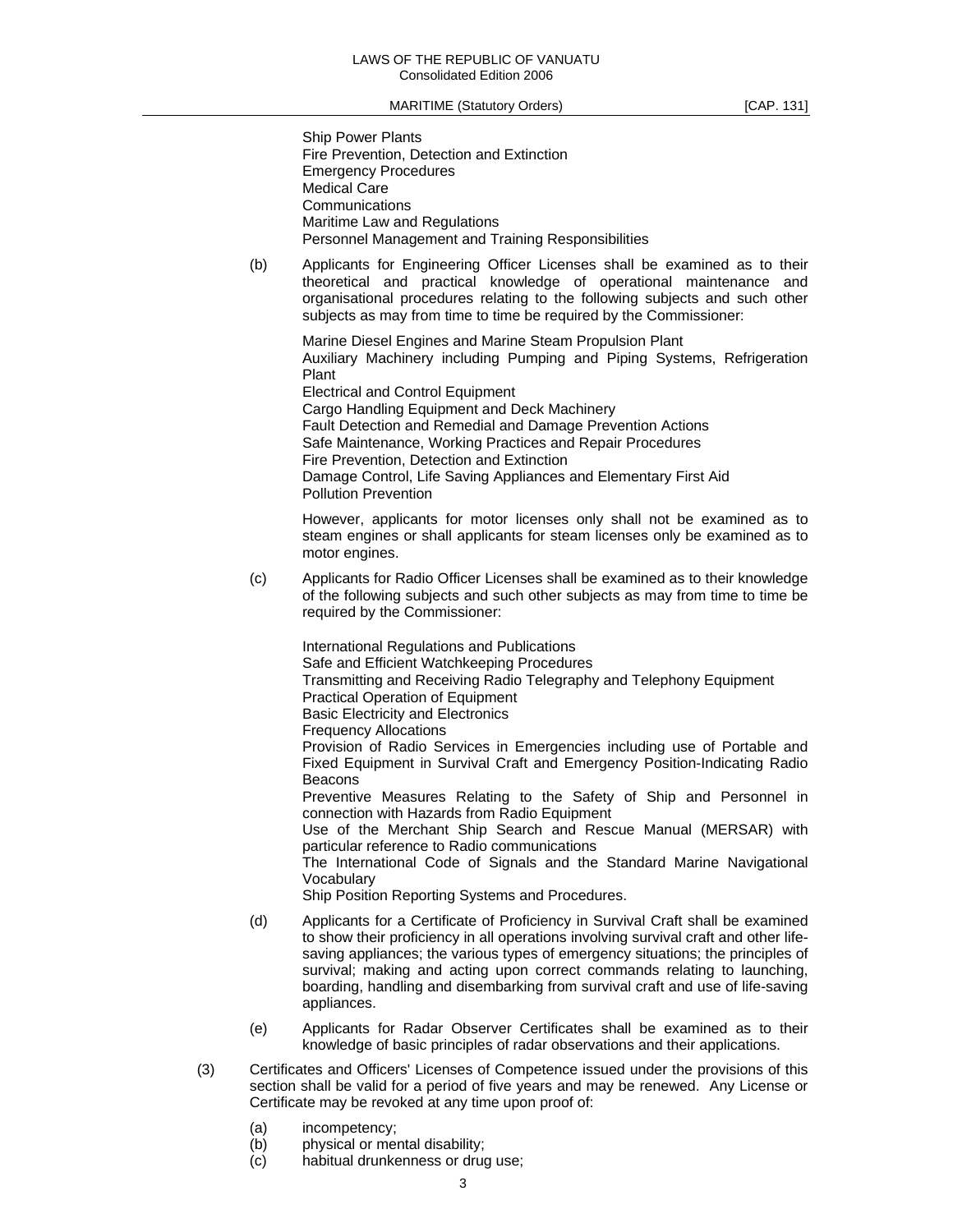- (d) willful failure to comply with the provisions of the Act or Orders thereunder;<br>(e) criminal conduct; or
- 
- (e) criminal conduct; or<br>
(f) other conduct incom other conduct incompatible with proper performance of duties and obligations as an officer.
- (4) Renewals of Licenses or Certificates shall not be granted more than one year after the expiry date of the previous License, or Certificate.

## **3A. Annual Tonnage Tax**

There shall be an annual tonnage tax payable per vessel as follows:

| <b>Vessel of</b>                        | Amount (in dollars) |
|-----------------------------------------|---------------------|
| (a) 0 to less than $15,000$ net tons    | 0.25 per net ton    |
| (b) 15,000 to less than 25,000 net tons | 0.20 per net ton    |
| (c) 25,000 to less than 35,000 net tons | 0.15 per net ton    |
| (d) 35,000 net tons and over            | 0.10 per net ton    |

#### **4. Fees**

(1) The following fees shall be payable -

| (a)            | Vessel Documentation,                                                                                                                                                                                                                                                                                                                         |         |
|----------------|-----------------------------------------------------------------------------------------------------------------------------------------------------------------------------------------------------------------------------------------------------------------------------------------------------------------------------------------------|---------|
|                | For issuing a Certificate of Registry (Permanent or Provisional)                                                                                                                                                                                                                                                                              | \$200   |
| Provisional)   | For the reissuing of a Certificate of Registry (Permanent or                                                                                                                                                                                                                                                                                  | \$150   |
|                | For 3 months extension of a Provisional Certificate of Registry                                                                                                                                                                                                                                                                               | \$500   |
|                | For documentation in connection with reregistration (but does not<br>include issuing a Permanent or Provisional Certificate of registry)                                                                                                                                                                                                      | \$1,250 |
|                | For issuing a Certificate of Permission to sell for reregistration                                                                                                                                                                                                                                                                            | \$150   |
|                | For issuing a Certificate of Permission for Transfer of a Vessel and,<br>subsequently, a Certificate of Cancellation of Registry of a Vessel                                                                                                                                                                                                  | \$250   |
| (b)            | Recording,                                                                                                                                                                                                                                                                                                                                    |         |
|                |                                                                                                                                                                                                                                                                                                                                               | \$50    |
|                | For recording a mortgage on a vessel or vessels or any instrument<br>whether designated an Amendment, Supplement, or otherwise<br>relating thereto, that involves the addition of new security or the<br>coverage of an obligation unrelated to that described in the original<br>Mortgage, including the certification of two copies thereof | \$500   |
| copies thereof | For recording a Mortgage Assignment, Assumption, Amendment or<br>Supplement (other than an Amendment or Supplement described<br>in the paragraph immediately above), including certifying two                                                                                                                                                 | \$250   |
|                | For recording a Mortgage Satisfaction, Release, or Discharge                                                                                                                                                                                                                                                                                  | \$150   |
|                | For any other unspecified recording or filing                                                                                                                                                                                                                                                                                                 | \$100   |
| (c)            | Personnel Licensing,                                                                                                                                                                                                                                                                                                                          |         |
|                | For examining an applicant, and/or initial issuing of a license or<br>certificate upon qualification:                                                                                                                                                                                                                                         |         |
|                | Master, Chief Engineer                                                                                                                                                                                                                                                                                                                        | \$150   |
|                | Reexamination                                                                                                                                                                                                                                                                                                                                 | \$100   |
|                | Chief Mate, 1st Assistant Engineer                                                                                                                                                                                                                                                                                                            | \$125   |
|                | Reexamination                                                                                                                                                                                                                                                                                                                                 | \$85    |
|                | All other officers                                                                                                                                                                                                                                                                                                                            | \$100   |
|                | Reexamination                                                                                                                                                                                                                                                                                                                                 | \$75    |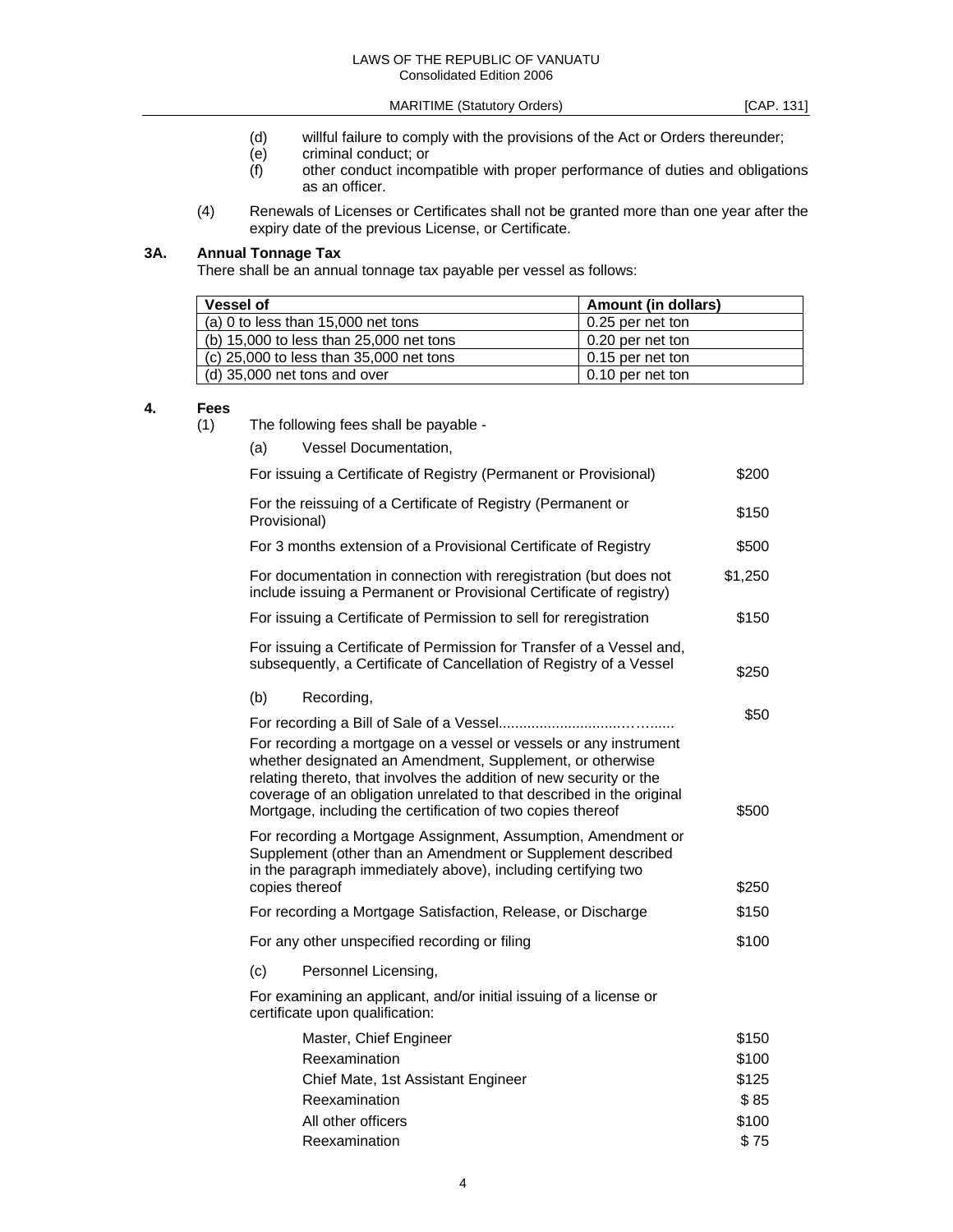#### LAWS OF THE REPUBLIC OF VANUATU Consolidated Edition 2006

| <b>MARITIME (Statutory Orders)</b>                                                                                                  | [CAP. 131]    |
|-------------------------------------------------------------------------------------------------------------------------------------|---------------|
| Radar Observer                                                                                                                      | \$75          |
| Certificate of Proficiency in Survival Craft                                                                                        | \$50          |
| for certifying transcripts of examination results                                                                                   | \$35          |
| for renewing an Officer's License -<br>Prior to expiration<br>Within one year after expiration                                      | \$75<br>\$125 |
| for issuing a Temporary Permit under:<br>section 36(3)(a) of this Order<br>section 36(3)(b) of this Order                           | \$75<br>\$125 |
| for replacing a lost or destroyed License or Certificate                                                                            | \$25          |
| for issuing Seaman's Identification documents                                                                                       | \$50          |
| (d)<br>Certification, Authentication, Approval.                                                                                     |               |
| for issuing a Certificate of Ownership and Encumbrance                                                                              | \$25          |
| for approving grain loading arrangements required under the<br>provisions of the International Convention for Safety of Life at Sea | \$125         |
| for issuing a Marriage, Birth, Death or Burial at Sea Certificate                                                                   | \$50          |
| for certifying Articles of Agreement                                                                                                | \$25          |
| for signing on or off Articles of Agreement, each seaman                                                                            | \$25          |
| for certification of extract from log book                                                                                          | \$25          |
| for noting or receiving Note of Protest in duplicate, and certifying<br>two copies thereof                                          | \$25          |
| for authenticating proof of sea service                                                                                             | \$25          |
| (e)<br>Miscellaneous,                                                                                                               |               |
| for issuing any other unspecified certificate or document or<br>publication, in addition to costs                                   | \$50          |
| for authenticating any document not otherwise specified                                                                             | \$25          |
| for providing certified copies of documents:<br>for each copy of a document provided and certified                                  | \$25          |

 (2) All fees and costs chargeable under this Order shall be invoiced and collected by the Commissioner or a Deputy Commissioner.

## **5. Appeals**

- (1) Any person appealing under section 15 of the Act, against a decision of a Deputy Commissioner or a Special Agent shall send a memorandum of the appeal by registered post to the Commissioner within a period of 60 days from the date of such decision, and shall send a copy thereof to the Deputy Commissioner or Special Agent concerned. All documents in support of the appeal shall be attached with the memorandum of appeal.
- (2) Any person appealing under section 15 of the Act, against a decision of the Commissioner shall send a memorandum of the appeal by registered post to the Maritime Appeal Tribunal established under the Vanuatu Maritime Authority Act [Cap. 253] within a period of 60 days from the date of such decision, and shall send a copy thereof to the Commissioner. All documents in support of the appeal shall be attached with the memorandum of appeal.

## **6. Commitments**

 (1) It shall be a Marine Offence, without the approval in writing of the Commissioner or a Deputy Commissioner or any one of his authorized agents, to make, enter into or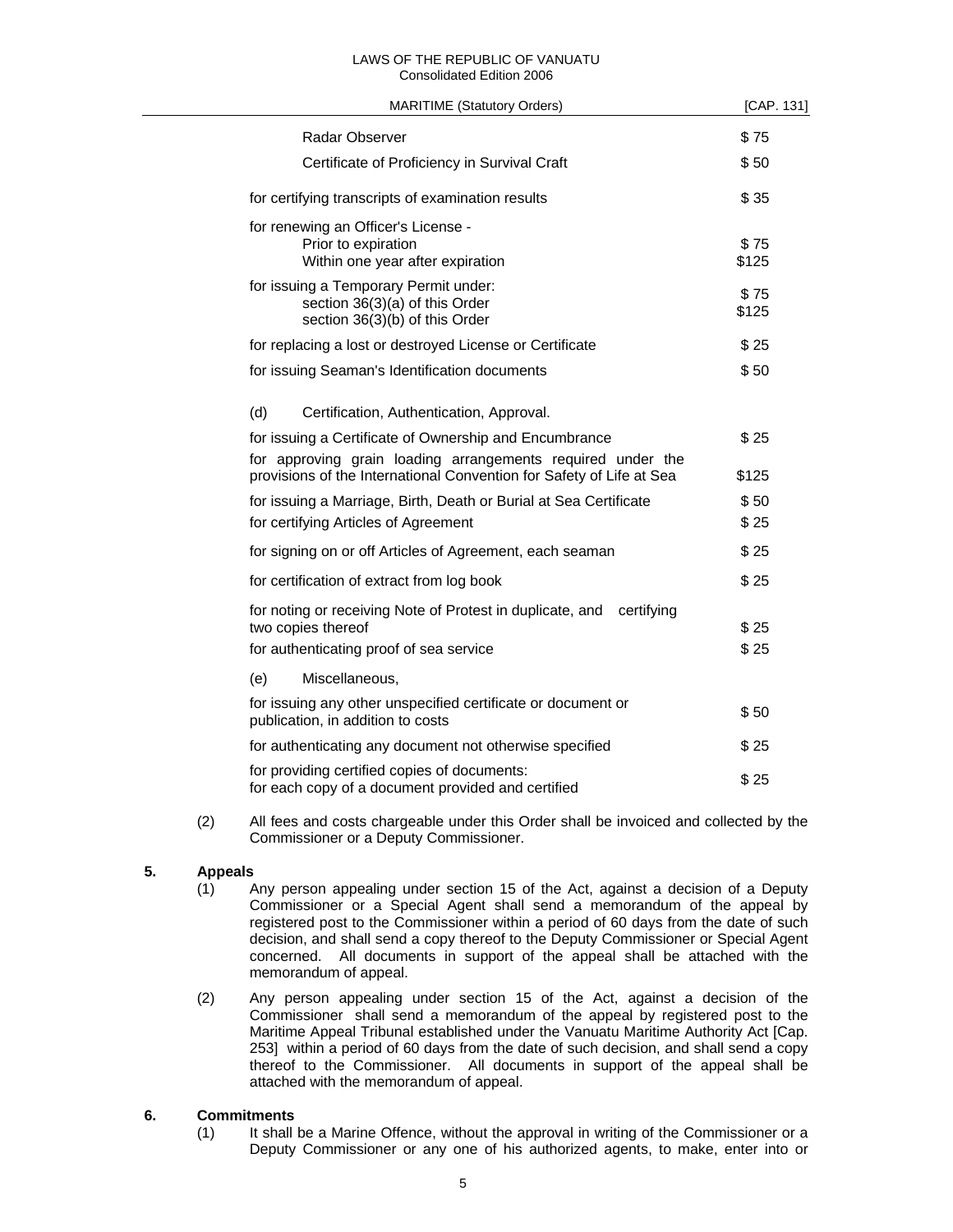execute any commitment, agreement or arrangement whereby a Vanuatu vessel is to be made available for the use of, to be chartered or sold to, or requisitioned by, another country. The granting of such approval shall also constitute approval for making the vessel available under the terms of the said commitment, agreement or arrangement.

- (2) Copies of any such proposed commitments, agreements or arrangements shall be submitted together with the application for approval, and, if approved, a true copy shall be filed with the Commissioner or the Deputy Commissioner concerned within thirty days after the formal execution of such commitment, agreement, or arrangement.
- (3) This section shall not apply to day to day current commercial transactions providing for the carriage of cargo under booking contracts, contracts of affreightment, voyage charters, and time charters.
- (4) In addition to any penalty that may be provided under the provisions of the Act or any Order made thereunder or these Regulations the Commissioner or the Deputy Commissioner may cancel the Certificate of Registry of the vessel of any person who fails to comply with the provisions of this section.

#### **7. Penalties for late payment**

 Any tax or fee payable under the Act or Regulations made thereunder shall be paid in full. Any amount unpaid 90 days after the due date shall incur a penalty equal to 10% of the amount due for each month or part thereof for which the amount remains unpaid after the due date and the amount plus the penalty shall be payable notwithstanding any other measures which may be taken to ensure payment. The Commissioner or a Deputy Commissioner may, in their discretion, remit in whole or in part penalty payable under this section.

#### **CHAPTER 2 – DOCUMENTATION AND IDENTIFICATION OF VESSELS**

#### **8. Conditions precedent to issuing certificates of registry**

- (1) In cases of the sale or transfer of a vessel which previously has been documented under another Registry and Flag, where the buyer or transferee desires to re-register the vessel under the Vanuatu Register and such vessel is immediately entitled to a Permanent Certificate of Registry, no such certificate shall be issued unless the owner, in addition to filing the documents and papers required for registration, shall file a declaration that no further consent is required from a Government of a former Registry or if such consent is required, file copies of such official consent.
- (2) In all other cases no Permanent Certificate of Registry shall be issued in respect of a vessel unless:
	- (a) to the extent required by any international convention ratified or acceded to by Vanuatu, a valid certificate is issued by any of the Classification Societies referred to in section 9 in respect of Cargo or Passenger Ship Safety Equipment; Cargo or Passenger Ship Safety Construction; International Loadline; Tonnage Measurement; Prevention of Pollution and such other certificates as may be applicable pursuant to the referenced conventions; and
	- (b) all officers employed on the vessel are duly licensed under the Act or Regulations made thereunder.
- (3) In any case where a vessel is acceptable in the first instance for documentation or reregistration under the Act, and is eligible for a Provisional Certificate of Registry, the owner, in addition to filing the documents for the issue of a Provisional Certificate of Registry, shall file a declaration that no further consent is required from the Government of a former Registry and Flag or, if such consent is required, file copies of such official consent.
- (4) Prior to the issuance of any Provisional or Permanent Certificate of Registry the owner of each vessel shall furnish in respect of such vessel a Report of Ship's Officers in the prescribed form.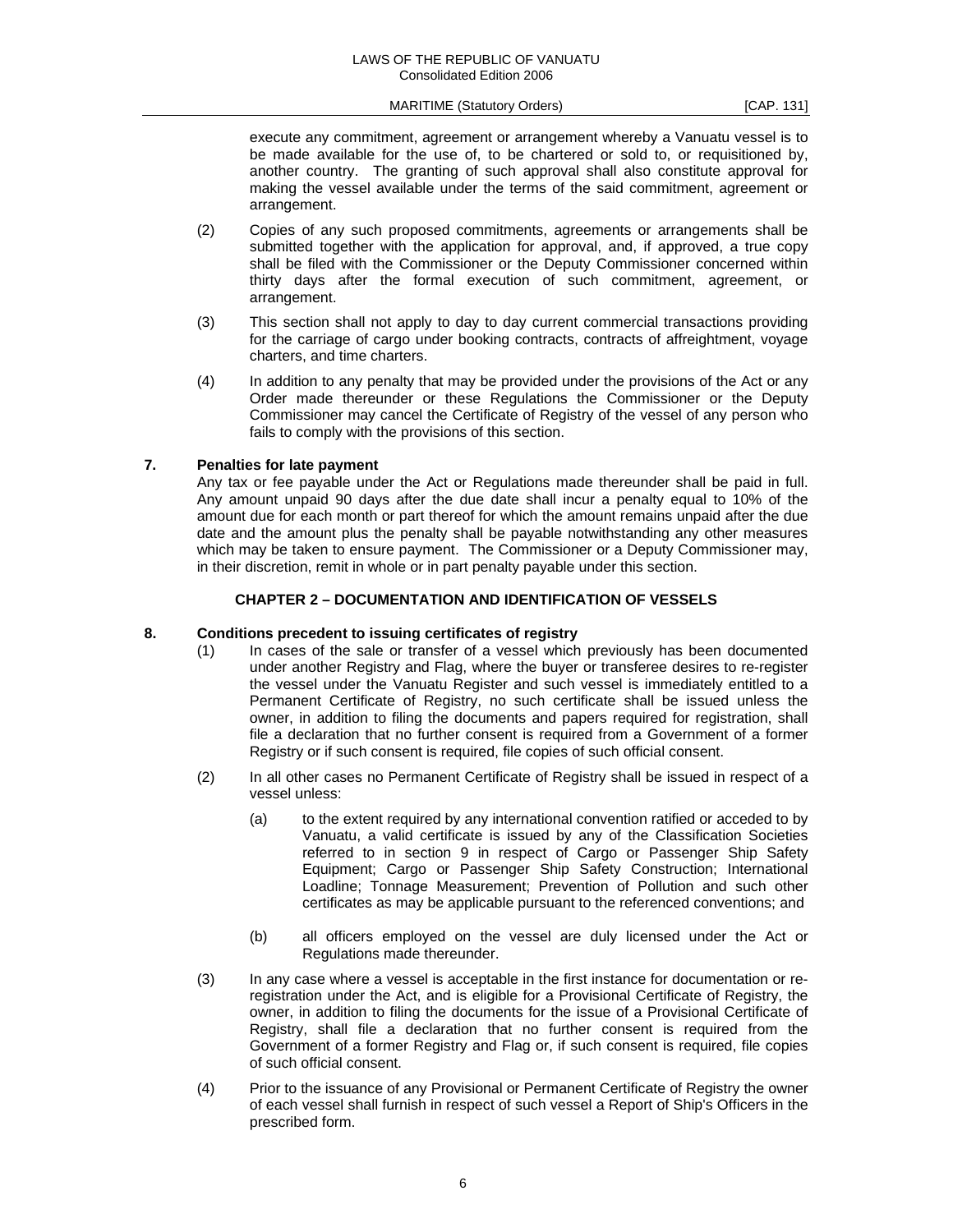## **9. Authorized agents for measurement and survey of vessels**

 Any International Association of Classification Societies member and any other international ship classification society as may be authorized by the Commissioner or a Deputy Commissioner, is authorized as agent to measure vessels in accordance with the provisions of section 10 and for surveying vessels for the issue of the Vanuatu Certificates required to be furnished pursuant to section 8(2)(a).

## **10. Measurement**

- (1) Except as otherwise provided in this Order, measurement shall be in accordance with the regulations set forth in the International Convention on Tonnage Measurement of Ships, 1969 as from time to time amended which are hereby adopted as the standard of measurement for vessels under the Vanuatu Flag. Measurements shall be verified by an acceptable Certificate of Measurement.
- (2) In cases of vessels previously documented in a foreign country and in cases of vessels never before documented but which have been measured by a representative of a foreign country, an admeasurer, without physically measuring the vessel may accept the figures contained in her latest maritime document or Certificate of Measurement (making all adjustments as may be required to make the same conform to the standard of measurement prescribed in sub-section (1)) in determining her principal measurements and gross and net tonnages; provided that the admeasurer is furnished with a declaration by the owner or some authorized person on behalf of the owner that no changes affecting measurement or tonnage have been made in the vessel since the issue of the marine document or Certificate of Measurement. In the event that such declaration shall disclose that changes affecting measurement or tonnage have been made, the admeasurer may limit his physical measurements to such spaces as are affected by such changes.
- (3) The owner or Master of a vessel or person authorized to act on his behalf shall advise the Commissioner or a Deputy Commissioner of any alteration, change or construction of the vessel which could affect her classification, measurement, tonnage or load line, within 30 days from the completion of such alteration or change or construction setting forth the details thereof.
- (4) Failure to notify the Commissioner or a Deputy Commissioner as required by subsection (3) hereof shall be an offence.

#### **11. Tonnage statements in certificates of registry**

 (1) Where a vessel may be used alternately as one category or another (e.g. ore carrier or tanker), the Certificate of Registry shall describe the vessel in the category which produces the highest gross and net tonnages. The Commissioner or a Deputy Commissioner may attach to the Certificate of Registry an Appendix stating separately the description of the vessel, including measurements, that would be applicable if the vessel were trading in the other category.

 (2) Where a vessel is fitted with a tonnage mark and assigned dual gross and net tonnages, the length, depth and breadth stated in the Certificate of Registry shall be the dimensions for the condition with the tonnage mark submerged.

#### **12. Contents of certificates of registry**

- (1) Each vessel's Permanent Certificate of Registry shall state the name of the vessel, her official number, call sign, service and home port of Port Vila; the name of the person making the required declaration; the names, residences, citizenships, and proportion of the owners of the vessel; the former name or designation of the vessel; the year and place of the build of the vessel, the name of the builder; the number of masts and decks; the material of the hull, the type of her stern and stem; the kind of her propulsion; her length, depth, breadth, and height of the uppermost deck to the hull above the tonnage deck; her gross and net tonnage or tonnages; the name of the person or agent who measured the vessel and the number and date of the Certificate of Measurement issued by such person or agent.
- (2) Each vessel's Provisional Certificate of Registry shall state the name of the vessel, her official number, call sign, service and home port of Port Vila; the name of the person making the required declaration; the names, residences, citizenships, and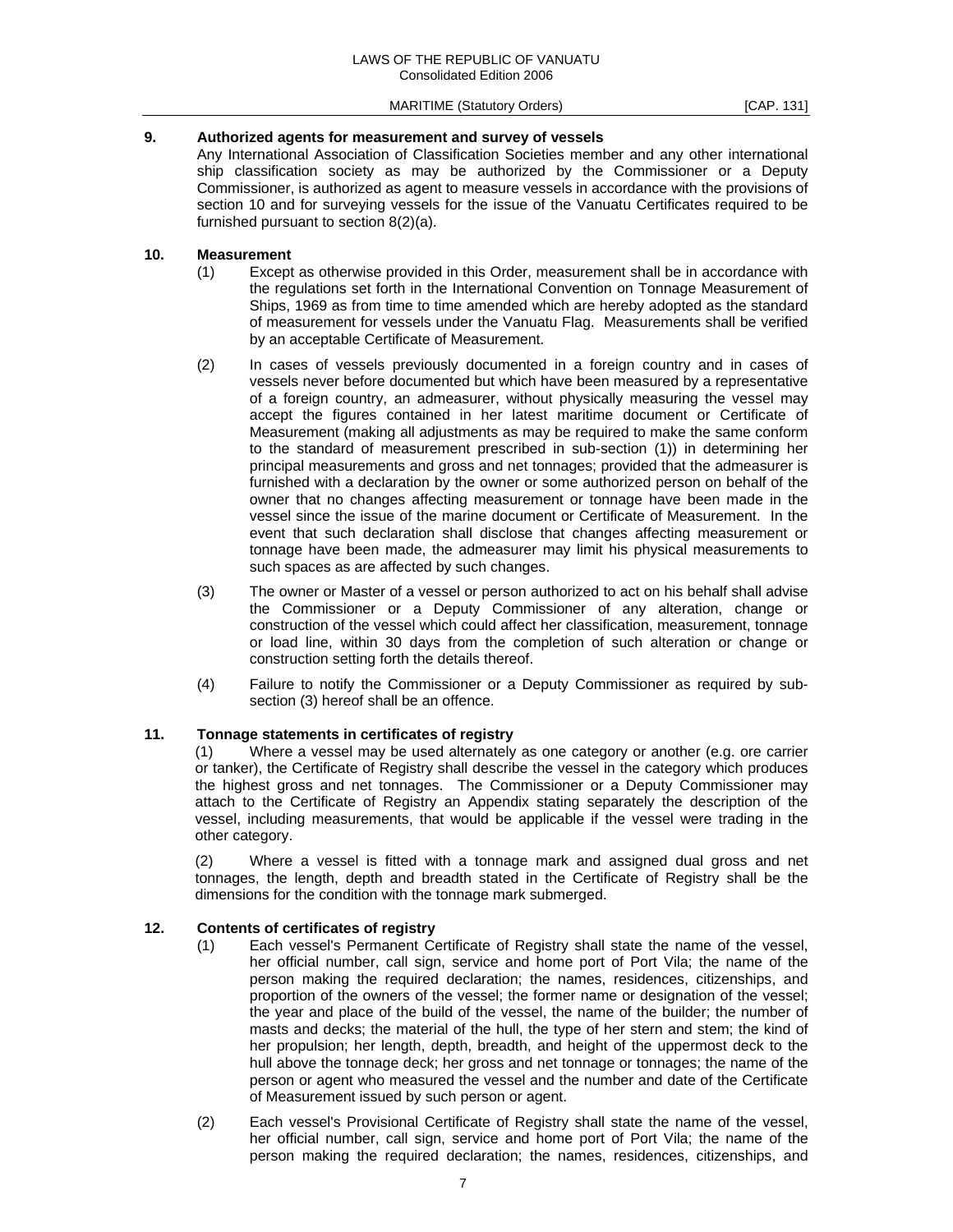proportion of the owners of the vessel; the month, year, and place of purchase; the former name or designation of the vessel; the year and place of build of the vessel; the name of the builder; and the best particulars with respect to her tonnage or tonnages, build, description, dimensions and motive power which the issuing officer is able to obtain.

 (3) In cases where there has been a change of name or ownership of a vessel, a new Registry Certificate, Permanent or Provisional, shall be issued, and in no event shall such change or changes, be accomplished by means of endorsement of the existing ship's documents.

#### **13. Numbers of registry certificates and licenses**

 The Commissioner, upon the issue of Registry Certificates and Licenses, shall assign to such documents numbers progressively, and shall as soon as possible notify all Deputy Commissioners so that, when a License or Registry Certificate is subsequently issued by a Deputy Commissioner, the number assigned by the Deputy Commissioner will be that next following number assigned by the Commissioner. A Deputy Commissioner, upon the issue and numbering of Licenses and Registry Certificates, shall as soon as possible notify the Commissioner and other Deputy Commissioners so that the same procedure may be followed.

#### **14. Transfer to foreign registry**

- (1) The owner of a vessel documented under the Act, in order to transfer the vessel to a foreign registry, or to leave the Vanuatu Registry for any other reason, shall file a written statement setting out the information specified in section 35 of the Act.
- (2) A Certificate of Cancellation from the Vanuatu Registry shall be issued upon filing with the Commissioner or a Deputy Commissioner or with a Special Agent or with a Consular or Diplomatic Officer of Vanuatu acting under specific instructions from the Commissioner or a Deputy Commissioner, of the vessel's Certificate of Registry, Ship Radio Station License, Oil Record Book, Manning Certificate and, in the event that title has been transferred, a Bill of Sale in duplicate:

 provided, however, that all outstanding taxes, fees and charges due under the Act or Orders thereunder have first been paid.

#### **15. Change of name of vessel**

- (1) The Commissioner or a Deputy Commissioner shall not approve the application of an owner for the change of name of a vessel if the said vessel is subject to a Preferred Ship Mortgage duly recorded under section 50 of the Act unless the mortgagee has consented to, or given approval for, such change of name.
- (2) It shall be an offence to change the name of a vessel without first obtaining the approval of the Commissioner or Deputy Commissioner.

#### **16. Compliance with international conventions and agreements**

 (1) It shall be the responsibility of owners and Masters to ensure that their vessels are in compliance with the requirements of the following international Conventions and Agreements:

#### (a) **International Maritime Organisation Conventions**

 Convention on the International Regulations for Preventing Collisions at Sea, 1972 as amended (1972 COLREG);

 International Convention for the Safety of Life at Sea, 1974, as amended (SOLAS (amended) 1974);

 Protocol of 1978 relating to International Convention for the Safety of Life at Sea, 1974, as amended (SOLAS PROT 1978);

 Protocol of 1988 relating to International Convention for the Safety of Life at Sea, 1974, as amended (SOLAS PROT (HSSC)1988);

 International Convention on Standards of Training Certification and Watchkeeping for Seafarers, 1978, as amended (STCW (amended) 1978);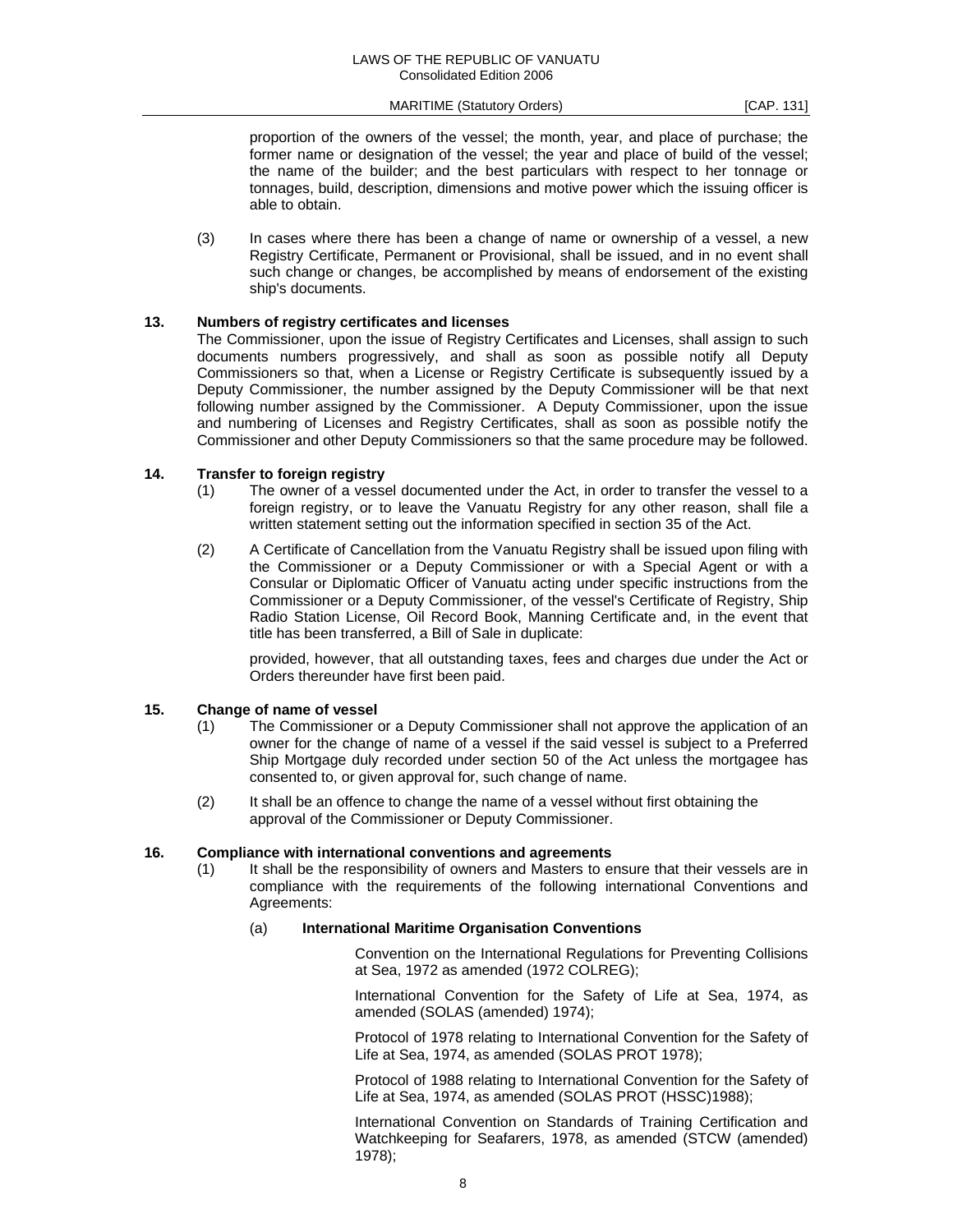MARITIME (Statutory Orders) MARITIME (Statutory Orders)

 International Convention for the Prevention of Pollution from Ships, 1973 as modified by the Protocol of 1978 relating thereto (MARPOL (amended) 73/78);

Optional Annexes III and V of MARPOL 73/78;

 International Convention on Civil Liability for Oil Pollution Damage, 1969 (CLC 1969);

 Protocol of 1992 to amend the International Convention on Civil Liability for Oil Pollution Damage, 1969 (CLC PROT 1992);

 Convention for the Suppression of Unlawful Acts against the Safety of Maritime Navigation, 1988 (SUA 1988);

 Protocol for the Suppression of Unlawful Acts against the Safety of Fixed Platforms Located on the Continental Shelf, 1988, (SUA PROT 1988);

 Athens Convention relating to the Carriage of Passengers and their Luggage by Sea, 1974 (PAL 1974);

 Protocol to the Athens Convention relating to the Carriage of Passengers and their Luggage by Sea, 1974 (PAL PROT 1976);

 International Convention for Safe Containers, 1972, as amended (CSC (amended) 1972);

 (The 1993) Amendments to the International Convention for Safe Containers, 1972, as amended;

International Convention on Load Lines, 1966 (LL 1966);

 Protocol of 1988 relating to the International Convention on Load Lines, 1966 (LL PROT (HSSC) 1988);

 International Convention on Maritime Search and Rescue, 1979 (SAR 1979);

International Convention on Salvage, 1989 (SALVAGE 1989);

 International Convention on Tonnage Measurement of Ships, 1969 (TONNAGE 1969);

 Convention on Facilitation of International Maritime Traffic, 1965, as amended (FAL (amended) 1965);

 International Convention on the Establishment of an International Fund for Compensation for Oil Pollution Damage, 1971 (FUND 1971);

 Protocol of 1992 to amend the International Convention on the Establishment of an International Fund for Compensation for Oil Pollution Damage, 1971 (FUND PROT 1992);

 Convention on Limitation of Liability for Maritime Claims, 1976 (LLMC 1976);

 International Convention relating to Intervention on the High Seas in Cases of Oil Pollution Casualties, 1969 (INTERVENTION 1969);

 Protocol relating to Intervention on the High Seas in Cases of Pollution by Substances other than Oil, 1973, as amended (INTERVENTION PROT 1973);

 International Convention on Oil Pollution Preparedness, Response and Co-operation, 1990 (OPRC 1990);

 Convention on the Prevention of Marine Pollution by Dumping of Wastes and other Matter, 1972, as amended (LC 1972);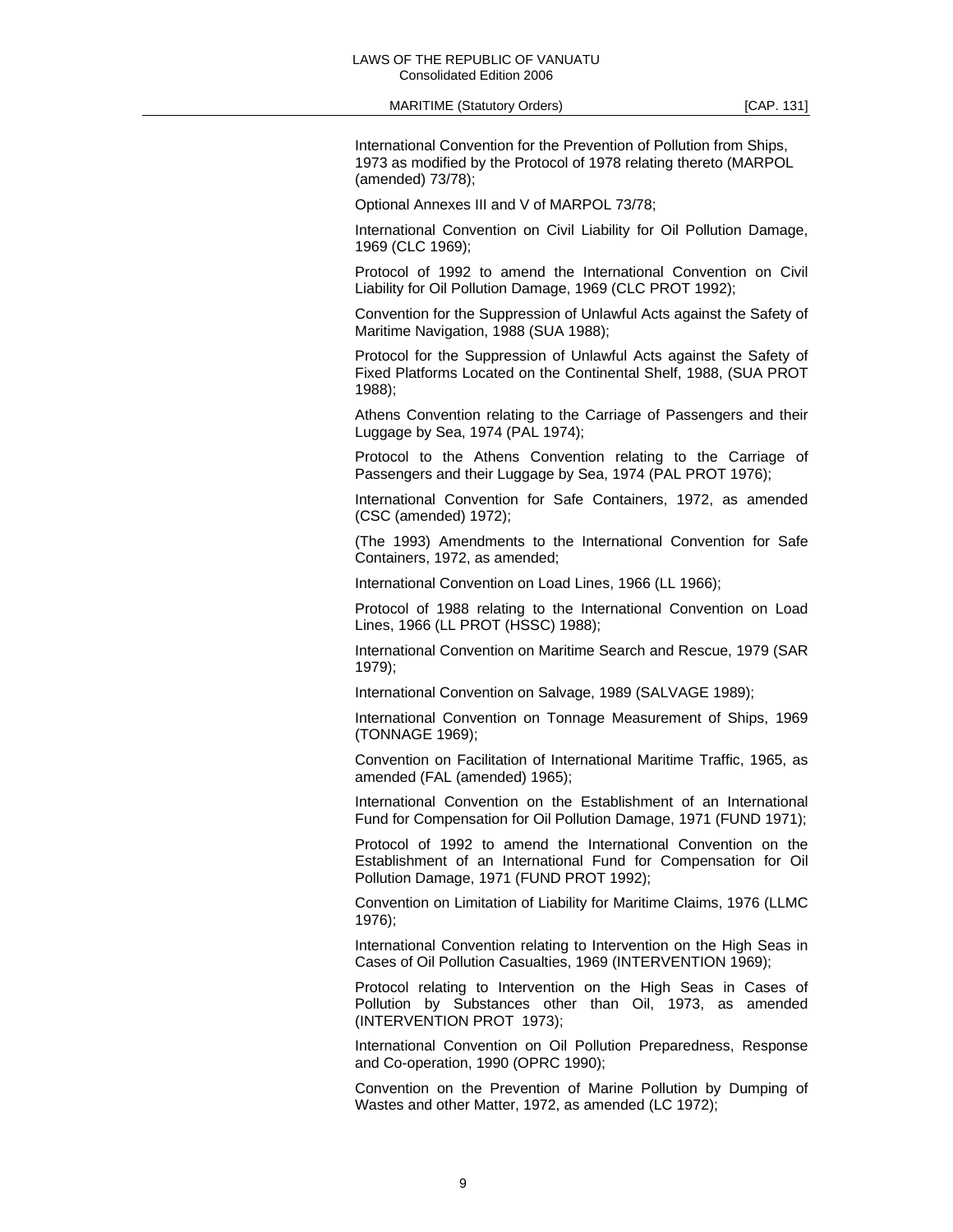1996 Protocol to the Convention on the Prevention of Marine Pollution by Dumping of Wastes and other Matter, 1972 (LC PROT 1996);

#### (b) **International Labour Organization Conventions:**

 Convention No. 53 - Convention Concerning the Minimum Requirement of Professional Capacity for Masters and Officers on Board Merchant Ships, 1936;

 Convention No. 55 - Convention Concerning the Liability of the Shipowner in Case of Sickness, Injury, or Death of Seamen, 1936;

Convention No. 58 - Minimum Age (Sea) (Revised), 1936;

 Convention No. 92 and No. 133 - Conventions on Accommodation of Crew;

 Convention No. 147 - Convention Concerning Minimum Standards in Merchant Ships; and

## (c) **Other International Instruments**

United Nations Convention on the Law of the Sea (UNCLOS);

 International Convention for the Unification of Certain Rules relating to Maritime Liens and Mortgages (Brussels, May  $27<sup>th</sup>$ , 1967);

International Convetion on Maritime Liens and Mortgages, 1993;

The Convention on the International Regime of Maritime Ports (1923);

 The International Convention relating to the Limitation of Liability of Owners of Seagoing Ships (Brussels), 1957;

 The Vienna Convention for the Protection of the Ozone Layer and the Montreal Protocol on Substances that Deplete the Ozone Layer (Montreal Protocol);

 International Telecommunications Convention and Radio Regulations, 1965;

International Sanitary Regulations, 1951 (as amended).

- (2) It shall be the responsibility of the owners and the Master to ensure that their vessel's personnel are provided with publications, instruction booklets and manuals or other information sufficient to enable their vessel to be operated in accordance with the Conventions referred to in sub-section (1) hereof.
- (3) In the event of failure to comply with any of the Conventions or Agreements specified in sub-section (1) or any Conventions or Agreements entered into by the Republic of Vanuatu after the commencement of this Order, the Commissioner or a Deputy Commissioner may suspend or cancel a vessel's Certificate of Registry and impose a monetary penalty not to exceed \$100,000, and set such other conditions as may be necessary to bring about compliance with maritime or maritime-related Conventions and other International Agreements to which the Republic of Vanuatu is a party, and which are in force, or the provisions of which are applied by Vanuatu in advance of entry into force.
- (4) The Commissioner shall cause a list of such applicable Conventions and other International Agreements to be published periodically.
- (5) Any penalty assessed pursuant to sub-section (3) hereof shall constitute a maritime lien upon the vessel and shall be so recorded by the Commissioner and Deputy Commissioners unless paid within 90 days after service of written notice of such assessment by registered mail upon the period so assessed. After such recordation and until such lien has been satisfied or remitted, the Certificate or Registry of the vessel shall be liable to suspension, and clearance of such vessel from a port in Vanuatu shall be denied.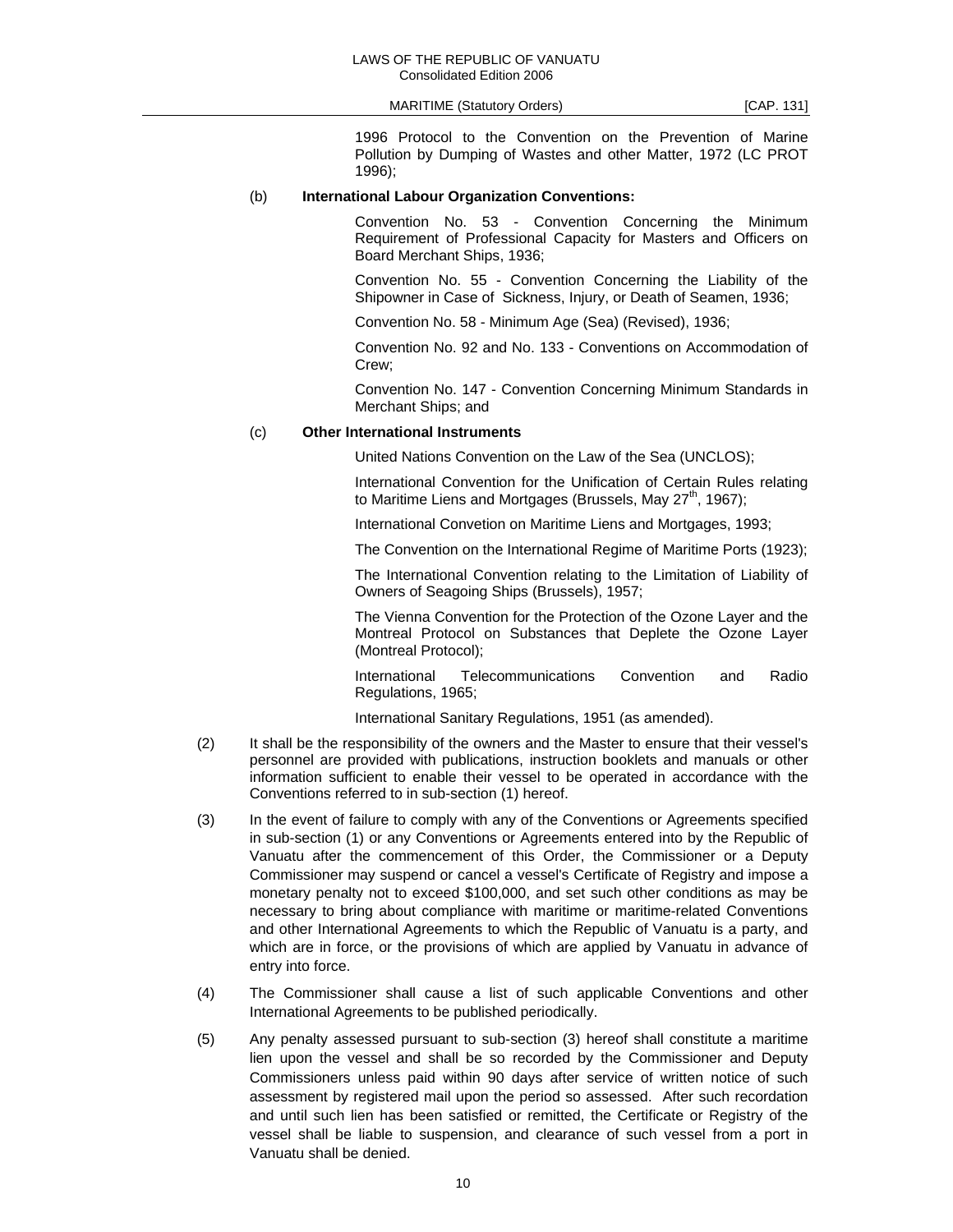### **17. Standards of seaworthiness**

 The current classification of a vessel with any of the Classification Societies referred to in section 9 and appointed agents for Vanuatu for the issue of documents required by the International Convention for the Safety of Life at Sea and the International Load Line Convention shall be accepted as evidence that she is in a seaworthy condition. Notwithstanding such evidence, it shall be the duty of owners and Masters to ensure that their vessels carry adequate and up-to-date charts, sailing directions, lists of lights, notices to mariners, tide tables and other nautical publications necessary for each intended voyage.

#### **CHAPTER 3 – BAREBOAT CHARTER REGISTRATION**

## **18. Interpretation**

In this Chapter –

"Charterer" means any person identified as a charterer on a bareboat charter;

"Bareboat Registry" means the Vanuatu Bareboat Charter Registry;

 "Foreign Bareboat Registry" means the foreign jurisdiction in which the bareboat charter of a Vanuatu Vessel is registered;

 "Foreign Registry" means the jurisdiction in which the ownership of the vessel is registered immediately prior to and during the period when the bareboat chartered vessel is registered in the Bareboat Registry;

"mortgage" means any mortgage, hypothecation or charge against a vessel;

 "mortgagee" means any person with an interest in or rights regarding a vessel arising pursuant to a mortgage;

 "owner" means (i) in the case of a Vanuatu Vessel, any person identified as the owner on the vessel's Certificate of Registry and (ii) in the case of any other vessel, any person identified as an owner on the certificate of registry or similar document issued by the Foreign Registry; and

 "Vanuatu Vessel" means a vessel registered in the Vanuatu Ship Registry (but not the Bareboat Registry).

#### **19. Contents of Certificates of Bareboat Registry**

- (1) Each vessel's Certificate of Bareboat Registry shall state the name of the vessel, official number, call sign, service and home port of Port Vila; the name of the person making the required oath or declaration; the names, residences, citizenships and proportion of each Charterer, the Foreign Registry of the vessel, the name and official number of the vessel in the Foreign Registry; the year and place of the build of the vessel, the name of the builder; the number of masts and decks; the material of the hull, the type of her stern and stem; the type of propulsion; her length, depth, breadth and height of the uppermost deck; her gross and net tonnage or tonnages; the name of the person or agent who measured the vessel and the number and date of the Certificate of Measurement issued by such person or agent; the name of the persons who, as or on behalf of each of the Charterers, countersigned the said Certificate of Measurement and agreed to the description.
- (2) The Application to be submitted pursuant to section  $31(1)(a)$  of the Act shall provide such information as may be needed by the Commissioner or a Deputy Commissioner in order to prepare the Certificate of Bareboat Registry.

#### **20. Effect of Bareboat Registry**

 During such period as a vessel is registered in the Bareboat Registry the vessel shall fly the flag of Vanuatu and shall not fly the flag of any Foreign Registry. During such time as the vessel is registered in the Bareboat Registry, the vessel shall be manned, equipped,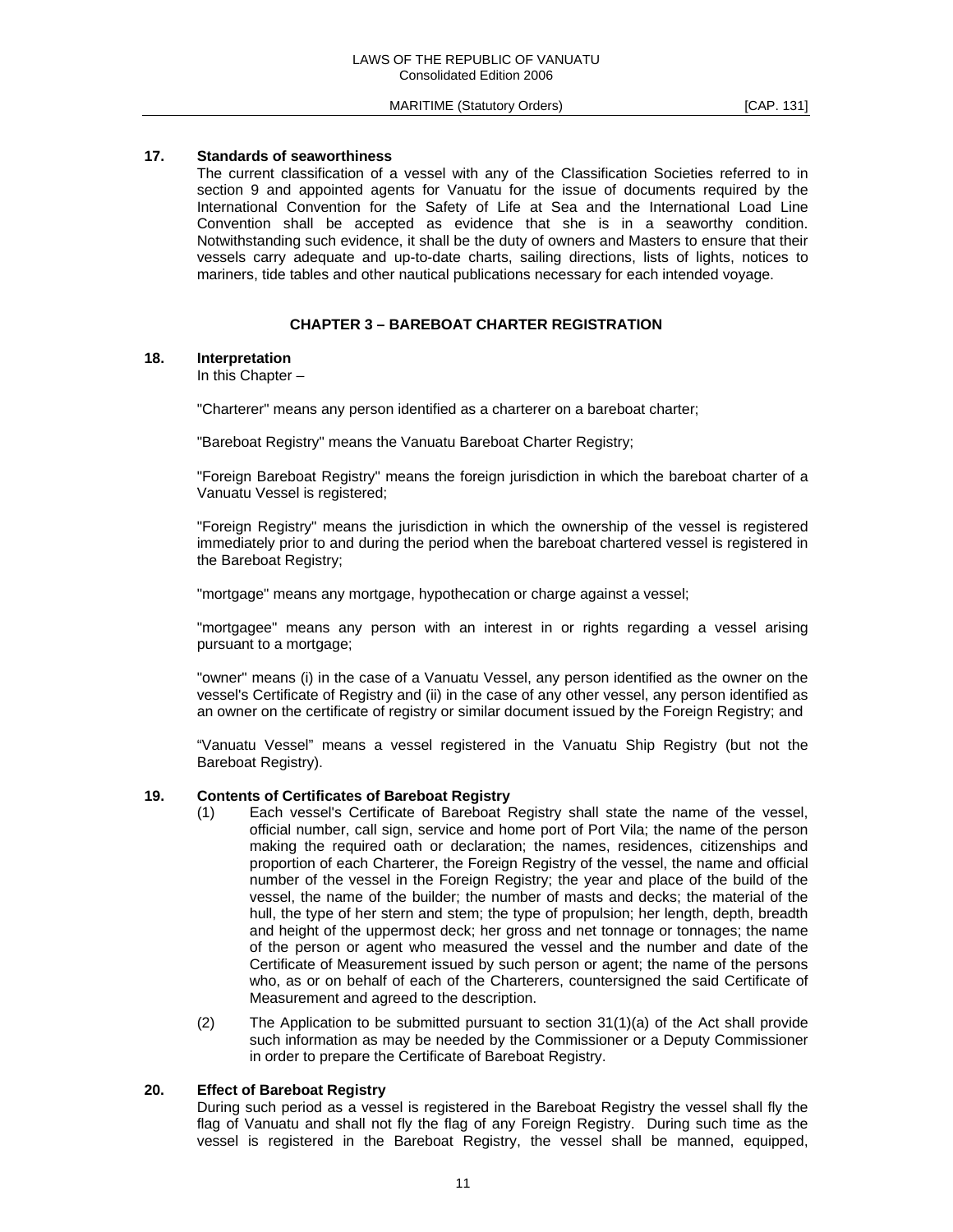navigated and otherwise maintained and operated according to the laws of Vanuatu and such International Conventions to which Vanuatu is a party or has acceded.

## **21. Recordation of mortgages**

 All mortgages to be recorded in the Bareboat Registry must be in English or include an English translation acceptable to the Commissioner or Deputy Commissioner; provided, that for good cause shown, the Commissioner or Deputy Commissioner may waive this requirement under such terms and conditions as he deems appropriate. It is not necessary that these mortgages meet all of the requirements of Chapter 5 of the Act to quality as a Preferred Mortgage under the law of Vanuatu, provided, that the mortgages must qualify as Preferred Mortgages under section 64 of the Act.

#### **22. Waiver of recordation of mortgages**

 When a waiver of recordation of mortgages is sought under section 31(3A) of the Act the parties shall submit a request for waiver of recordation which shall be signed by all charterers, owners and mortgagees with respect to the vessel. The request for waiver may be submitted in multiple identical counterparts provided that the counterparts when taken as a whole include the signatures of all charterers, owners and mortgagees. Any such waiver granted shall extend to all mortgages with respect to the vessel. A copy of any notice of waiver shall be maintained in the Bareboat Charter Mortgage book maintained in the office of the Commissioner and each Deputy Commissioner. If, during the period in which a vessel is registered on the Vanuatu Bareboat Registry, any additional mortgage is recorded in the vessel's Foreign Registry, the Commissioner or the Deputy Commissioner concerned will withdraw his waiver unless all mortgagees with respect to such mortgage indicate their consent to the waiver. A waiver may be withdrawn any time upon the unanimous request of the mortgagees with respect to a vessel; provided written notice has been given to the charterers and owners and the parties comply with requirements for recordation of mortgages set forth in the Act and these Regulations. In the even that a waiver is withdrawn all mortgages shall be recorded in accordance with section 31(2) of the Act.

## **23. Termination of bareboat charter**

 A Certificate of Bareboat Registry shall remain valid only for such time as the bareboat charter submitted in accordance with section  $31(1)(b)$  of the Act remains in effect. Should such bareboat charter be terminated at any time for any reason the Certificate of Bareboat Registry shall become null and void at the time of such termination and must be surrendered for cancellation within 30 days or such further time as may be allowed by the Commissioner or a Deputy Commissioner. The Commissioner or a Deputy Commissioner shall promptly notify the Foreign Registry of any such termination or cancellation.

#### **24. Consent to registration of bareboat chartered Vanuatu vessels in a foreign bareboat registry**

- (1) Before issuing his consent to the registry of a bareboat chartered Vanuatu Vessel in a Foreign Bareboat Registry the Commissioner or a Deputy Commissioner shall be provided with information satisfactory to him that:
	- (a) the law of the Foreign Bareboat Registry provides that all questions regarding the validity and enforceability of the interests of the owners and mortgagees of a vessel shall be determined under the laws of the jurisdiction in which the ownership of the vessel is registered immediately prior to and during the period when the bareboat chartered vessel is registered in the Foreign Bareboat Registry;
	- (b) the law or procedures of the Foreign Bareboat Registry provide for reasonable notice of the existence or possible existence of mortgages recorded in the ship registry of the jurisdiction in which the vessel is registered in the Foreign Bareboat Registry; and
	- (c) the law of the Foreign Bareboat Registry provides that its certificate of bareboat registry (or similar document) shall automatically terminate upon the termination of the bareboat charter.
- (2) While any vessel is registered in any Foreign Bareboat Registry, the vessel shall not fly the flag of Vanuatu. Upon registration with the Foreign Bareboat Registry, the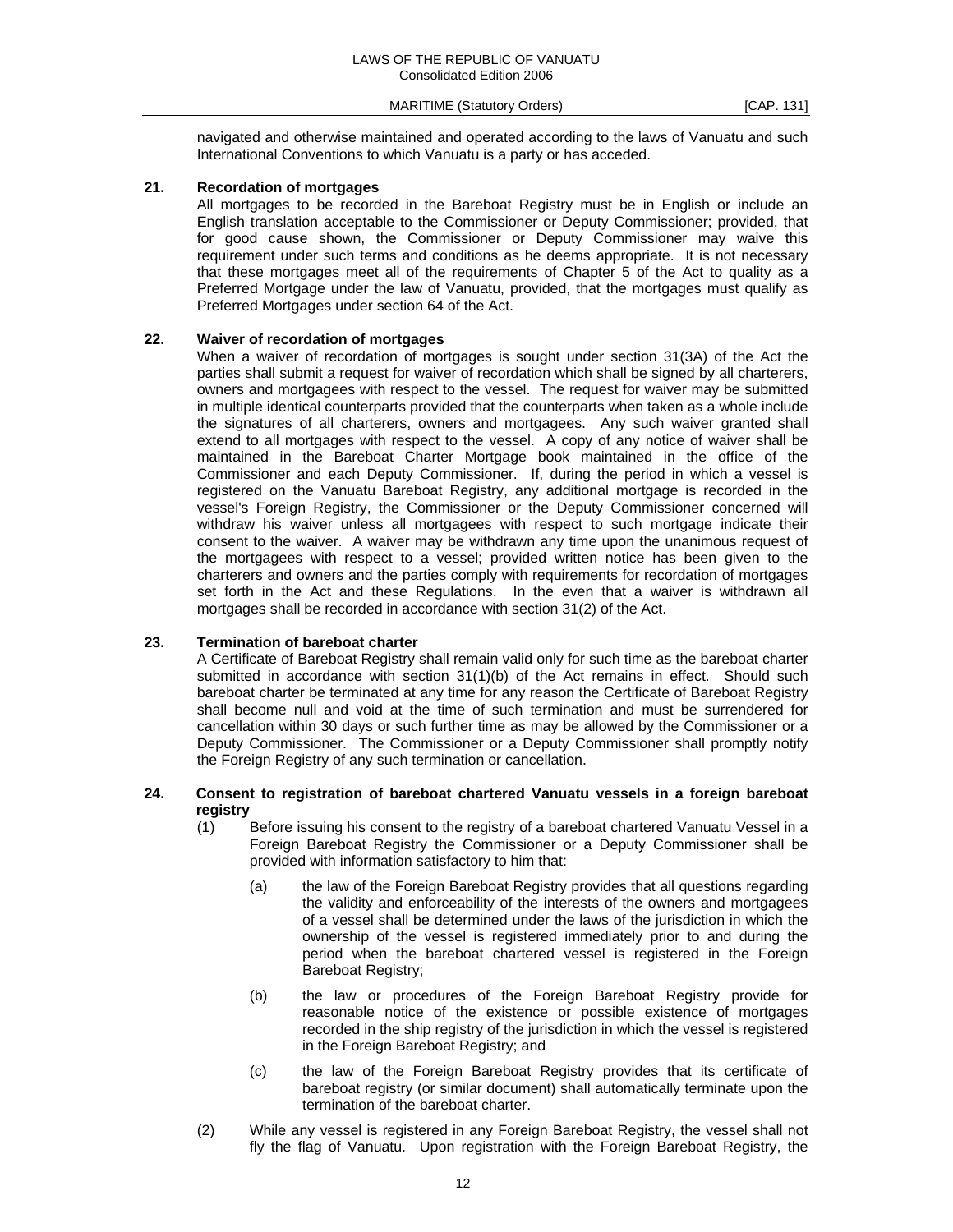Master of the vessel shall forthwith surrender the Vanuatu Certificate of Registry to the Commissioner or a Deputy Commissioner or a Special Agent and the Commissioner or a Deputy Commissioner shall hold it and issue in its stead a Restricted Certificate of Registry, which Certificate shall provide that the vessel may not fly the flag of Vanuatu. Upon the termination of the registration with the Foreign Bareboat Registry the owner shall submit to the Commissioner or a Deputy Commissioner documentation evidencing the termination of Foreign Bareboat Registry and the Commissioner or a Deputy Commissioner shall reissue the Certificate of Registry.

## **CHAPTER 4 – PREVENTION OF POLLUTION OF THE SEA BY OIL**

#### **25. Interpretation**

In this Chapter –

 "coastal waters" means all portions of the sea within the territorial jurisdiction of Vanuatu and all navigable inland waters in which the tide ebbs and flows;

 "discharge" in relation to oil or an oily mixture means any discharge or escape, however caused;

"oil" means oil of any kind or in any form, including fuel oil, oil sludge and oil refuse;

 "MARPOL 73/78" means The International Convention for the Prevention of Pollution from Ships, 1973 as modified by the Protocol of 1978 relating thereto and subsequent Amendments and Annexes in force;

 "person" means an individual, partnership or corporation owning or operating a vessel and any master, officer or other person employed on a vessel;

 "Vessel" means any ship which uses oil as a propulsion fuel or as a lubricant or which is engaged in transporting oil cargo.

#### **26. Pollution by oil prohibited**

- (1) Except in case of emergency endangering life or property, or of collision, stranding or unavoidable accident, and except as may by regulation be otherwise permitted, it shall be an offence to discharge from any Vessel whether documented under the Act or not, any oil or oily mixture into or upon –
	- (a) the coastal waters of Vanuatu; or
	- (b) any other waters;

unless such discharge is permitted under Annex 1 of MARPOL 73/78;

- (2) Any violation of sub-section (1)(a) shall be punishable by a penalty of not less than \$5,000 or more than \$100,000 to be recovered in a proceeding brought against the vessel or her owner or operator in the Supreme Court of Vanuatu. Notice of any such violation by a foreign vessel shall be given to the government under whose flag the offending vessel is registered.
- (3) Any violation of sub-section (1)(b), except where punished by local authorities having and exercising jurisdiction, shall be punishable by a penalty of not less than \$5,000 nor more than \$100,000. Such penalty shall be assessed by the Commissioner or a Deputy Commissioner against a Vanuatu vessel or her owner or operator when either the Commissioner or a Deputy Commissioner, as the case may be, shall determine that such a violation has been committed.
- (4) Any person who shall have paid a penalty assessed pursuant to sub-section (3) may, not more than 90 days after such payment, petition the Supreme Court of Vanuatu for the remission thereof in whole or in part.
- (5) Any penalty assessed pursuant to sub-section (2) or (3) shall constitute a maritime lien against the vessel and until such lien has been satisfied or remitted, clearance of such vessel from a port in Vanuatu shall be denied.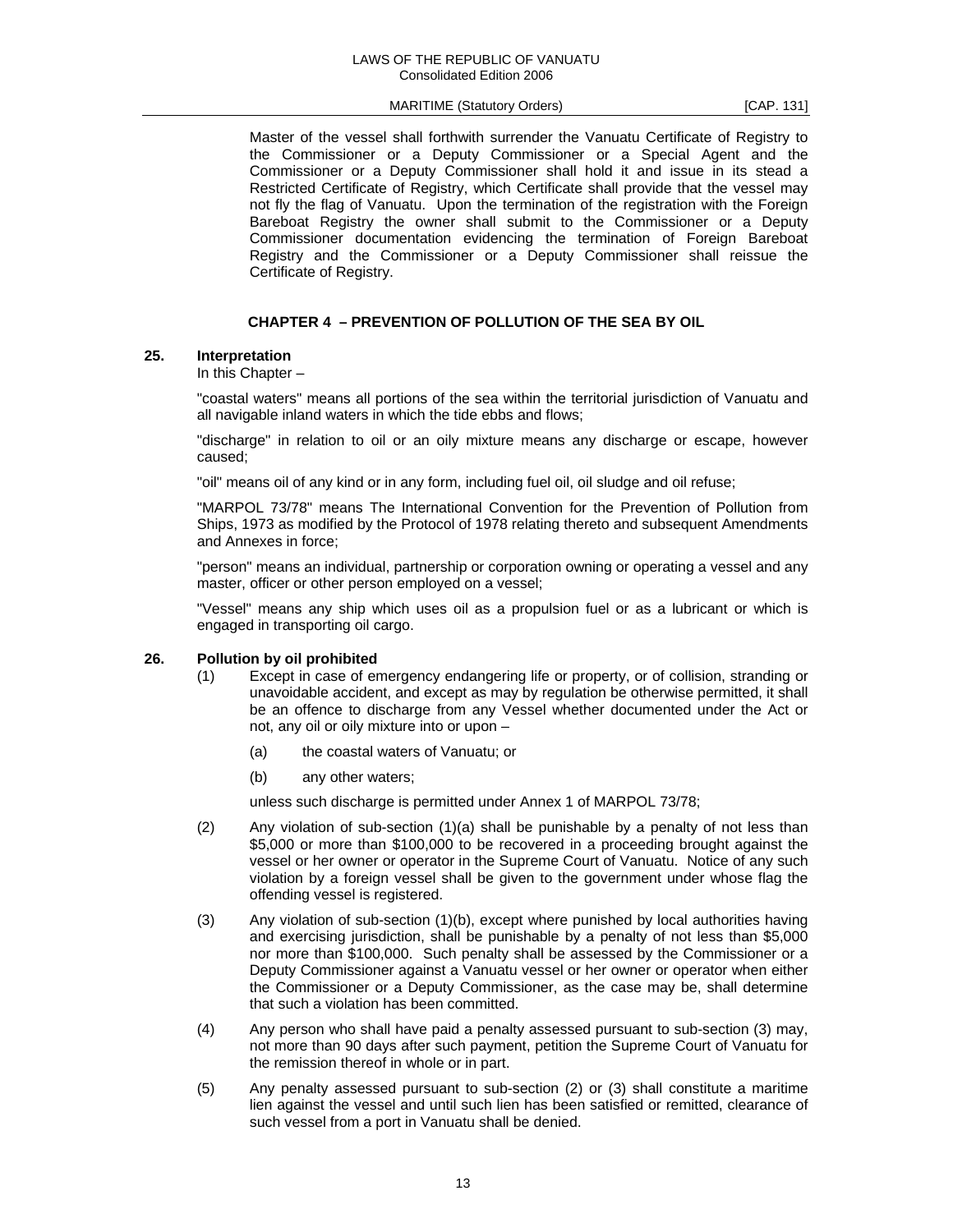## **27. Oil record book**

- (1) On every oil tanker of 150 gross tons or more or Vessel of 400 gross tons or more or any Vessel carrying in excess of 200 cubic meters of oil, or unmanned Vessel of more than 150 gross tons under tow, there shall be kept and maintained an oil record book of the form specified in Annex 1 of MARPOL 73/78 which oil record book shall be readily available for inspection at all reasonable times.
- (2) In the case of an unmanned Vessel under tow to which this section applies the Master of the towing vessel shall be responsible for maintaining the oil record book which shall be kept on board such towing vessel, provided that should there should be a change of towing vessel the oil record book shall be forthwith placed on board the unmanned Vessel until the next tow.
- (3) The oil record book shall remain on board each Vessel required to maintain it:
	- (a) until such time as insufficient space for additional entries remains; or
	- (b) for a period of at least three years from the date of the last entry;

 whichever circumstance first occurs, whereupon it shall be delivered to the Commissioner or a Deputy Commission or a Special Agent who shall forthwith forward it to a Deputy Commissioner and a book containing unused pages shall be retained on board.

- (4) The oil record of a vessel which is sold, or transferred from the Vanuatu Ship Registry, shall be delivered to the Commissioner or a Deputy Commissioner or to a Special Agent who shall forthwith deliver it to a Deputy Commissioner.
- (5) The competent authorities of any country which has ratified MARPOL 73/78, may inspect on board any Vanuatu Vessel to which this Order applies, while within a part of the territory of such country, the oil record book required to be carried on the Vessel in compliance with this section, and may make a true copy of any entry in that book and may require the Master of the Vessel to verify that the copy is a true copy of such entry. Any copy so made, which purports to have been certified by the Master as a true copy of an entry in the Vessel's record, shall be admissible in any judicial proceedings as evidence of the facts stated in the entry.
- (6) Failure of the Master of any Vessel to have on board an official oil record book and to comply in all other respects with the requirements of this section shall be an offence and notwithstanding any other penalty which may be imposed against the Vessel or its Master it shall constitute grounds for the suspension or revocation of the license of competence of such Master by the Commissioner or a Deputy Commissioner.

#### **28. Load lines**

- (1) The Master shall enter into the Vessel's deck log book prior to the vessel's departure from her loading port or places:
	- (a) a statement of the load line marks applicable to the voyage;
	- (b) a statement of the position of the load line mark, port and starboard, at the time of departure from such port or place; and
	- (c) the actual drafts of the vessel, forward and after, as nearly as the same can be ascertained, at the time of departing from such port or place.
- (2) Loan Line inspections of a vessel shall be conducted within three months either way of each annual anniversary date of the issue of its Load Line Certificate. Failure to have a Load Line inspection conducted within the period specified aforesaid shall be a Marine Offence.

## **29. Costs of marine investigation, international participation and nautical training**

 (1) The costs of marine investigation, nautical training and international participation shall be defrayed by the annual payment of a fee of seven hundred and twenty five dollars plus four cents per net ton of the Vessel's registered tonnage by the owner of each Vessel, provided, however, as to any Vessel of less than 500 net tons the annual fee shall be equal to that for a Vessel of 500 net tons. Payment of the fees due under this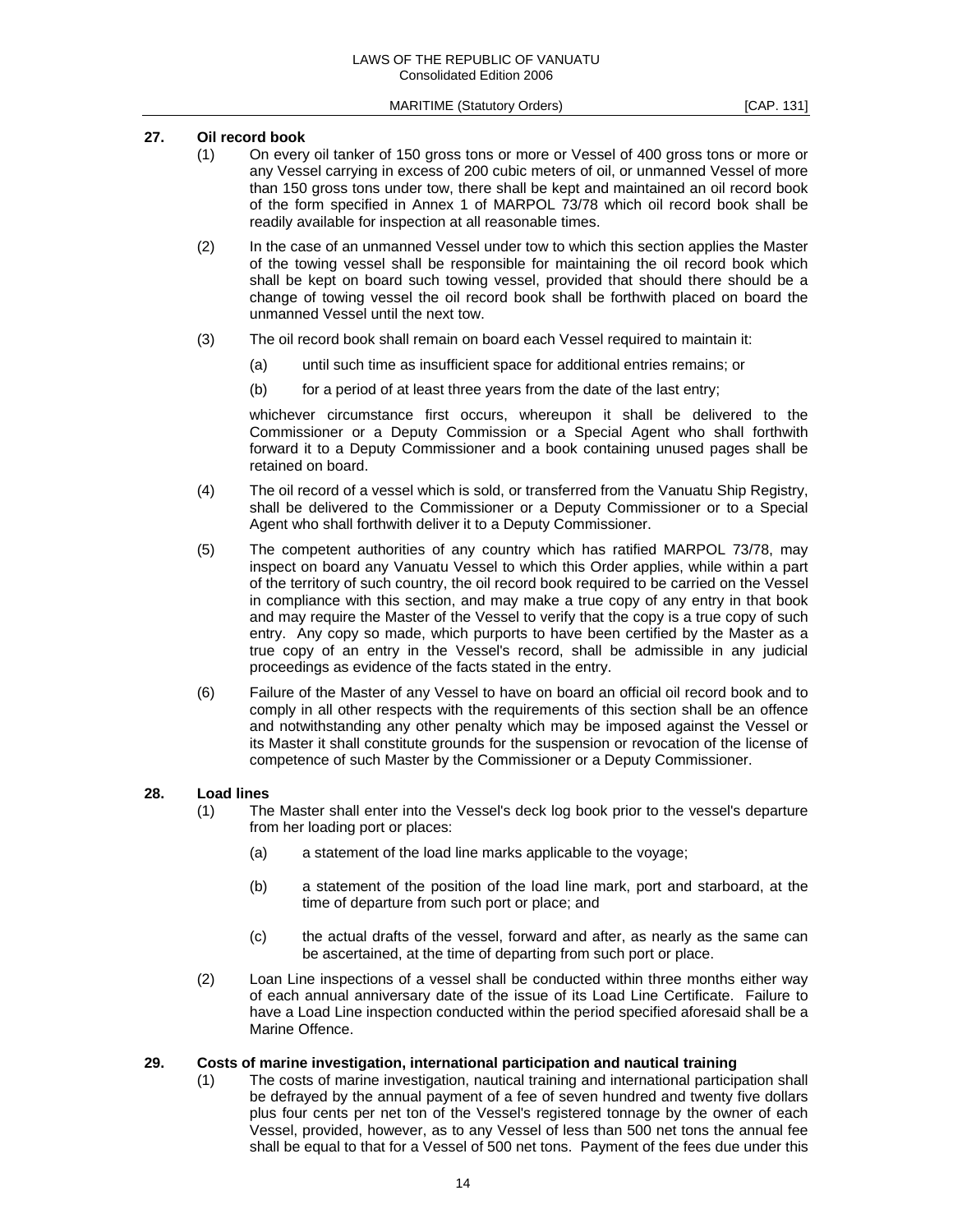#### LAWS OF THE REPUBLIC OF VANUATU Consolidated Edition 2006

MARITIME (Statutory Orders) [CAP. 131]

Section shall be made at the time of first registration of a vessel and on 1st January of each subsequent year.

- Ord 35 of 2005 rescinded (2) The fees collected under this Section shall be applied as follows:<br>in November 2007
	- Ord 35 of 2005 rescinded (a) to costs of Marine Investigation which relate only to investigations which in November 2007 culminate in formal proceedings or the imposition of a fine or penalty;
	- Ord 35 of 2005 rescinded (b) to the costs of international participations which relate to assessments and in November 2007 dues payable under the terms of international maritime conventions and maritime agreements to which Vanuatu is a party, to attendance and support of delegations or representatives of the Republic of Vanuatu at international maritime meetings and conferences, and in support of diplomatic negotiations;
	- Ord 35 of 2005 rescinded (c) an amount computed at one per cent per net ton shall be placed in a trust in November 2007 fund administered by the Authority and dedicated solely to covering the costs of nautical vocational training for seafaring personnel in support of the Vanuatu maritime programme.

#### **CHAPTER 5 – PREFERRED SHIP MORTGAGES ON VANUATU VESSELS**

#### **30. Acknowledgments**

 (1) Every acknowledgment of a bill of sale, conveyance or mortgage shall be in a form substantially as follows, subscribed by an official designated under section 53 of the Act:

|  | (a) (where corporate seal used): |    |
|--|----------------------------------|----|
|  |                                  | SS |
|  |                                  |    |
|  |                                  |    |

before me personally appeared ..................................................... to me known,

who being by me duly sworn, deposes and says that he resides at ................., that he is President (or Attorney-in-Fact, etc.) for (name of shipyard or corporation), the corporation (or company) described in and which executed the foregoing instrument; that he knows the seal of the corporation; that the seal affixed to the instrument is such corporate seal and that it was so affixed by order of the Board of Directors (or whatever group has corporate authority) of the corporation and that he signed his name thereto by like order.

........................................................…………………………………........

(Commissioner or a Deputy Commissioner, a Consul or Consular agent of Vanuatu or a Notary Public or other officer authorised by the laws of the place where the acknowledgment is made to take acknowledgments of deeds.)

(b) (where no corporate seal used):

CITY OF ...............................................) SS

NATION OF .........................................)

On this .................................... day of ................................. 20.......

before me personally appeared ........................................... to me known,

being by me duly sworn, deposes and says that he resides at ......................., that he is President (or Attorney-in-Fact, etc.) for (name of corporation ), the corporation (or company) described in and which executed the foregoing instrument; and that he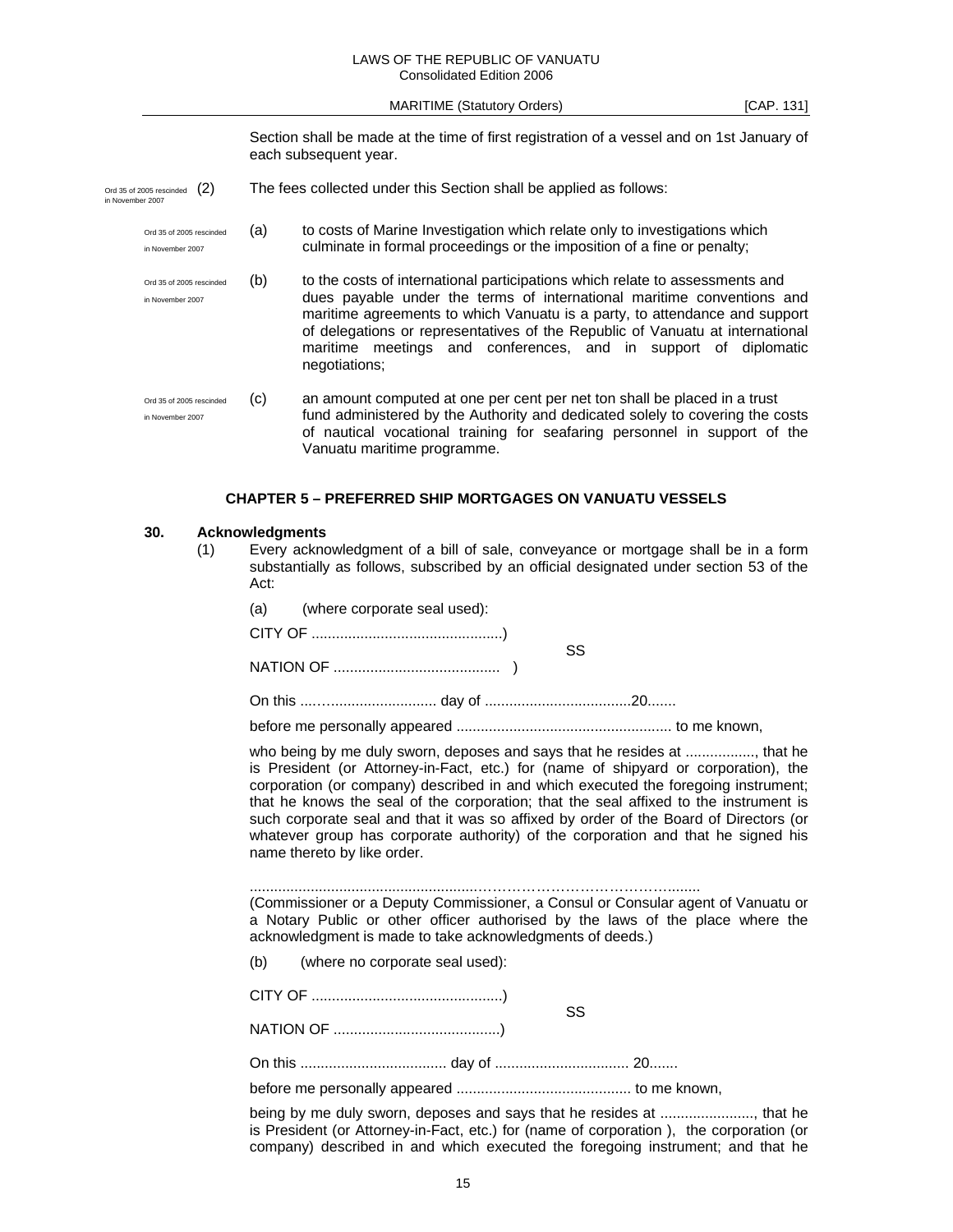signed his name thereto pursuant to authority granted to him by the Board of Directors of said corporation.

....................................…………....................................................

(Commissioner or a Deputy Commissioner, a Consul or Consular Agent of Vanuatu or a Notary Public or other officer authorised by the laws of the place where the acknowledgment is made to take acknowledgments of deeds.)

 (2) Acknowledgments before consuls, other than those of the Republic of Vanuatu or of other countries nominated by the Minister by notice published in the Gazette, shall not be valid.

## **31. Bill of sale recording**

- (1) Where a vessel is sold or transferred and re-registered under the Act, a Bill of Sale issued in connection with such sale or transfer shall be recorded in the office of the Commissioner or a Deputy Commissioner, as soon as practicable thereafter.
- (2) In cases of new buildings, the Builder's Certificate or, in cases of transfer from another Flag, the Bill of Sale may be, but is not required to be, recorded.
- (3) A Bill of Sale to be recorded shall be submitted to the Commissioner or a Deputy Commissioner in four original copies.

## **32. Mortgage recording**

 No mortgage shall be recorded unless it is submitted in original and four counterparts all duly executed, acknowledged. All mortgages shall be in the English language or include an English translation acceptable to the Commissioner or Deputy Commissioner.

#### **CHAPTER 6 – MARINE INSPECTION**

#### **33. Marine inspectors**

- (1) The Commissioner or a Deputy Commissioner may, at such times and in such places or areas as may be appropriate appoint Marine Inspectors to board and examine or inspect vessels. Marine Inspectors shall render a report with respect to each such boarding to the Commissioner as required and to a Deputy Commissioner in charge of marine inspection.
- (2) It is the responsibility of owners and operators of vessels to present each such vessel for boarding when required, and to cooperate fully with the Commissioner, Deputy Commissioners and Marine Inspectors, particularly in enabling them to board and examine or inspect each such vessel including any documents and equipment and the use thereof. Failure to present a vessel for inspection prior to the due date, failure to cooperate as above, or the existence of a condition on board in violation of established requirements, may subject the vessel in question to immediate detention and suspension of registration, in addition to any other penalty. Such detention and suspension shall be cancelled upon satisfactory completion of the inspection or examination and any required rectification.
- (3) It is the duty of all holders of licenses of competence or other certification issued to mariners under the Act or any Orders thereunder to cooperate fully with the Commissioner, Deputy Commissioners and Marine Inspectors, particularly in enabling them to board and examine or inspect vessels including any documents and equipment and the use thereof. Failure of such cooperation on the part of any holder of a license or certificate shall be a marine offence, and in addition to any other penalty the Commissioner or a Deputy Commissioner may suspend or revoke the license or certificate of the holder.
- (4) For the purpose of funding marine inspections and matters related thereto, the owner of a vessel registered under the Act shall with respect to each inspection regularly due or otherwise required –
	- (a) for each vessel of less than 500 tons used solely commercial fishing, pay a fee of \$350; and
	- (b) for each other vessel pay a fee of \$725.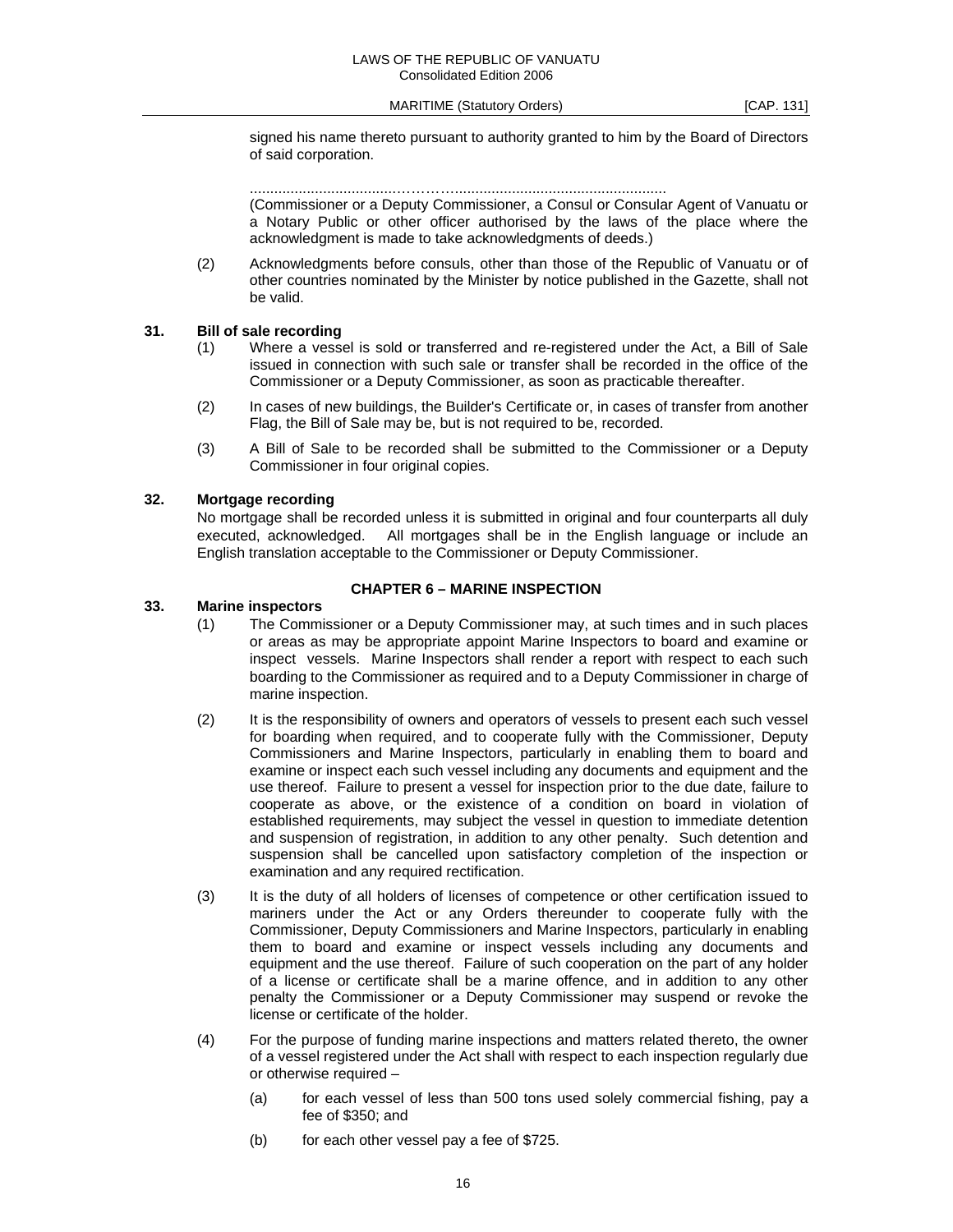(5) Vessels required to be regularly inspected annually or more often will be invoiced annually for fees in advance with respect to all regular inspections falling due with a calendar year. When an inspection is required as a condition for the issue of a document or certificate, the fee for such inspection shall be paid at the time of issue of the document or certificate. The owner of a vessel boarded under this section shall pay incidental travel costs when the boarding officer must travel outside his station area to reach the vessel; and if a boarding is for the purpose of examining rectification of a deficiency, the owner of the vessel so boarded shall pay all costs incidental thereto.

## **CHAPTER 7 – MARINE CASUALTIES AND OFFENCES AND MARINE INVESTIGATIONS**

## **34. Reporting**

- (1) The owner or Master of a vessel involved in a marine casualty shall immediately forward a report thereon, signed by the Master or highest available officer or ship's representative, to the Commissioner or a Deputy Commissioner whenever the casualty results in any of the following:
	- (a) Actual physical damage to property in excess of \$50,000;
	- (b) Material damage affecting the seaworthiness or efficiency of a vessel;
	- (c) Stranding or grounding;
	- (d) Loss of life; or
	- (e) Injury causing any persons to remain incapacitated for a period in excess of 72 hours.
- (2) A report provided for in sub-section (1) shall set forth:
	- (a) the Name and Official Number of the vessel;
	- (b) the type of vessel;
	- (c) the name and address of the owner;
	- (d) the date and time of the casualty;
	- (e) the exact locality of the casualty;
	- (f) the nature of the casualty and the circumstances under which it took place;
	- (g) if the casualty involved collision with another vessel, the name of such other vessel;
	- (h) where the casualty involved personal injury or a loss of life, the names of all persons injured or whose lives were lost;
	- (i) where damage to property is involved, the nature of the property damaged and an estimate of the extent of the damage.
- (3) The persons in charge of any vessel involved in a marine casualty referred to in subsection (1) shall retain for two years or until otherwise instructed by the Commissioner or a Deputy Commissioner the complete records of the voyage upon which the casualty occurred, as well as any other material which might be of assistance in investigation and determination of the cause and scope of the casualty, and they shall make all such records and materials available, upon request, to the Commissioner, a Deputy Commissioner, the Chairman of a Marine Board of Investigation, or a designated investigating officer.

#### **35. Marine investigations and offences**

 (1) The Commissioner or a Deputy Commissioner, upon receipt of information of a marine casualty or offence, may institute such investigation as may be necessary to determine as closely as possible the cause or any contributing causes of the casualty or circumstances of the offence, and whether there has been any act of misconduct, inattention to duty, or negligence upon the part of any licensed or certificated person, or violation of law or regulation, so that appropriate action may be taken.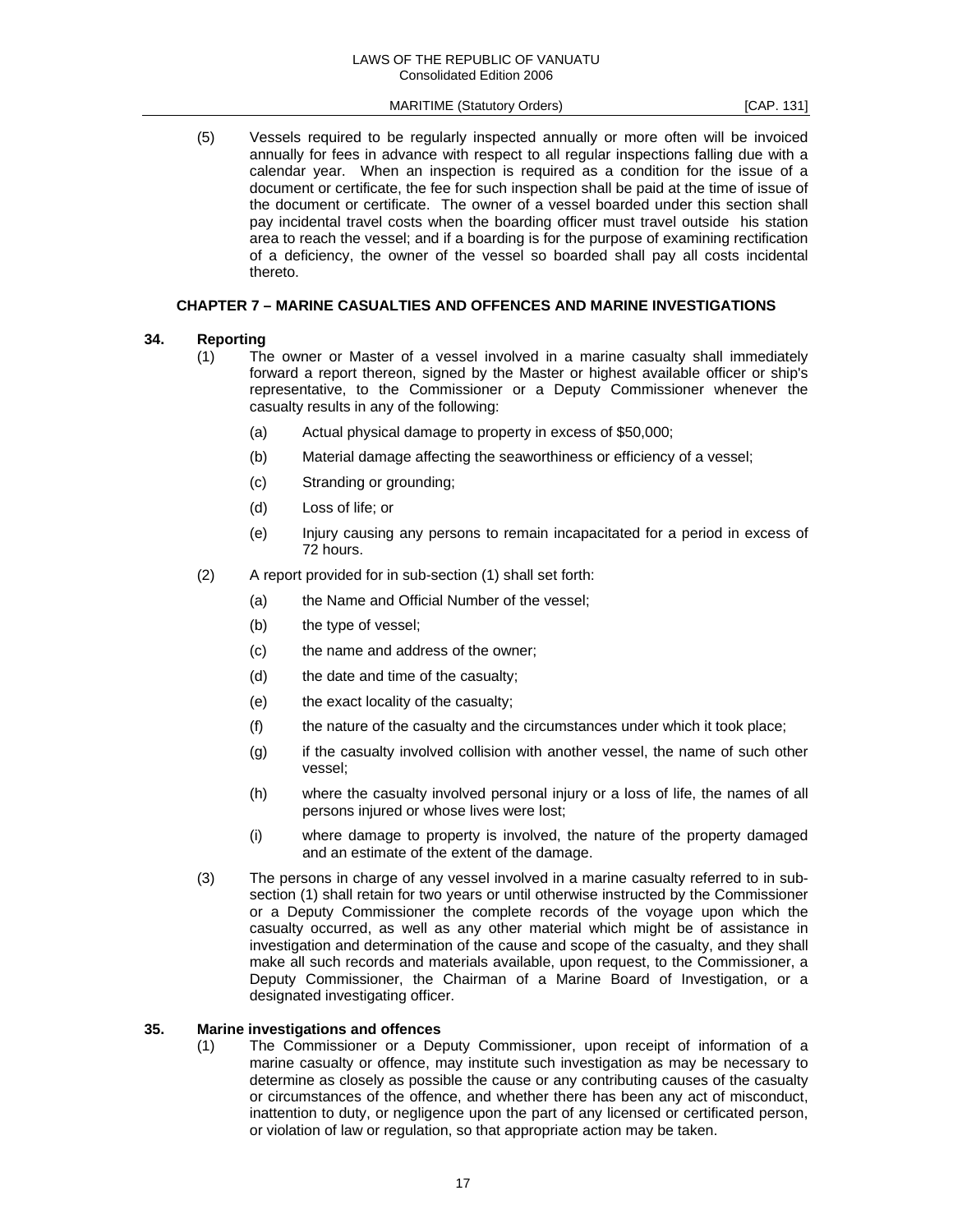- (2) (a) It is the duty of all owners of vessels to cooperate with the Commissioner, Deputy Commissioners or persons appointed by them, in the formal or informal investigation of marine casualties or offences and to produce, when called upon, witnesses in their employ and relevant books, papers, documents and other records in their possession, and to permit the Commissioner, Deputy commissioner or their appointees to board and examine vessels and their appurtenances. (b) In the event of failure of owners or their representatives to cooperate fully in any marine investigation, any or all of the following consequences may result, with respect to the vessel directly involved or to any other vessel of the same ownership: (i) revocation or suspension of the Certificate of Registry; (ii) refusal to issue a Certificate of Cancellation or otherwise to give the consent of the Government of Vanuatu to a transfer of ownership or registry; (iii) refusal to accept registration or reregistration under the Act; (iv) at the discretion of the Commissioner a penalty not exceeding \$100,000. (3) (a) It is the duty of all holders of licenses of competence or other certification issued to mariners under the Act or Orders thereunder to cooperate with the Commissioner, Deputy Commissioners, or persons appointed by them, in the formal or informal investigation of marine casualties or offences, to attend any hearings to which they may be summoned, to testify orally or in writing or to produce when called upon, relevant books, papers, documents and other records in their possession, and to permit the Commissioner, Deputy Commissioners, or their appointees, to board and examine vessels and their appurtenances. (b) In the event of failure of holders of licenses or other certification to cooperate fully in any marine investigation, any or all of the following consequences may result: (i) suspension or revocation of the licenses or other certification held; (ii) refusal to renew or reissue any licenses or other certification held, before or after expiration; (iii) at the discretion of the Commissioner a penalty not exceeding \$10,000. (4) (a) The Commissioner or a Deputy Commissioner, or other persons appointed by them as Investigating Officers, shall where appropriate make a preliminary investigation under subsection (1) to determine the matters specified therein, or to determine whether there ought to be a formal investigation of the casualty or offence. (b) In connection with any preliminary investigation, the Commissioner, Deputy Commissioners or investigating officers may collect evidence, interview witnesses, examine relevant papers, documents and records, board and examine vessels or equipment and visit the scene of the casualty or offence.
	- (5) (a) A formal investigation of a marine casualty or offence may be made by the Commissioner or a Deputy Commissioner or an investigating officer appointed by either; or, where the casualty or offence is considered by the Commissioner to be of a major character, he may order to be convened a Marine Board of Investigation, and he may appoint three or more members thereof, designating one as Chairman.
		- (b) In any formal investigation, the Commissioner, Deputy Commissioners, investigating officers or Chairman of a Marine Board of Investigation shall have power to set hearings, administer oaths, require the attendance of witnesses, require persons having knowledge of the subject matter of the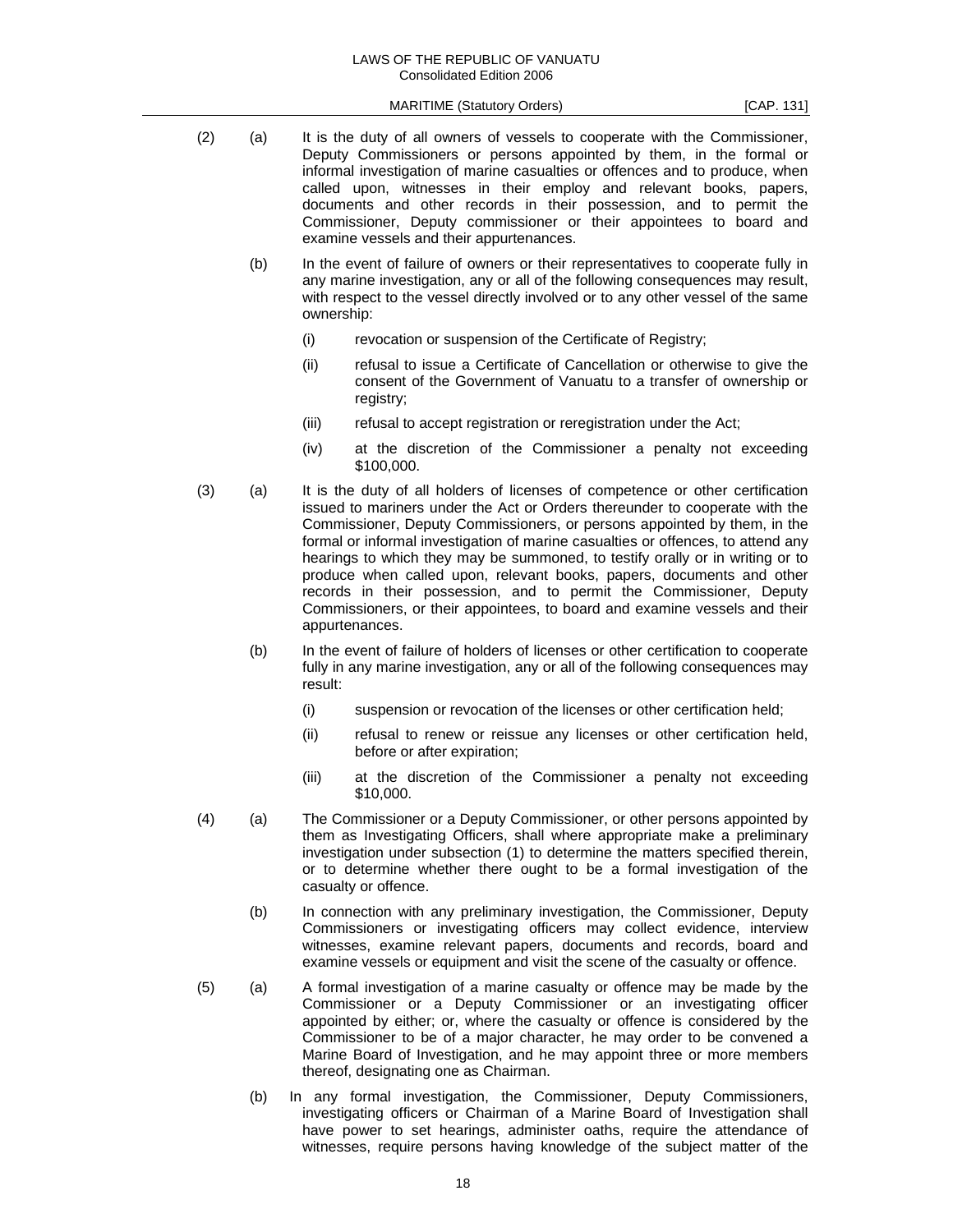investigation to answer written interrogatories, require the production of relevant evidence including but not limited to books, papers, documents, and records, rule upon the nature and admissibility of evidence, board and inspect vessels and their appurtenances, and visit the scene of the casualty or offence.

- (c) Prior notice of any formal hearing, specifying the date, time, place, and subject matter, shall be given by public announcement or otherwise to all the following:
	- (i) known parties directly affected;
	- (ii) interested parties;
	- (iii) interested States.
- (d) An investigating officer or Chairman of a Marine Board of Investigation may, in his discretion, admit the public, interested parties or their representatives, and interested States by official representatives or observers to any formal hearing; and he may equally, where matters of confidentiality or questions of public security arise, preclude such persons temporarily or otherwise.
- (e) An investigating officer or Chairman of a Marine Board of Investigation may, in his discretion, put or permit to be put to witnesses such questions pertinent to the subject of the inquiry as may be offered by interested parties or States or their representatives; parties directly affected shall be permitted to put such questions to any witness.
- (f) An investigating officer or Chairman of a Marine Board of Investigation may, in his discretion, permit parties directly affected to produce and introduce relevant evidence or testimony of witnesses, and permit such parties or their counsel to argue any relevant contentions, either orally or by way of memorandum.
- (g) A record shall be made of the proceedings of any formal hearing.
- (6) (a) When the proceedings of any investigation under this Chapter have been terminated, there shall be a written report to the Commissioner setting forth findings, conclusions, and any recommendations for appropriate action.
	- (b) Where an investigation has been carried out by investigating officers or a Marine Board of Investigation appointed by the Commissioner, the report shall be forwarded to the Commissioner together with the investigation file.
	- (c) Where an investigation has been carried out by investigating officers appointed by a Deputy Commissioner, the report shall be submitted to that Deputy Commissioner, who may add comments, and shall then be forwarded to the Commissioner together with the investigation file.
- (7) (a) Upon receiving an investigation report, the Commissioner may:
	- (i) adopt the report and carry out its recommendations, if any; or
	- (ii) call for further investigation; or
	- (iii) where a report recommends the suspension, revocation or cancellation of any license, certificate, permit, or other document issued by Vanuatu, review the evidence, adopt or modify all or part of the report and take any appropriate action.
	- (b) In aid of his decision, the Commissioner may call for further written argument on any point at issue which written argument shall become a part of the investigation file.
- (8) Where it is established to the satisfaction of the Commissioner or a Deputy Commissioner that a Marine Offence has been committed the Commissioner or Deputy Commissioner shall impose such penalties as he deems appropriate taking account of all the circumstances as established by the investigation subject only to the provisions as to penalties in the Act or this Order.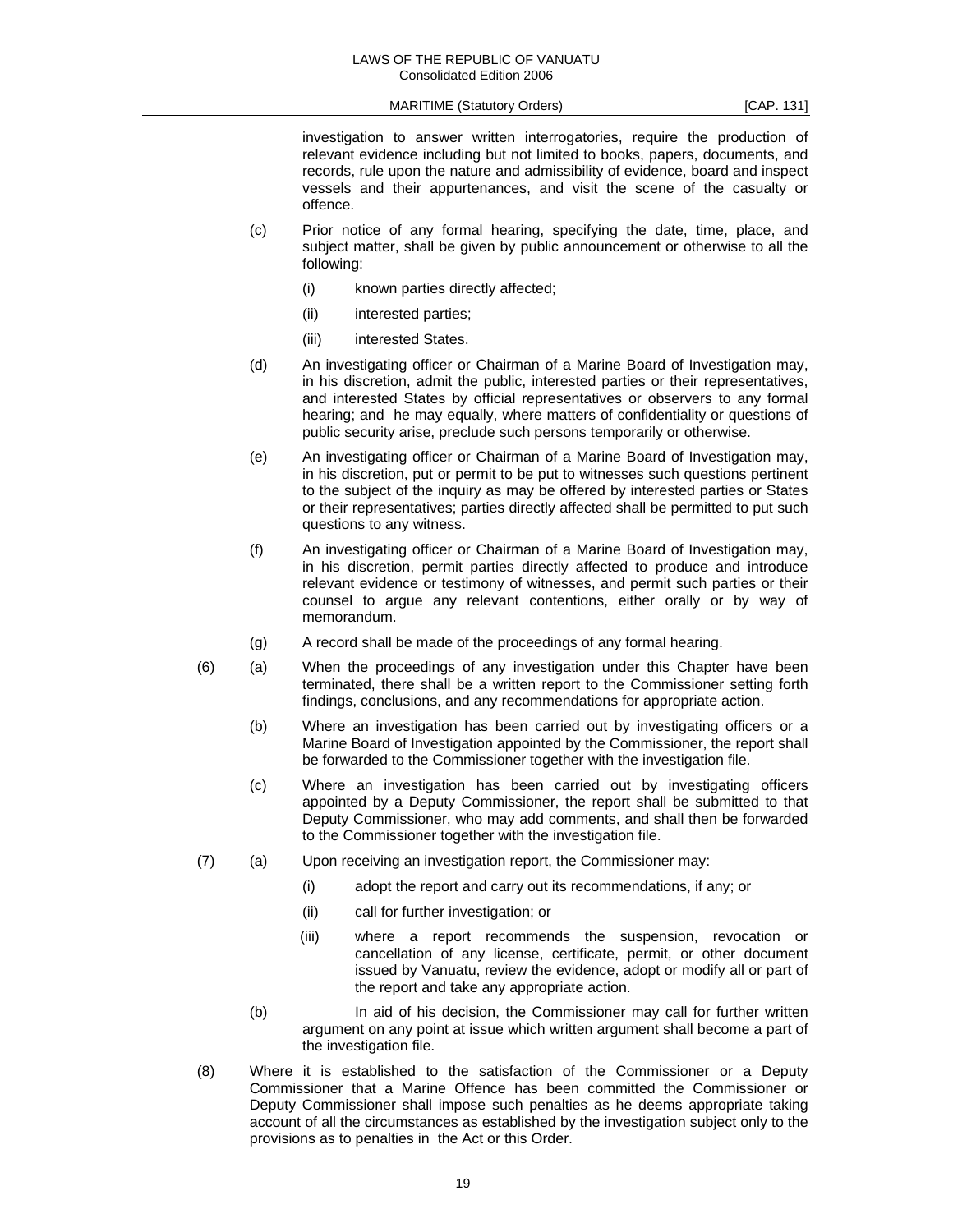(9) The Commissioner may, in his discretion, and subject to such conditions as he may impose, release or cause to be published any records, reports, documents, evidentiary matter or official statements pertaining to a marine investigation, or any portions thereof, unless such is considered confidential by the Government of Vanuatu for any reason including public security.

## **CHAPTER 8 – MERCHANT SEAMEN**

#### **36. Interpretation**

In this Chapter unless the context otherwise requires:

 "Appropriate certificate" means a certificate issued and endorsed in accordance with the provisions of STCW 95 and entitling the lawful holder thereof to serve in the capacity and perform the functions involved at the level of responsibility specified therein on a vessel of the type, tonnage, power and means of propulsion concerned while engaged on the particular voyage concerned;

 "Approved by the Commissioner" includes "Approved by a Deputy Commissioner so authorised";

 "Chief mate" means the deck officer next in rank to the master and upon whom the command of the vessel will fall in the event of the incapacity of the master;

 "Chief engineer officer" means the senior engineer officer responsible for the mechanical propulsion and the operation and maintenance of the mechanical and electrical installations of the vessel;

 "Deck officer" means an officer qualified to act as officer in charge of a navigational watch holding a license or certificate which contains an endorsement issued by a party to the STCW Convention stating:

- (i) that it has been issued in compliance with the appropriate regulations of either Chapter II of the STCW Convention 1978 or the 1995 amendments to that Convention; and
- (ii) the vessel size or any other limitations to the holder performing the functions of an officer in charge of a navigational watch;

 "Deck watch rating" means a person holding a certificate as Deck Watch Rating issued in accordance with these regulations or by a party to the STCW Convention;

 "Endorsement" means a certificate attesting to the validity of the underlying certificate or license;

 "Engineer officer" means an officer qualified to act as officer in charge of an engineering watch holding a license or certificate which contains an endorsement issued by a party to the STCW Convention stating:

- (i) that it has been issued in compliance with the appropriate regulations of either Chapter III of the STCW Convention 1978 or the 1995 amendments to that Convention; and
- (ii) the machinery, power, type or any other limitations to the holder performing the functions of an officer in charge of an engineering watch;

 "Engine room watch rating" means a person holding a certificate as Engine Room Watch issued in accordance with these regulations or by a party to the STCW Convention;

 "Second engineer officer" is synonymous with "first assistant engineer" and means the Engineer officer next in rank to the Chief engineer officer and upon whom the responsibility for the mechanical propulsion and the operation and maintenance of the mechanical and electrical installations of the vessel will fall in the event of the incapacity of the Chief engineer officer;

 "function" means a group of tasks, duties and responsibilities, as specified in the STCW Code, necessary for vessel operation, safety of life at sea or protection of the marine environment;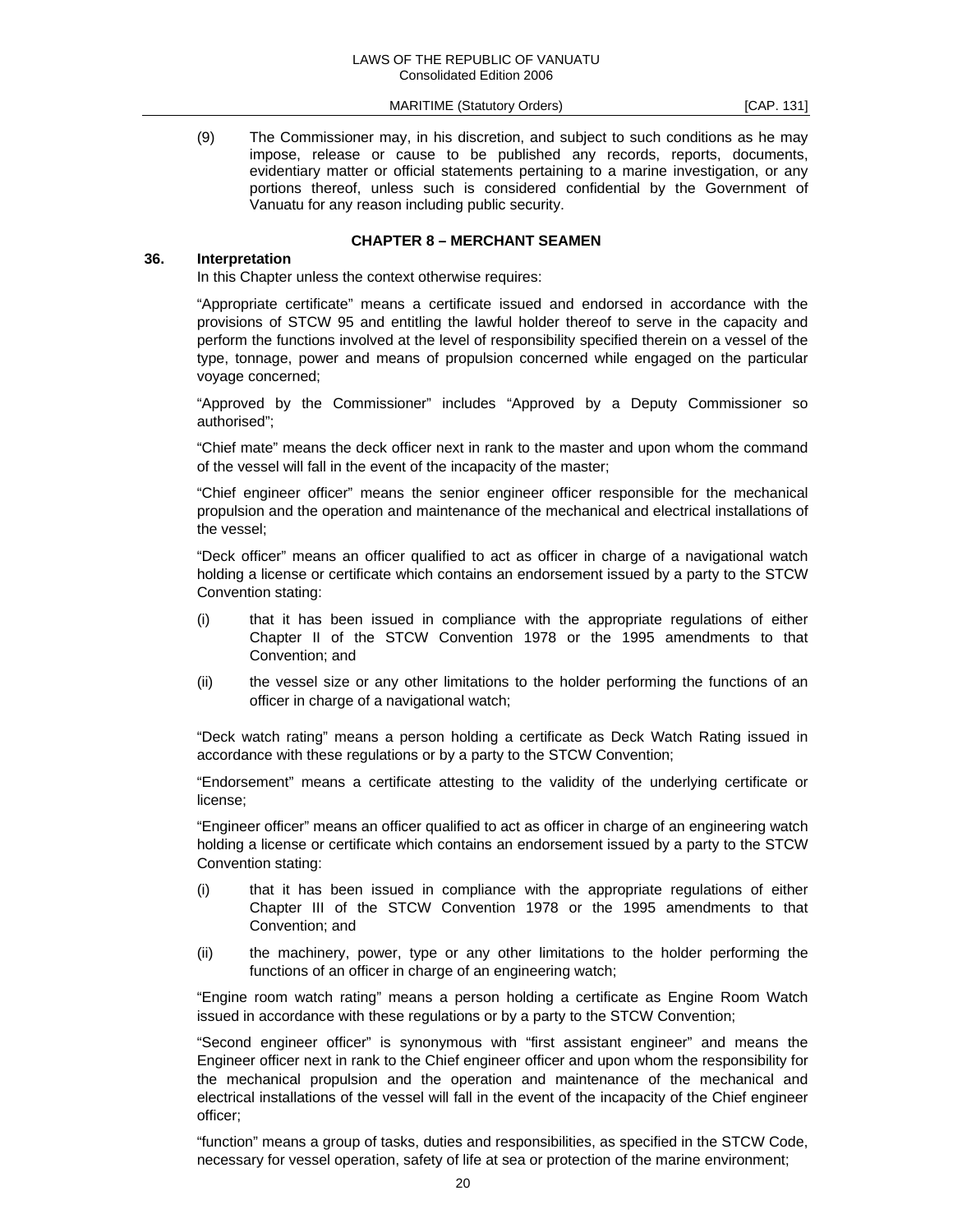"IMO principles of safe manning" mean the principles set out in Annex 2 of Resolution A 481(XII) of the International Maritime Organization and any subsequent amendments or revisions thereto;

"License is synonymous with "certificate";

 "Licensed" is synonymous with "certificated" and means properly holding a license or certificate;

 "Maritime Bulletin" means a Bulletin described as such and issued by the Commissioner or a Deputy Commissioner;

 "Master" means the holder of a license or certificate which contains an endorsement issued by a party to the STCW Convention stating:

- (i) that it has been issued in compliance with the appropriate regulations of either Chapter II of the STCW Convention 1978 or the 1955 amendments to that Convention; and
- (ii) the vessel size or any other limitations to the holder performing the function of master;

 "owner" means the owner of the vessel or any other organization or person such as the manager, or the bareboat or demise charterer, who has assumed the responsibility for operation of the vessel from the shipowner and who, on assuming such responsibility, has agreed to take over all the duties and responsibilities imposed on the owner by these regulations;

 "propulsion power" means the total maximum continuous rated output power in kilowatts of all the vessel's main propulsion machinery which appears on the vessel's certificate of registry or other official document;

 "Radio operator" means a person holding an appropriate certificate issued or recognised by the Administration under the provisions of the Radio Regulations;

 "Safe Manning Certificate" means an appropriate safe manning document as specified in regulation 13 of Chapter V of the International Convention for the Safety of Life at Sea, 1974, as amended;

 "seagoing service" means a service on board a vessel relevant to the issue of a certificate or other qualifications;

 "STCW 95" means the International Convention on Standards of Training, Certification and Watchkeeping for Seafarers, 1978 as amended in 1995 and includes Part A of the Seafarers' Training, Certificate and Watchkeeping Code (STCW Code); and any subsequent amendments thereto. In these regulations, any reference to the provisions of an STCW 95 regulation includes a reference to the provisions of the corresponding section of the STCW Code;

 "STCW 78" means the International Convention on Standards of Training Certification and Watchkeeping for Seafarers, 1978 in force prior to 1<sup>st</sup> February 1997;

 "STCW Code" means the Seafarers' Training, Certification and Watchkeeping (STCW) Code as adopted by the 1995 Conference, resolution 2, and any subsequent amendments thereto.

## **37. Application**

 This Chapter applies to seagoing Vanuatu vessels registered under the Act except such vessels which are:

- (a) engaged solely on voyages between places within Vanuatu;
- (b) fishing vessels;
- (c) pleasure yachts not engaged in trade;
- (d) wooden vessels of primitive build;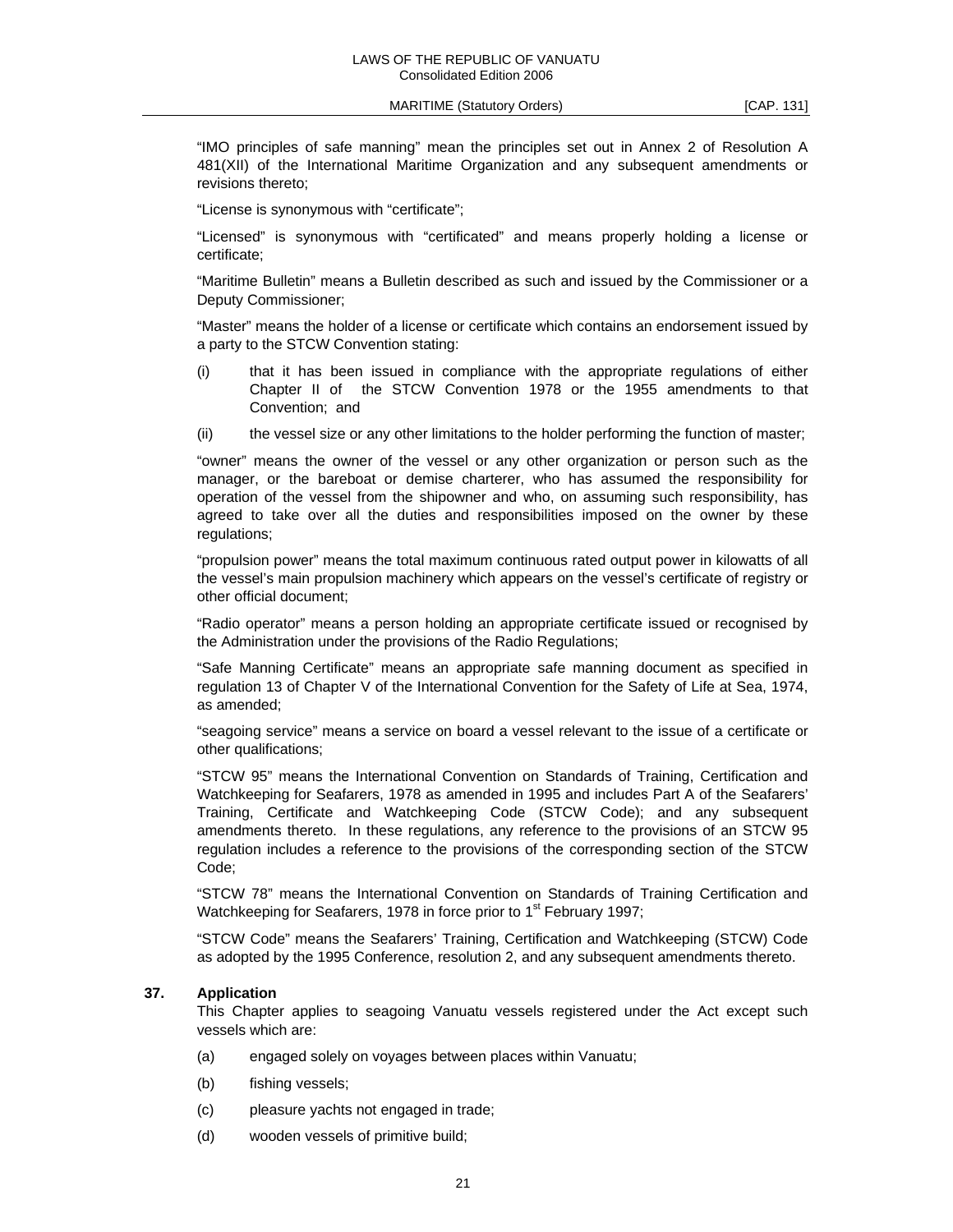(e) not propelled by mechanical means unless expressly provided otherwise.

#### **38. Responsibilities**

- (1) Every seaman assigned to a vessel shall hold an appropriate certificate in respect of any function he is to perform on that vessel.
- (2) Every seaman, on being assigned to a vessel, shall be familiar with his specific duties and with all vessel arrangements, installations, equipment, procedures and vessel characteristics that are relevant to his routine or emergency duties.
- (3) The vessel's complement shall be competent to effectively co-ordinate their activities in an emergency situation and in performing functions vital to safety or to the prevention or mitigation of pollution.
- (4) Documentation and data relevant to all seamen employed on a vessel shall be maintained and readily accessible, and include, without being limited to, documentation and data on their experience, training, medical fitness and competency in assigned duties.

#### **39. Safe manning certificates**

- (1) Notwithstanding the provisions of section 40, every vessel shall be manned in accordance with the IMO principles of safe manning and to the satisfaction of the Commissioner or a Deputy Commissioner and shall carry a Safe Manning Certificate.
- (2) The manning of the vessel shall be maintained at all times to at least the levels specified in the Safe Manning Certificate.
- (3) The application for a Safe Manning Certificate shall include proposals as to the numbers and grade of personnel that the owner considers shall be carried in order that the vessel is safely manned for any intended voyages.

#### **40. Manning levels for officers and ratings**

- (1) No vessel shall be navigated unless she shall have on board, and in her service, a duly licensed Master.
- (2) Every vessel, other than a passenger vessel, of 100 gross tons but less than 500 gross tons, shall have on board, and in her service, at least one deck officer in addition to her Master.
- (3) The number of deck officers required on passenger vessels, and the grades in which they shall be licensed, shall be prescribed for each such vessel by the Commissioner or a Deputy Commissioner.
- (4) The number and grades of deck officers required on vessels of 500 gross tons or more shall be determined by the Commissioner or a Deputy Commissioner according to the gross tonnage specified in regulation II of the Convention, length of voyage, type, service and any particular characteristics and equipment of such vessels.
- (5) No vessel propelled by machinery of less than 750 kW (1005 horsepower) propulsion power shall be navigated unless she shall have on board and in her service an engineer officer or an operator holding a license issued in compliance with criteria specified by the Commissioner or a Deputy Commissioner.
- (6) The number and grades of Engineer officers required on vessels propelled by machinery of 750 kW propulsion power or more shall be determined by the Commissioner or a Deputy Commissioner according to the propulsion power specified in regulation III of the Convention, length of voyage, type of machinery, degree of automation and whether the vessel is arranged for manned or periodically unmanned machinery space operation.
- (7) The number of ratings forming part of navigational and engineering watches shall be determined by the Commissioner or a Deputy Commissioner according to the length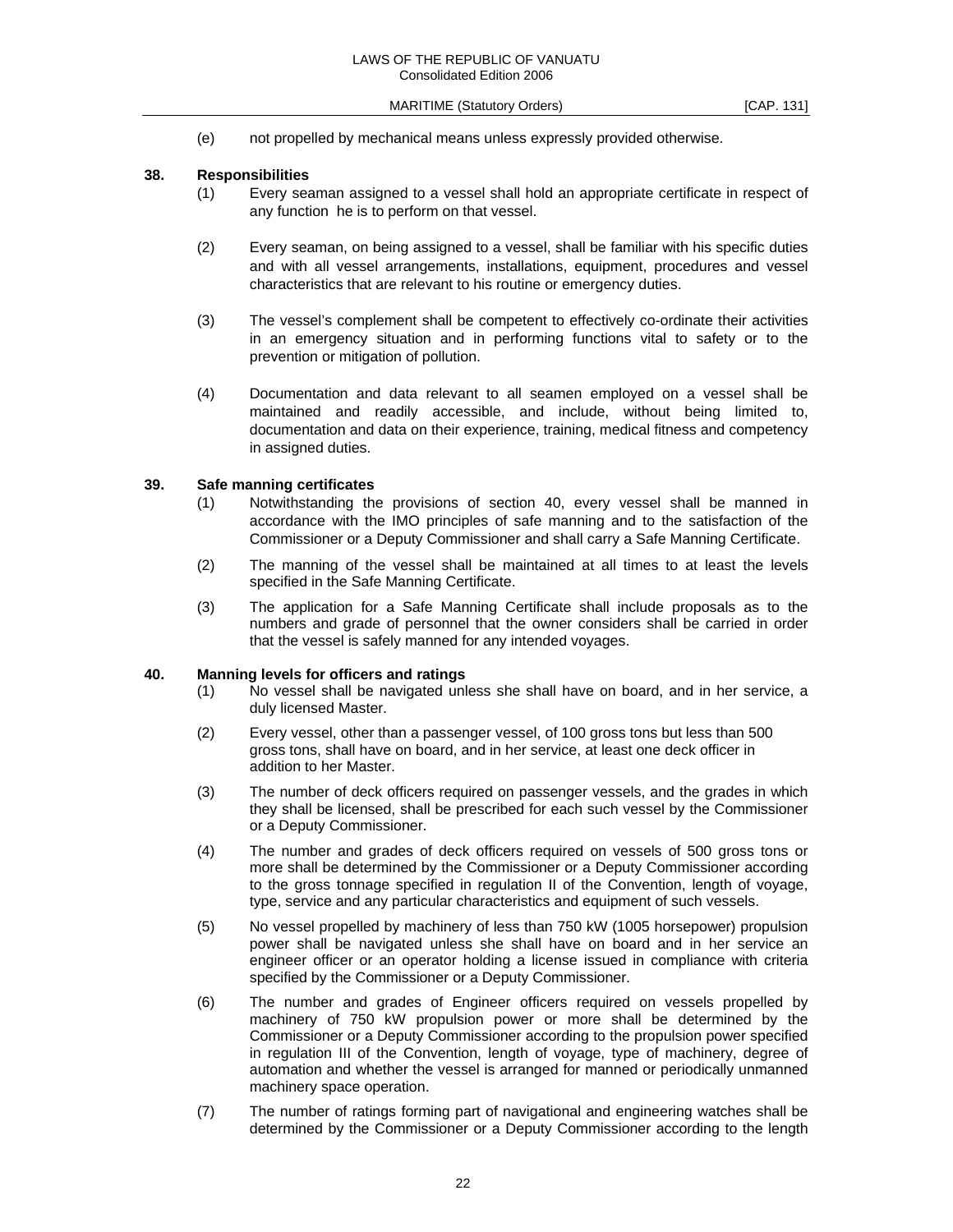of voyage, type, service, size, propulsion power and type of machinery and any particular characteristics and equipment of the vessel.

- (8) Nothing in this section shall be so construed as to prevent the Commissioner or a Deputy Commissioner from otherwise stipulating the required number of officers for any vessel if, in his judgement, such vessel is sufficiently manned for her safe navigation with the stipulated number of officers.
- (9) In cases of exceptional necessity, the Commissioner or a Deputy Commissioner may grant a dispensation for a post only to a person properly licensed to fill the post immediately below subject to compliance with all the provisions of article VIII of STCW 95.

#### **41. Watchkeeping arrangements**

- (1) Notwithstanding his duties under section 105 of the Act, the master of every vessel shall ensure that the watchkeeping arrangements for the vessel are at all times adequate for maintaining safe navigational, radio and engineering watches and in compliance with the provisions and principles set out in chapter VIII of section A of the STCW Code, Intended voyages shall be planned in accordance with part 2 of that chapter. The master shall give directions to the deck watchkeeping officers responsible for navigating the vessel safely during their periods of duty, having particular regard to the relevant matter set out in part 3 of section A-VIII/2 of the STCW Code.
- (2) The Chief engineer officer of a vessel shall ensure that the engineering watchkeeping arrangements for the vessel are at all times adequate for maintaining a safe watch, having regard to the matters set out in part 3-2 of section A-VIII/2 of the STCW Code. When deciding the composition of the watch the Chief engineer officer shall take into account the principles set out in that part.
- (3) The master of a vessel which is safely moored or safely at anchor or under normal circum-stances in port shall arrange for an appropriate and effective watch to be maintained for the purposes of safety. Such arrangements shall have regard to the matters set out in part 4 of section A-VIII/2 of the STCW Code and take into account any specific hazards in relation to the cargo of the vessel.

#### **42. Watch schedules**

- (1) The owner of every vessel to which this part applies shall consult with the Master of the vessel and draw up a schedule showing the maximum watch periods and minimum rest periods to be observed by crew members in accordance with these regulations and a copy of the schedule shall be posted up in a place accessible to all crew members and available for verification by any authorised official of the flag State or port State.
- (2) The watch schedule shall be arranged such that the efficiency of all watchkeeping personnel is not impaired by fatigue and that duties are so organised that the first watch at the commencement of a voyage and subsequent relieving watches are sufficiently rested and otherwise fit for duty.
- (3) The schedule referred to in sub-sections (1) and (2) of this section shall not be changed except after consultation with the master.
- (4) A copy of the schedule for each vessel shall be attached to the official log book for that vessel and retained on board for at least twelve months.

### **43. Rest periods**

- (1) Every officer in charge of a watch and every rating forming part of a watch shall be provided with not less than 10 hours rest in total in any 24-hours period provided that:
	- (a) the 10 hour period may be divided into two periods one of which shall be not less than 6 hours;
	- (b) for a maximum period of 2 days, if the nature of the vessel's operations precludes the provision of 10 hours rest in a 24 hour period, at least 6 hours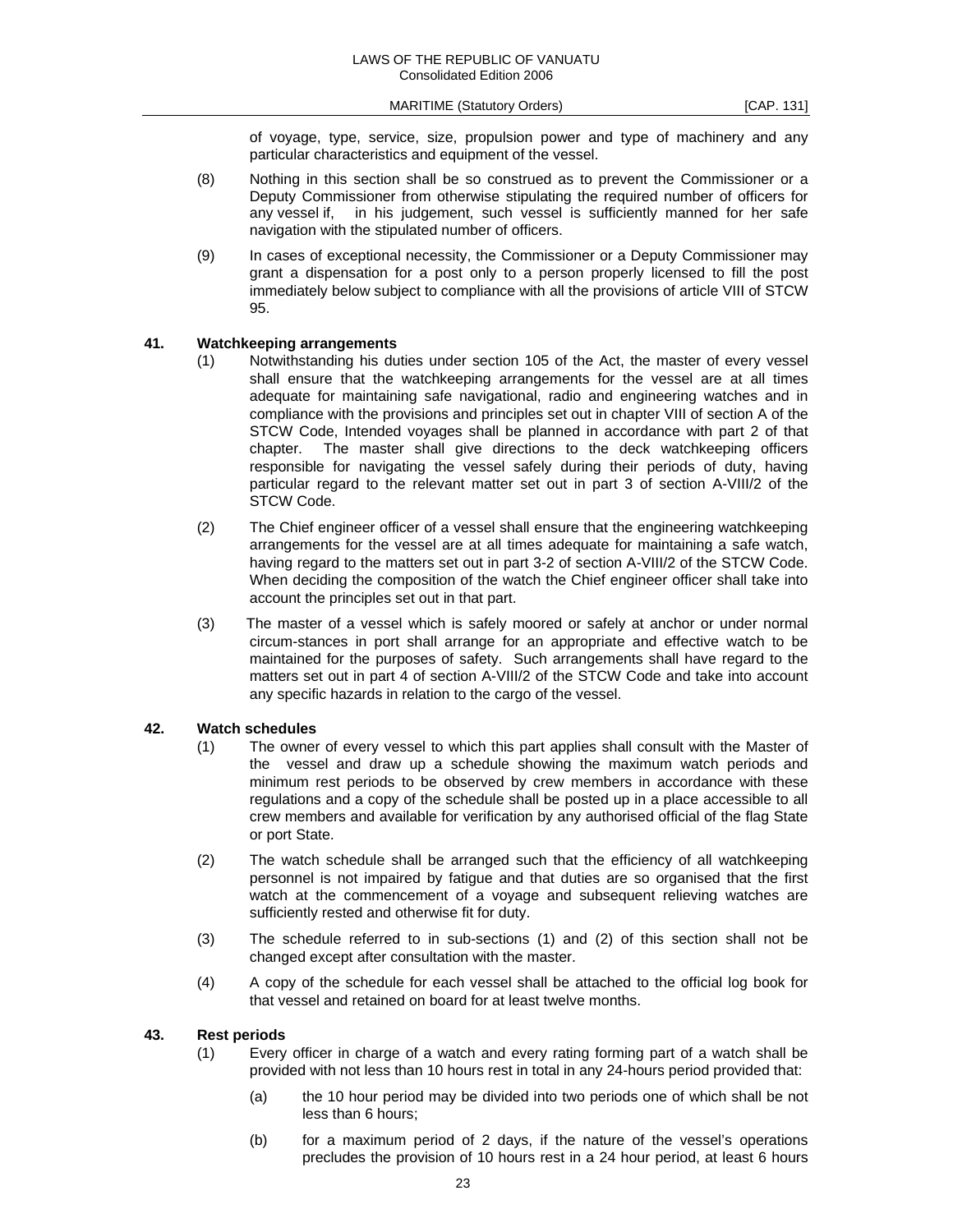rest shall be provided in any 24 hour period provided that in any 7 day period not less than 70 hours of rest are provided.

(2) The minimum rest periods specified in sub-section (1) of this section, need not be maintained in the case of emergencies, musters and drills, and other overriding factors beyond the control of the Master or owner.

## **44. Carriage of masters and officers**

- (1) The Master and each officer specified in the Safe Manning Certificate of every vessel shall hold an appropriate certificate issued or endorsed by the Commissioner or a Deputy Commissioner in accordance with this section.
- (2) An officer serving in the capacity set out in column one of Tables 1 and 2 for deck and engine departments respectively shall hold an appropriate certificate for that capacity. A person shall only be entitled to be issued with such an appropriate certificate if he complies with the criteria in the regulations of STCW 95 set out in column two of tables 1 and 2.
- (3) The Commissioner or a Deputy Commissioner may, being satisfied regarding its suitability, recognise, by endorsement or by the issue of an equivalent Vanuatu license, an appropriate certificate issued by another party to a Master, officer or Radio operator subject to compliance with the provisions of regulation 1/10 of STCW 95.
- (4) The Commissioner or a Deputy Commissioner may accept Seagoing service, education and training acquired under the authority of a non-party or a party when issuing a Vanuatu license, subject to compliance with the provisions of regulation 1/9 of STCW 95 and ensuring that all other relevant requirements of STCW 95 are complied with.
- (5) An endorsement shall be valid only when accompanied by the holder's license or certificate and shall be kept available for inspection at any time on the vessel in which the holder is serving.
- (6) Every person who presents for recognition, a licence or certificate issued under the provisions of regulations II/2, III/2, III/3 or issued under regulation VII/1 at management level as defined in the STCW Code, must confirm that the holder has an appropriate knowledge of the maritime legislation of the Republic of Vanuatu and understands the responsibilities of ships' personnel under the legislation as explained in Vanuatu Maritime Bulletin, VMS MB108 and any subsequent amendments thereto.
- (7) Every vessel shall, pursuant to subsection (6) of this section, carry:
	- (a) a copy of the Act;
	- (b) a copy of these regulations; and
	- (c) copies of relevant Maritime Bulletins which shall be made available to ships' personnel upon request.
- (8) Applications for recognition of certificates of Deck officer, Engineer officer, Radio Operator and other personnel shall be made immediately on assignment to the vessel.
- (8) Notwithstanding the requirement of sub-section (8) of this section, a person may serve in a licensed or certificated capacity other than Radio operator, except as provided by the Radio Regulations, for a period not exceeding three months while holding an appropriate and valid certificate issued an endorsed by another party for use on board the vessel but which has not been endorsed so as to render it appropriate for service on board the vessel. Documentary proof shall be readily available on board that application for an endorsement has been made. Nothing in this sub-section shall preclude the imposition of the fines mandated by the Act for failure to carry appropriate licensed or certificated personnel.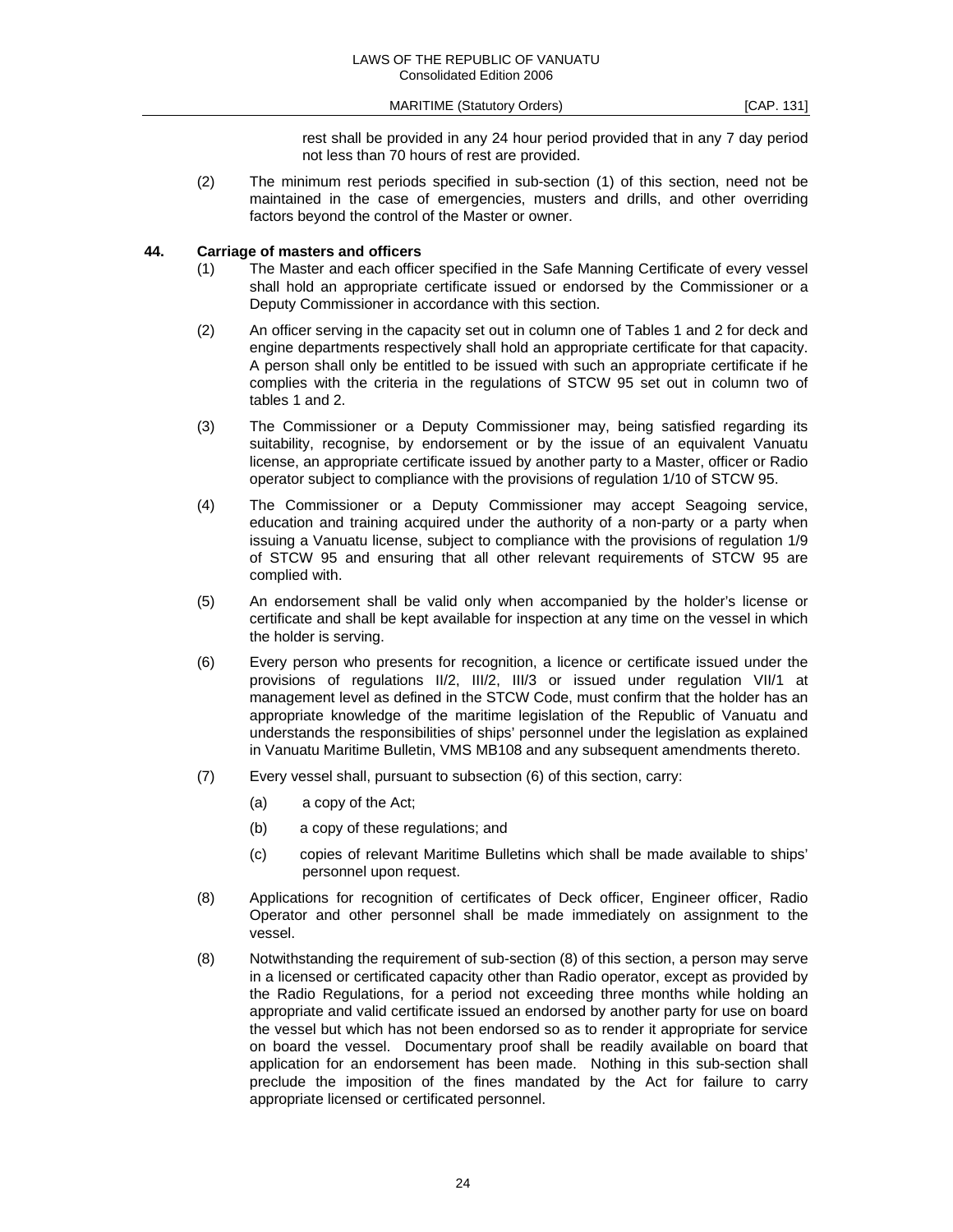### **TABLE 1 – CRITERIA FOR APPROPRIATE CERTIFICATES (DECK DEPARTMENT)**

| <b>COLUMN1</b>                               | <b>COLUMN 2</b>              |
|----------------------------------------------|------------------------------|
| <b>MASTER AND DECK</b>                       | <b>APPLICABLE</b>            |
| <b>DEPARTMENT</b>                            | <b>REGULATION OF STCW 95</b> |
| Officer in charge of a navigational watch on | Regulation II/1.2            |
| a Vessel of 500 gross tons or more.          |                              |
| Master and Chief mate on a vessel of 3000    | Regulation II/2.2            |
| gross tons or more.                          |                              |
| Master and Chief mate on a vessel of less    | Regulation II/2.4            |
| than 3000 gross tons.                        |                              |
| Officer in charge of a navigational watch on | Regulation II/3.4            |
| a vessel of less than 500 gross tons         |                              |
| engaged on near coastal voyages.             |                              |
| Master on a vessel of less than 400 gross    | Regulation II/3.6            |
| tons engaged on near-coastal voyages.        |                              |

## **TABLE 2 – CRITERIA FOR APPROPRIATE CERTIFICATES (ENGINE DEPARTMENT)**

| <b>COLUMN1</b><br><b>ENGINE DEPARTMENT</b>                                                                                                                                                                                            | <b>COLUMN 2</b><br><b>APPLICABLE</b><br><b>REGULATION OF STCW 95</b> |
|---------------------------------------------------------------------------------------------------------------------------------------------------------------------------------------------------------------------------------------|----------------------------------------------------------------------|
| Officer in charge of an engineering watch in<br>a manned engine room or designated duty<br>engineer officer in a periodically unmanned<br>engine room of a vessel powered by main<br>propulsion machinery of 750 kW power or<br>more. | Regulation III/1.2                                                   |
| Chief engineer officer and second engineer<br>officer of a vessel powered by main<br>propulsion machinery of 3000 kW<br>propulsion power of more.                                                                                     | Regulation III/2.2                                                   |
| Chief engineer officer and second engineer<br>officer of a vessel powered by main<br>propulsion machinery of between 750 kW<br>and 3000 kW propulsion power.                                                                          | Regulation III/3.2                                                   |

## **45. Radio personnel**

- (1) Every person in charge of, or required to perform radio duties in a vessel operating with a GMDSS radio system shall hold:
	- (a) on vessels with a Cargo Ship Safety Radio Certificate or a Passenger Ship Safety Certificate valid for operations in area A1 only, at least a GMDSS restricted operators' certificate issued in accordance with sub-section D of section IIIA of Article 55 of the Radio Regulations and regulation IV/2 of STCW 95;
	- (b) on vessels with a Cargo Ship Safety Radio Certificate or a Passenger Ship Safety Certificate valid for operations in Areas A1+A2, A1+A2+A3, and A1+A2+A3+A4 at least a GMDSS general operator's certificate issued in accordance with sub-section C of section IIIA of Article 55 of the Radio Regulations and regulations IV/2 of STCW 95;

 (c) an endorsement to an appropriate certificate issued by a party under this chapter which states that the holder is qualified to perform the radiocommunication function at the operational level.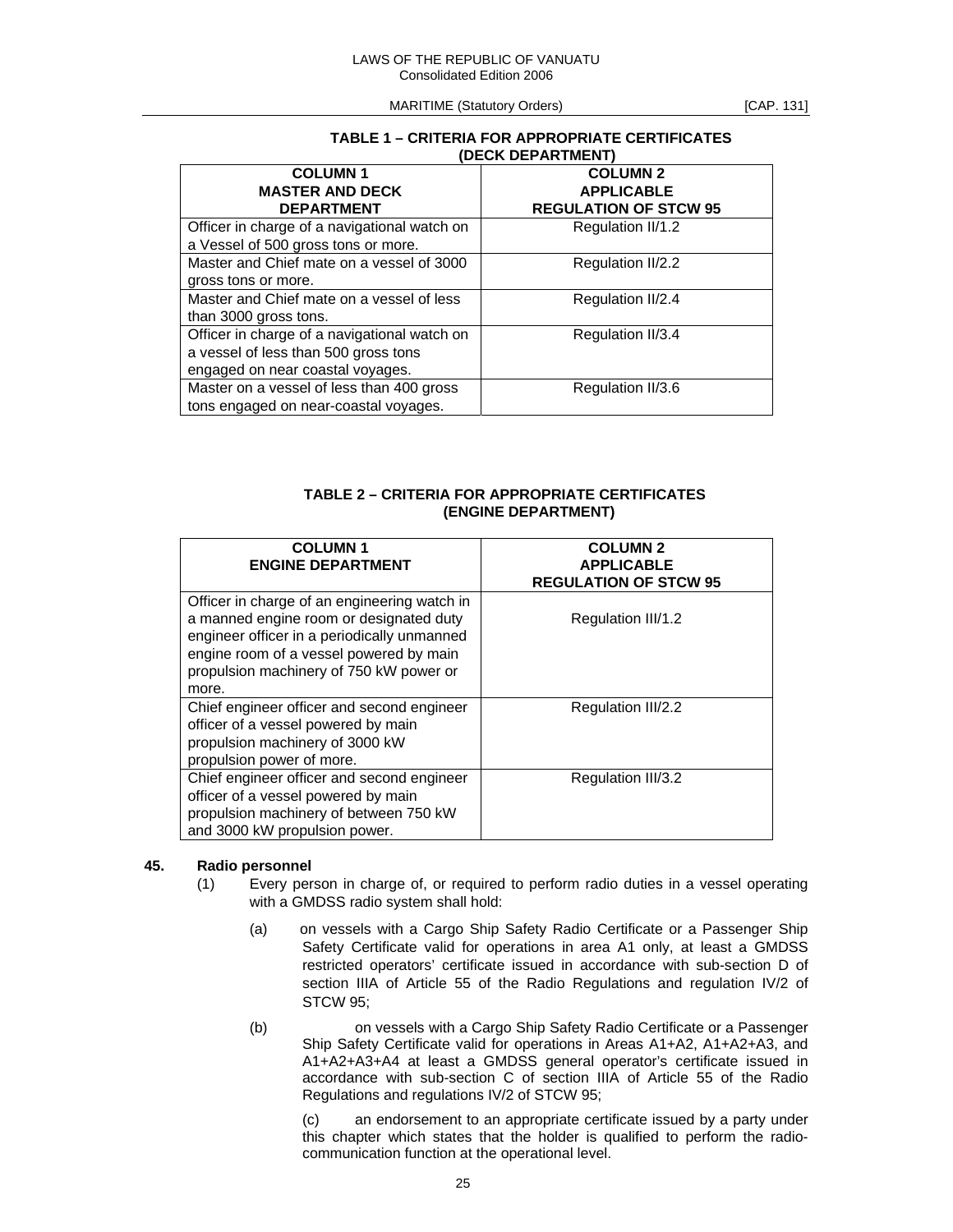- (2) Notwithstanding the provisions of sub-section (1) of this section, vessels of 300 gross tons or more which operate with a GMDSS radio system in sea area A2, A3 or A4 shall carry either one first or second class radio-electronics officer, who shall not be the master, or in lieu thereof two general operators, one of whom may be the master.
- (3) Radio personnel on vessels not required to comply with the provisions of GMDSS in chapter IV of the SOLAS Convention, are required to hold appropriate certificates as prescribed by the Radio Regulations.
- (4) Until  $1<sup>st</sup>$  February 1999, radio personnel on vessels complying with the provisions of the International Convention for the Safety of Life of Sea, 1974, in force immediately prior to 1<sup>st</sup> February, 1992 shall comply with the provisions of STCW 78, in force prior to 1<sup>st</sup> December, 1992.
- (5) Nothing in this section shall preclude the Commissioner or a Deputy Commissioner or a Deputy Commissioner from varying the requirements for the numbers of radio personnel required to be carried provided that those requirements comply with the provisions of the radio regulations and STCW 95.

#### **46. Revalidation of certificates**

- (1) The license or certificate of every master or other officer shall be re-validated at intervals not exceeding five years from the date of issue or last re-validation to establish continued professional competence in accordance with section A-I11 of STCW 95 and continued medical fitness in accordance with the standards prescribed by regulation I/9 of STCW 95. A license or certificate, not so revalidated, shall not be valid for Seagoing service.
- (2) An endorsement issued evidencing the validity of an underlying license or certificate shall expire when the underlying license or certificate expires.

## **47. Transitional provisions**

- (1) Notwithstanding the requirements of the preceding sections of this chapter, the Commissioner or a Deputy Commissioner may until 1<sup>st</sup> February 2002 issue, and endorse licenses in accordance with STCW 78 which applied immediately prior to  $1<sup>st</sup>$ February, 1997 in respect of those seamen who commenced approved Seagoing service, an approved education and training programme, or an approved training course before 1<sup>st</sup> August 1998, as provided for by regulation I/15 of STCW 95.
- (2) Furthermore, until  $1<sup>st</sup>$  February, 2002, the Commissioner or a Deputy Commissioner may renew and revalidate certificates and endorsements in accordance with the provisions of STCW 78, as applicable immediately prior to 1<sup>st</sup> February 1997.
- (3) The Commissioner or a Deputy Commissioner, pursuant to regulation I/11 of STCW 95 when re-issuing or extending the validity of a license of certificate which he originally issued under the provisions of STCW 78 which applied immediately prior to 1<sup>st</sup> February, 1997, may, at his discretion, replace the tonnage limitation appearing on the original certificates as follows:
	- (a) "200 gross tons" by "500 gross tons"; and
	- (b) "1600 gross tons" by "3000 gross tons".

#### **48. Rating**

- (1) Every rating forming part of a navigational watch on a vessel of 500 gross tons or more, other than ratings under training and ratings whose duties while on watch are of an unskilled nature, shall be duly certificated. No person shall be entitled to be issued with a certificate as such a rating unless he complies with the criteria set out in regulation II/4.2 of STCW 95.
- (2) Every rating forming part of an engine room watch or designated to perform duties in a periodically unmanned engine room on a vessel powered by main propulsion machinery of 750 kW propulsion power or more, other than ratings under training and ratings whose duties are or an unskilled nature, shall be duly certificated.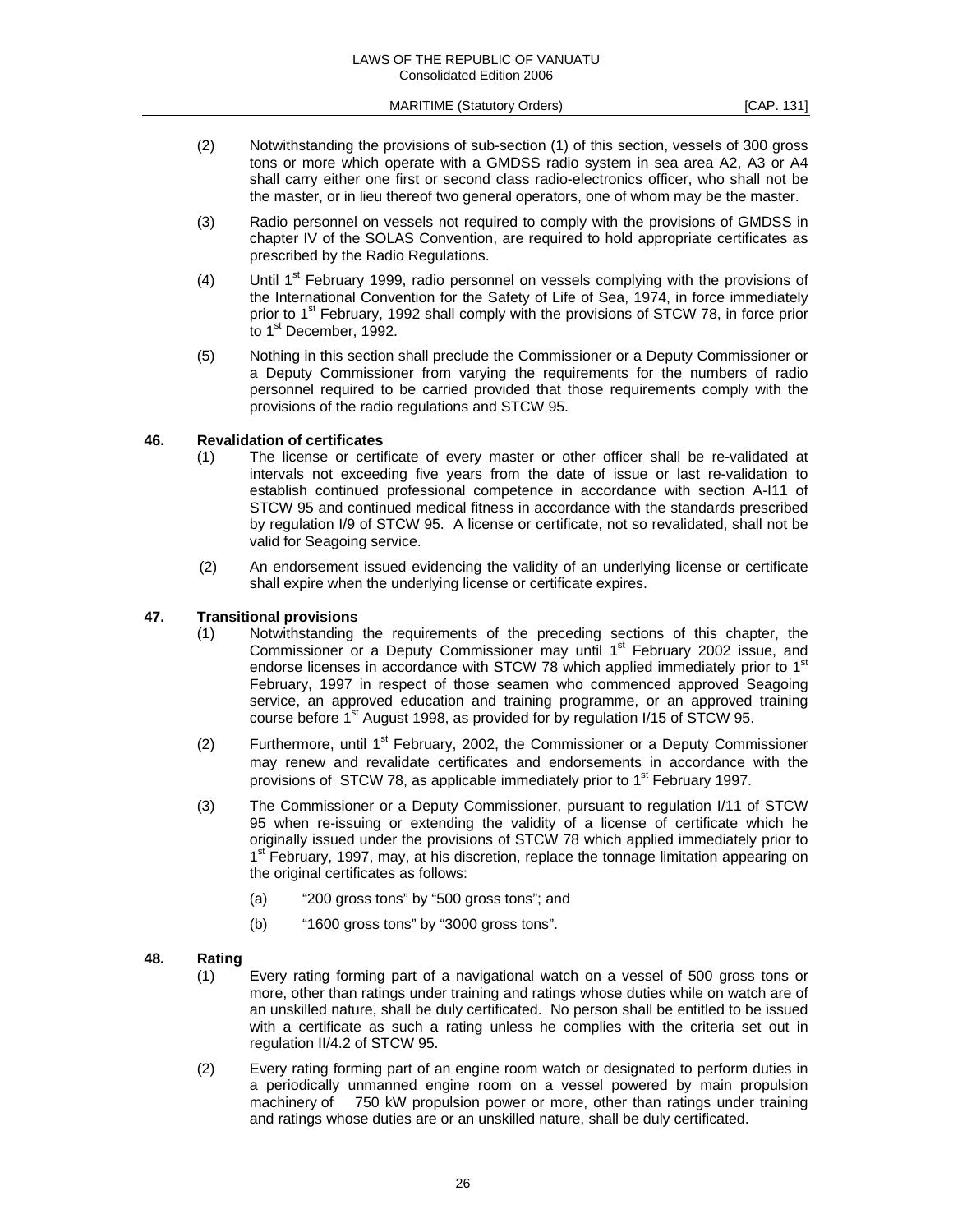No person shall be entitled to be issued with a certificate as such a rating unless he complies with the criteria set out in regulation III/4.2 of STCW 95.

(3) Any person designated to perform watchkeeping duties in a manned or periodically unmanned engine room on a vessel powered by main propulsion machinery of less than 750 kW shall be the holder of one of the engineering certificates referred to in column 2 of Table 2 or be the holder of a marine engine operator's, license issued in compliance with criteria specified by the Commissioner or a Deputy Commissioner.

#### **49. Special training for service on tankers**

- (1) Every vessel which carries a bulk cargo consisting in whole or in part of oil, liquid chemicals or liquefied gases shall carry personnel qualified in accordance with this section.
- (2) Any person serving as Master, Chief mate, Chief engineer, second engineer and any other officer with immediate responsibility for the loading, discharging, care in transit, or handling of the cargo in such a vessel shall hold either:
	- (a) a certificate to confirm that the holder has received approved training in accordance with the requirements of section A-V/1, paragraphs 9 to 14, 16 to 20 or 23 to 32 of the Code to STCW 95 as appropriate for the type of cargo that is carried;
	- (b) until  $1<sup>st</sup>$  February 2002, an endorsement to a certificate or license issued under the provisions of STCW 78 confirming that the holder is competent to serve in oil, chemical or gas tankers as appropriate;
	- (c) a certificate or license endorsed by a party to STCW 95 confirming that the holding is competent to serve on oil, chemical or gas tankers as appropriate.
- (3) Crew members, other than those to which sub-section (2) of this section applies having specific duties and responsibilities relating to cargo equipment in tankers shall hold a certificate or license or an endorsement indicating that it is valid for service in tankers of the appropriate type or, if they do not hold such qualifications, shall have in lieu:
	- (a) completed a shore-based fire-fighting course;
	- (b) either proof of not less than three months sea service acceptable to the Commissioner or have attended a shore-based tanker familiarisation curse for tankers of the appropriate type within the five year period preceding the date of joining the vessel which is approved by a party to STCW 95 as meeting the requirements of either chapter V, section A-V/1, paragraphs 2 to 7 of the Code or, in the case of persons who commence their sea-going service before 1<sup>st</sup> August 1998, training which meets the requirements of chapter V, regulation V/1.1, V/2.1 or V/3.1 of STCW 78; and
	- (c) a certificate attesting to the training required by this section.
- (4) A crew member to whom sub-section (3) of this section applies and who has received appropriate training before  $1<sup>st</sup>$  August, 1998 in tanker familiarisation in accordance with the provisions of STCW 78, shall be regarded as continuing to meet the requirements of sub-section (3) of this section if that person holds documented evidence of not less than one year's service in tankers of the same type within the preceding five years.

#### **50. Special training for service on ro-ro passenger vessels and passenger vessels other than ro-ro passenger vessels**

(1) Masters, officers, ratings and other persons serving on board ro-ro passenger vessels and other passenger vessels engaged on international voyages shall, prior to being assigned shipboard duties, have completed the training specified in sub-sections (3) to (7) of this section in accordance with their capacity, duties and responsibilities.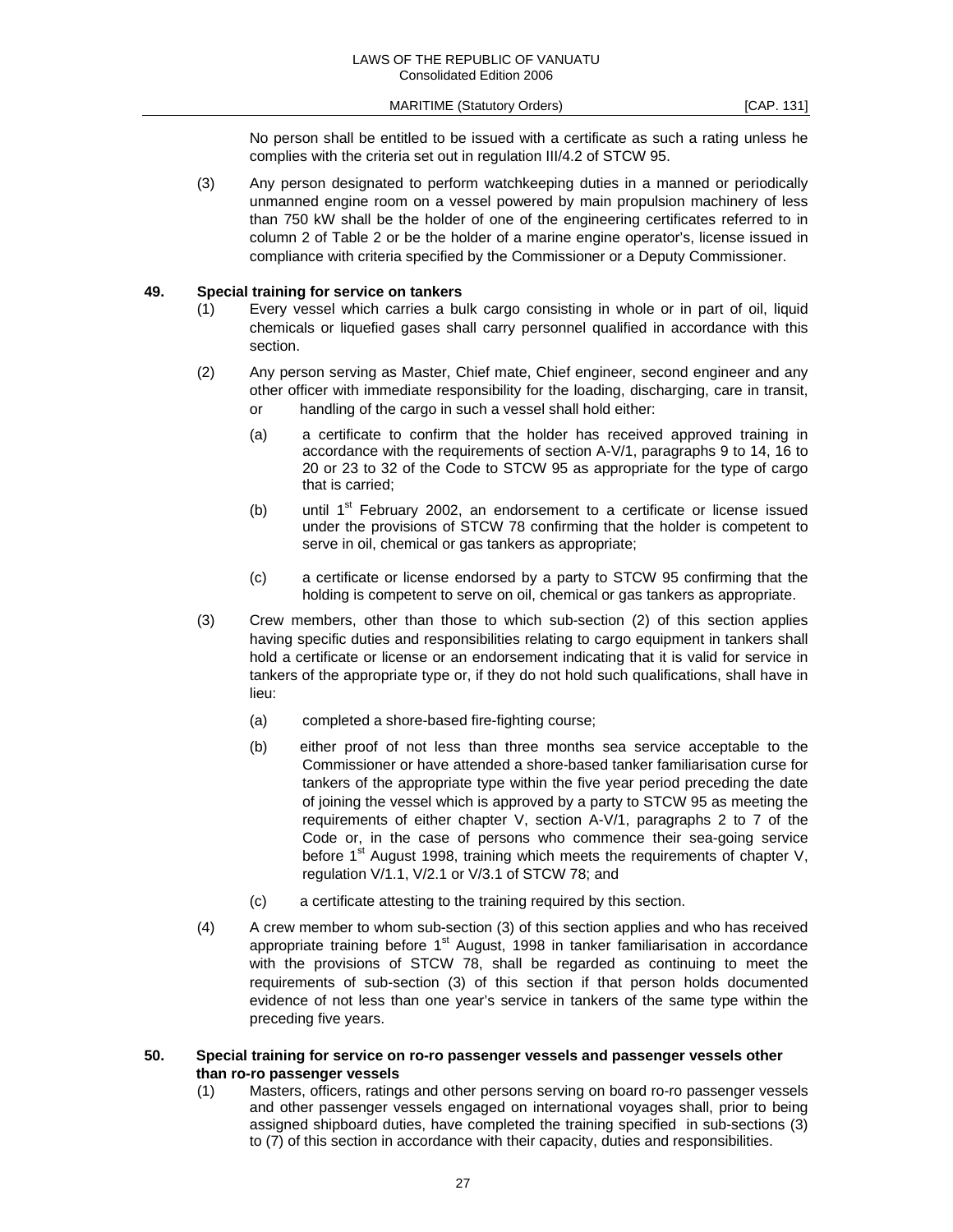- (2) Persons who are required to be trained in accordance with sub-sections (3), (6) and (7) of this section shall, at intervals not exceeding five years, undertake refresher training or be required to provide evidence of having achieved the required standard of competence within the previous five years.
- (3) Masters, officers and other persons designated on muster lists to assist passengers in emergency situations on board ro-ro passenger vessels and other passenger vessels shall have completed training in crowd management as specified in section A-V/2, paragraph 1 and section A-V/3, paragraph 1 respectively of the STCW Code.
- (4) Masters, officers and other persons assigned specific duties and responsibilities on board ro-ro passenger vessels and other passenger vessels shall have completed the familiarisation training specified in section A-V/2, paragraph 2 and section A-V/3, paragraph 2 respectively of the STCW Code.
- (5) Persons providing direct service to the passengers in passenger spaces on board roro passenger vessels and other passengers vessels shall have completed the safety training specified in section A-V/2, paragraph 3 and section A-V/3, paragraph 3 respectively of the STCW Code.
- (6) Masters, Chief mates, Chief engineer officers, Second Engineer officers and every person assigned immediate responsibility for embarking and disembarking passengers, loading, discharging or securing cargo, or closing hull openings on board ro-ro passenger vessels shall have completed approved training in passenger safety, cargo safety and hull integrity as specified in section A-V/2, paragraph 4 of the STCW Code.
- (7) Masters, Chief mates and every person assigned immediate responsibility for embarking and disembarking passengers shall have completed the approved passenger safety training specified in section A-V/3, paragraph 4 of the STCW Code.
- (8) Masters, Chief mates, Chief engineer officers, second engineer officers and every person having responsibility for the safety of passengers in emergency situations on board ro-ro passenger vessels and other passenger vessels shall have completed approved training in crisis management and human behaviour as specified in section A-V/2, paragraph 5 and section A-V/3, paragraph 5 respectively of the STCW Code.
- (9) The owner of every ro-ro passenger vessel and other passenger vessel shall provide the Commissioner with documented details of the system of additional familiarisation training that is implemented for each ro-ro passenger vessel and each other passenger vessel respectively for the Commissioner's approval and records.

#### **51. Training in proficiency in survival craft**

- (1) Every person designated in the vessel's muster list to:
	- (a) common or be second in command of a survival craft;
	- (b) be in charge of launching a survival craft; or
	- (c) be a member of the operating crew of a marine escape system;

shall hold a certificate of proficiency in survival craft and rescue boats.

- (2) To qualify for such a certificate, that person shall:
	- (a) have performed approved sea time of not less than twelve months, or have attended an approved training course and have approved Seagoing service of not less than six months; and
	- (b) have achieved the standard of competence for certificates of proficiency set out in section A-VI2, paragraphs 1 to 4 of the STCW Code.
- (3) Every candidate for a certificate of proficiency in fast rescue boats shall:
	- (a) be the holder of a certificate of proficiency in survival craft and rescue boats other than fast rescue boats;
	- (b) have attended an approved training course; and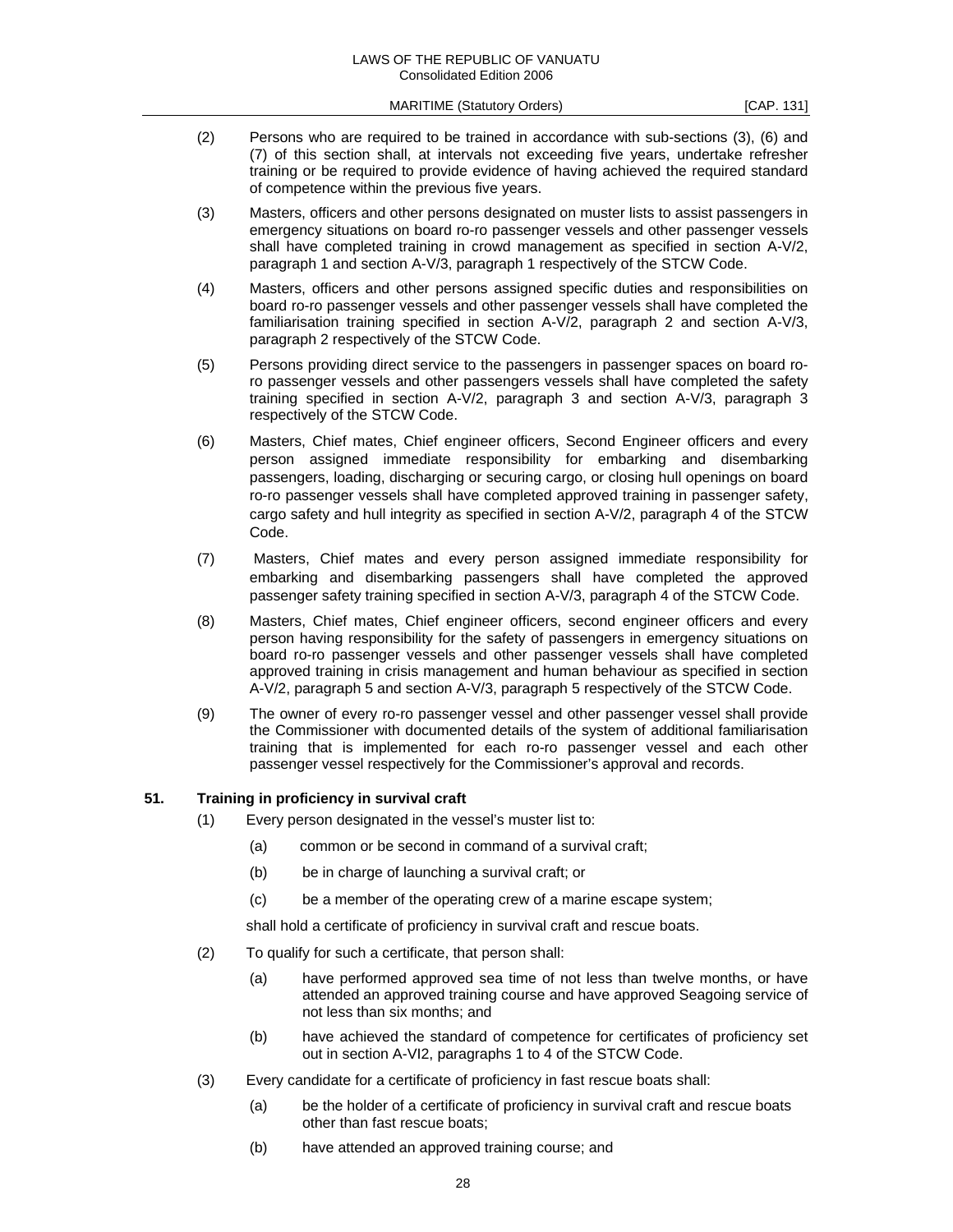- (c) meet the standard of competence for certificates of efficiency in fast rescue boats set out in section A-VI2, paragraphs 5 to 8 of the STCW Code.
- (4) In addition to compliance with sub-section (1) of this section, every passenger vessel shall carry the number of personnel holding certificates of proficiency shown in the table below.

| TYPE AND CHARACTERISTICS OF THE<br><b>SURVIVAL CRAFT OR SYSTEM</b>                                                       | <b>QUALIFIED PERSONS</b>                                        |
|--------------------------------------------------------------------------------------------------------------------------|-----------------------------------------------------------------|
| Lifeboat boarded at the stowed position and capable of<br>release and lowering from inside the boat persons.             | 2 per boat                                                      |
| Lifeboat boarded at the stowed position and capable of<br>being lowered from inside the boat after release<br>externally | 2 per boat plus 1 for every two boats                           |
| Lifeboat both released and lowered from the vessel                                                                       | 3 per boat                                                      |
| Davit launched life raft                                                                                                 | 1 per raft plus 1 for each davit                                |
| Marine escape system                                                                                                     | 4 per system plus 1 for each raft associated with<br>the system |

#### **52. Advanced fire-fighting rquirements**

- (1) Every person designated to control fire-fighting operations shall have successfully completed advanced training in techniques for fighting fire with particular emphasis on organisation, tactics and command in accordance with the provisions of section AVI/3 of the STCW Code and shall meet the standard of competence specified therein.
- (2) Every candidate for certification shall be required to provide evidence of having achieved the required standard of competence within the previous five years, in accordance with the methods of demonstrating competence and the criteria for evaluating competence tabulated in columns 3 and 4 of table A-VI/3 of STCW Code.
- (3) Where training in advanced fire-fighting is not included in the qualifications for the certificate to be issued, a special certificate or documented evidence, as appropriate, shall be issued indicating that the holder has attended a course of training in advanced fire-fighting.
- (4) Every person so designated shall, whilst serving on board the vessel, carry evidence of having received such training.

### **53. Medical first aid and medical care**

- (1) Every person designated to provide medical first aid on board a vessel shall meet the standard of competence in medical first aid specified in section A-VI/4, paragraphs 1 to 3 of the STCW Code.
- (2) Every person designated to take charge of medical care on board a vessel shall meet the standard of competence in medical care on board vessels specified in section A-VI/4, paragraphs 4 to 6 of the STCW Code.
- (3) Where training in medical first aid or medical care is not included in the qualifications for the certificate to be issued, a special certificate or documented evidence, as appropriate, shall be issued indicating that the holder has attended a course of training in medical first aid or in medical care.
- (4) Every candidate for certification under the provisions of regulation VI4, paragraph 1, of STCW 95, shall be required to provide evidence that the required standard of competence has been achieved in accordance with the methods for demonstrating competence and the criteria for evaluating competence tabulated in columns 3 and 4 of table A-VI/4-1 of the STCW Code.
- (5) Every candidate for certification under the provisions of regulation VI/4, paragraph 1, of STCW 95, shall be required to provide evidence that the required standard of competence has been achieved in accordance with the methods for demonstrating competence and the criteria for evaluating competence tabulated in columns 3 and 4 of table A-VI/4-1 of the STCW Code.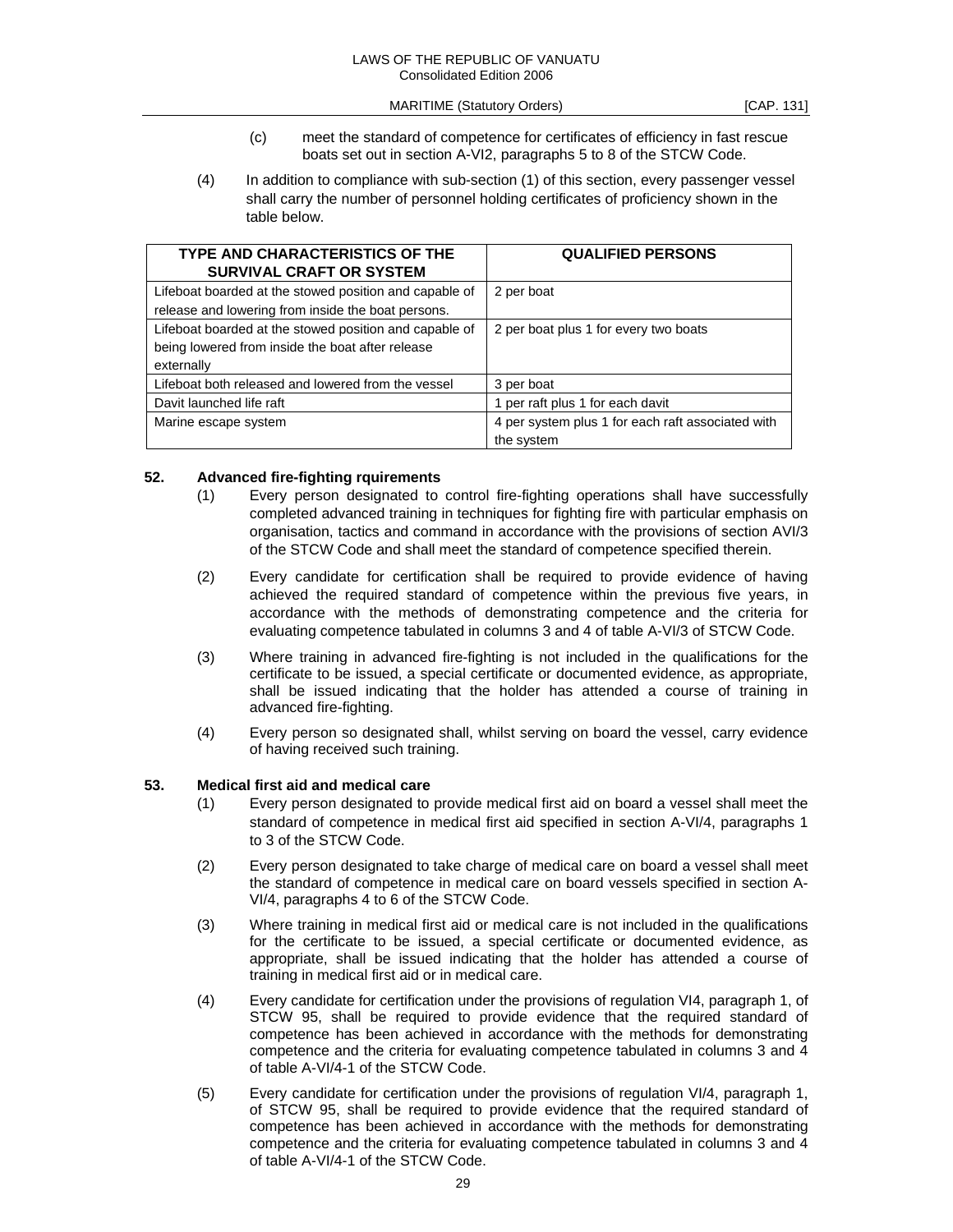- (6) Every candidate for certification under the provisions of regulation VI/4, paragraph 2, of STCW 95, shall be required to provide evidence that the required standard of competence has been achieved in accordance with the methods for demonstrating competence and the criteria for evaluating competence tabulated in columns 3 and of table A-VI/4-2 of the STCW Code.
- (7) Every person designated to provide medical first aid or take charge of medical care shall, whilst serving on board the vessel, carry evidence of having received appropriate training.

#### **54. Medical fitness certificates**

- (1) Every person serving in a vessel of 500 gross tons or more shall hold a valid medical fitness certificate if that person:
	- (a) is required to be on board by virtue of the vessel's Safe Manning Certificate;
	- (b) has any responsibilities on board relating to emergency procedures;
	- (c) has any watchkeeping responsibilities; or
	- (d) has any duties relating to the normal operation of the vessel.
- (2) A medical fitness certificate shall be valid until the date of expiry stated on it if it is issued in accordance with the provisions of the Medical Examination (Seafarers) Convention 1946 (International Labour Organisation Convention 73 of 1946) or the Merchant Shipping (Minimum Standards) Convention 1976 (International Labour Organisation Convention 147 of 1976) by:
	- (a) a medical practitioner, observing the "Guidance regarding medical standards" recommended in section B-I/9 of the STCW Code, approved for the purpose of issuing medical fitness certificates by the Commissioner; or
	- (b) a medical practitioner empowered in that behalf and approved for the purpose of issuing medical fitness certificates by a State which is also a signatory to the said Convention of 1946 of 1976.
- (3) A medical practitioner shall specify the period of validity, from the date of the medical examination, for which the certificate is to remain in force, subject to a maximum period of five years
- (4) A seaman holding a medical fitness certificate which expires whilst he is employed on a vessel and whilst he is at a location where a medical examination and the issue of a new certificate in accordance with these regulations is impracticable, may continue to be employed for a period not exceeding three months from the date of expiry of the medical certificate.
- (5) The Commissioner shall cause a Maritime Bulletin to be published containing a list of countries whose approved medical practitioners are acceptable under sub-section 2(b) of this section.
- (6) Notwithstanding the provisions of sub-sections (1) to (5) of this section, every person to which sub-section (1) refers, shall be in good health, shall have normal blood pressure, or be on maintenance medication to maintain the blood pressure not to exceed 160/100; with vision of 20/200 or equivalent international vision criteria, correctable to 20/40 for deck applicants and 20/50 for engineer applicants; and an unaided average threshold of hearing of 70 db or less in each ear for deck applicants, or functional speech discrimination of at least 80% at 55 db binaural, and 40 db or less for engineer applicants, or functional speech discrimination of at least 90% at 55 db binaural. Deck applicants may have an aided average of 40 db or less or functional speech discrimination of 90% at 55 db binaural. Waivers may be granted in exceptional conditions for applicants who do not meet these criteria.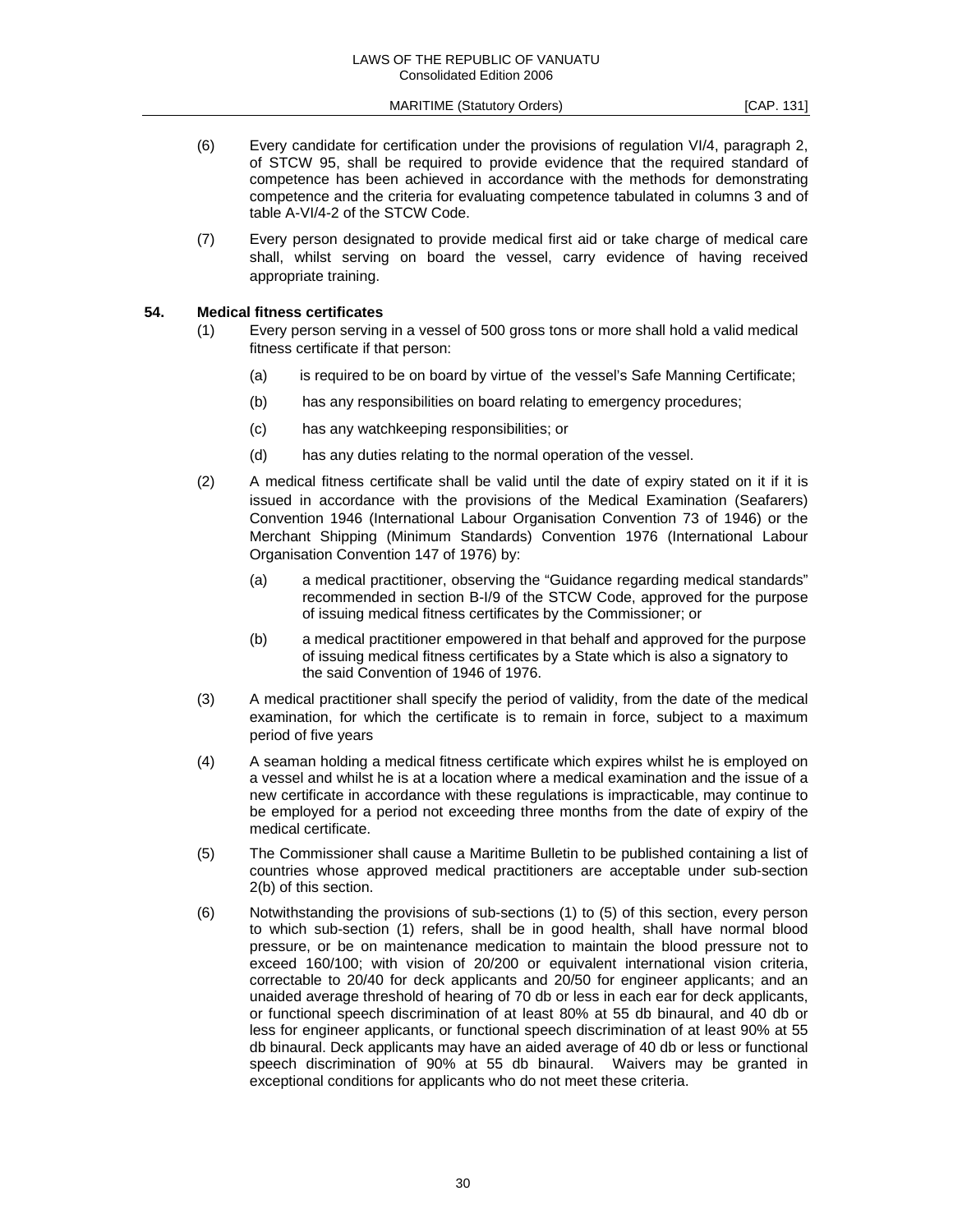#### **55. Applications for recognition of training**

- (1) Applications for recognition of appropriate certificates and acceptance of sea service, and training, shall be forwarded to the Deputy Commissioner of Maritime Affairs in a timely manner to allow full consideration.
- (2) Details of training schemes and approved programmes of on-board training as defined in the STCW Code shall be forwarded to the Deputy Commissioner for approval prior to their commencement.

#### **56. Obligations of owners, masters and other persons**

- (1) Notwithstanding other requirements of this Chapter, every owner, Master, crew member or other person shall fulfil his obligations under STCW 95 and any subsequent amendments thereto.
- (2) In the event of failure to comply with the requirements and obligations of sub-section 1 of this section, the Commissioner or a Deputy Commissioner may:
	- (a) suspend or cancel any master's or other officer's license, certificate or endorsement;
	- (b) suspend or cancel a vessel's Certificate of Registry and impose a monetary penalty not to exceed US\$100,000; and
	- (c) set such other conditions as he may consider necessary.
- (3) The Commissioner or a Deputy Commissioner shall cause a list of amendments to STCW 95 to be published prior to their entry into force and shall, from time to time, provide other information and appropriate guidance in the form of Maritime Bulletins, Fleet Safety Letters, Updates, News letters or other means of written or electronic communication.

## **57. Manning's scales for fishing vessels and oil and mineral service vessels**

- (1) Any other regulations to the contrary notwithstanding, the manning scale for fishing vessels and oil and mineral service vessels shall be set, on an individual basis, by the Commissioner or a Deputy Commissioner and shall be generally similar to internationally recognised standards. In deciding on a suitable manning scale for a particular vessel, the Commissioner or a Deputy Commissioner shall consider all relevant factors, including, but not limited to, the vessel's: service; size; horsepower; equipment; design; degree of automation and purpose.
- (2) Failure to observe the manning requirements set by the Commissioner or a Deputy Commissioner pursuant to sub-section (1) hereof shall be a marine offence for which the owner, Master and vessel shall be severally liable.

#### **58. Display of licenses and certificates**

 Every master, deck officer, engineer officer and radio operator shall cause his license or certificate to be displayed on board the vessel in which he is serving in a conspicuous location. The license or certificate shall be framed under glass or other suitable transparent covering and shall be displayed within 48 hours after the licensee or certificate holder reports on board a vessel for duty and shall remain displayed during the service of the licensee or certificate holder. Wilful failure of any officer to comply with this provision shall be grounds for the revocation of his Vanuatu license, certificate or endorsement.

#### **59. Report of ship's officer**

- (1) Every owner shall furnish to the Commissioner or a Deputy Commissioner, on the prescribed form, a report of officers employed on such vessels and the licenses and certificates which they hold within 30 days of:
	- (a) the registration of the vessel;
	- (b)  $1<sup>st</sup>$  January each year; and
	- (c) whenever there is an officer billet change.
- (2) Failure to furnish a report as required by sub-section (1) hereof shall be a marine offence.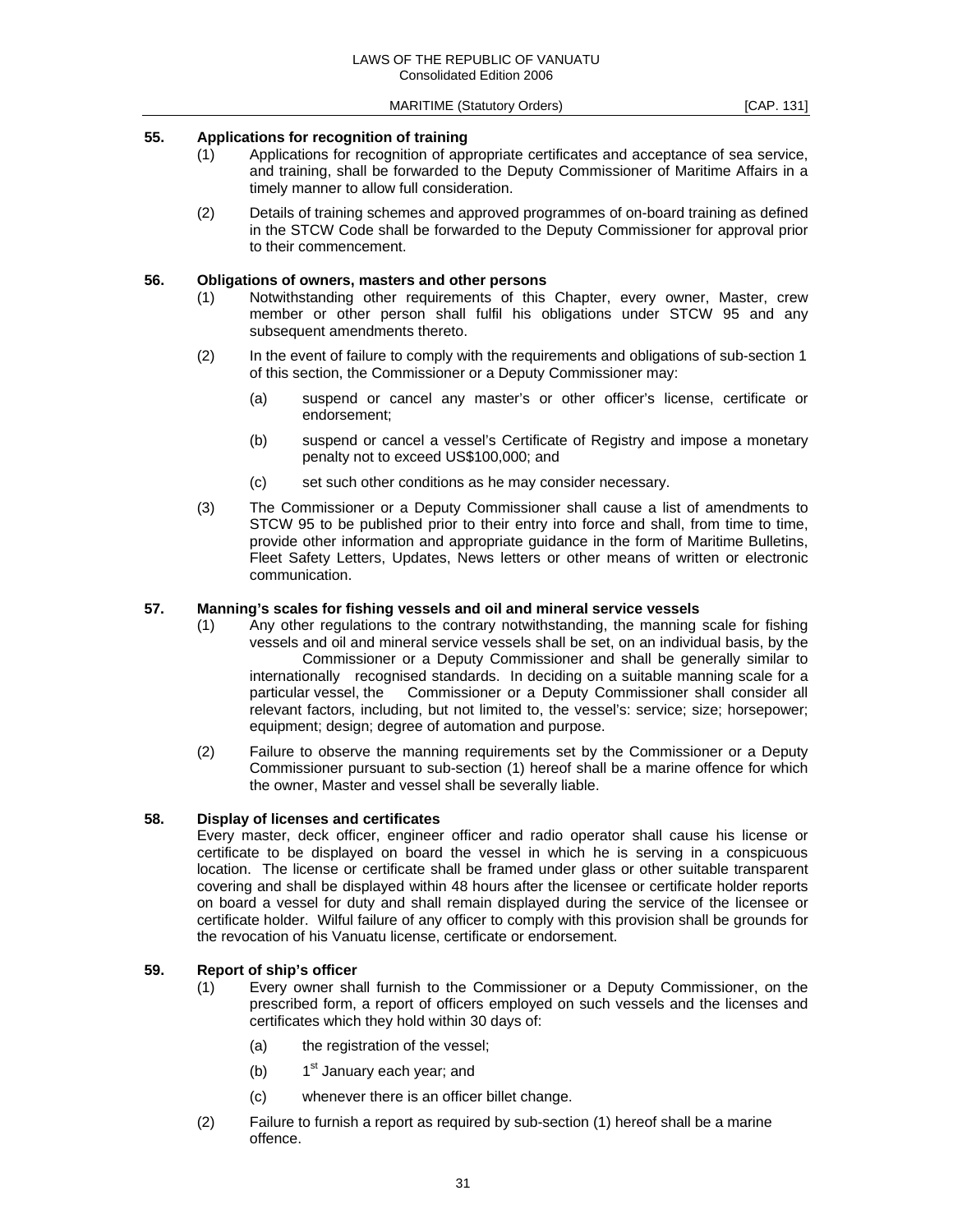## **60. Change of command**

 Whenever there occurs a change of master of a vessel, the shipowner or his authorised agent shall designate and appoint the new master in writing and the new master shall enter the following statement in the vessel's log book:

 "I (*name of new master*), a citizen of (*country of citizenship*), holder of Vanuatu License of competence No. (*number of certificate*) in the grade of master, assumed command of the vessel on (*date on which officially took command*) at the Port of (*port where change effected*)."

## **61. Fishing, oil and mineral service vessel reports**

- (1) The reports required of the owners of vessels pursuant to section 59(1) shall not be required with respect to fishing vessels and oil and mineral service vessels provided that the owners of such vessels shall make available to the Commissioner or a Deputy Commissioner such information as is requested from time to time.
- (2) At each anniversary of registration of such vessels, the owner shall submit to the Commissioner or a Deputy Commissioner a certificate to the effect that the master and all officers employed on the vessel during the preceding 12 months were properly qualified and licensed. Such certificate shall be in the form prescribed by the Commissioner.
- (3) Failure to make information available when requested by the Commissioner under sub-section (1) hereof or to furnish a certificate required under sub-section (2) hereof shall be a marine offence.

#### **62. Log books**

- (1) Every self-propelled vessel, and every manned non-self propelled vessel, registered under the Act, of 100 gross tons or more, shall carry a navigation log book and every self-propelled vessel of 100 gross tons or more shall carry an engine room log book. These log books shall be maintained in bound volumes aboard the vessel until the end of the voyage. All entries made in such log books shall be signed by the master or officer designated by the master who shall make such entries, and all such entries shall be made as soon as possible after the occurrences to which they relate.
- (2) In addition to the keeping of navigation and engine room log books, every vessel of 500 gross tons or more shall carry a bridge and an engine room record or in an automated vessel an automatic print-out, wherein shall be contained the times and nature of all orders passed between the navigation bridge and the engine room.
- (3) Every vessel of 100 gross tons or more shall carry a radio log (diary of the radio service) in the operating room during the voyage. Every Radio operator shall enter in the radio log his name, the times at which he goes on and off watch, and all incidents of importance to safety of life at sea occurring during his watch connected with the radio service.
- (4) Every master shall make, or cause to be made, in the log book entries including, but not limited to, the following:
	- (a) every offence and any penalty or fine imposed;
	- (b) every death occurring on board and every burial at sea with all information required by section 129 of the Act;
	- (c) every marriage taking place on board, with the names citizenship and residences of the parties, and every birth occurring on board, with the sex of the infant and the names of parents;
	- (d) the name of every seaman or apprentice who ceases to be a member of the crew otherwise than by death, with the place, time, manner and cause thereof;
	- (e) wages due to any seaman or apprentice who dies during the voyage, and the total amount of all deductions made therefrom;
	- (f) a statement of any casualty as defined in Chapter 7, Marine Investigations, any oil pollution or any port State control detention made immediately after the occurrence or as soon thereafter as practicable;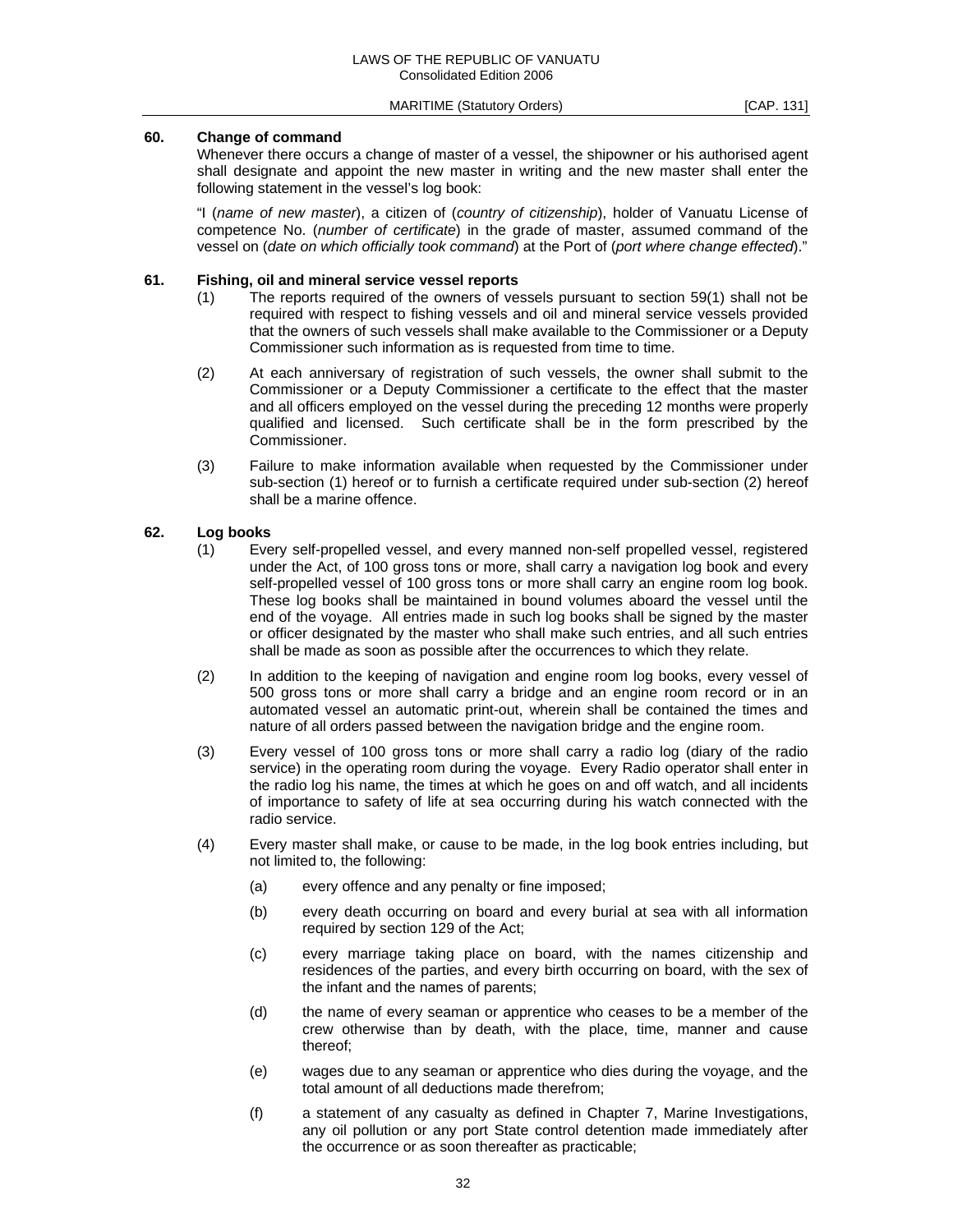- (g) before departing from any port, the information required by section 28(1);
- (h) time of muster of crew at their boat and fire stations, followed by drills, respectively at least once a week, either in port or at sea, or reason why not held;
- (i) the closing and opening or watertight doors and of all inspections and drills as required by the International Convention for the Safety of Life at Sea, 1997, as amended;
- (j) a record of any drill, check or test carried out by the vessel's; crew of the vessel's steering gear as required by the International Convention for the Safety of Life at Sea, 1974, as amended;
- (k) search for stowaways and contraband, which shall be conducted prior to the vessel's departure from each port;
- (l) upon each change of master, the information required by section 60(1); and
- (m) every signal of distress or message that a vessel, aircraft or person is in distress at sea, observed or received and the action taken.

#### **63. Medical equipment and log book**

- (1) Every vessel shall carry and maintain an adequate medicine chest bearing in mind the number of persons aboard and the nature and duration of the voyage. In determining the contents of the chest, consideration shall be given to the recommendations of the International Labour Organisation.
- (2) All required medicine chests shall contain a medical guide sufficiently detailed to assist persons other than a vessel's doctor in administering to the ordinary needs of sick or injured persons on board without supplementary medical advice by radio or radiotelephone.
- (3) The master, and such other officers as the master may designate in his discretion, shall be instructed to make full use of all available medical advice by radio or radiotelephone and in the providing of information to assist a doctor in giving such advice.
- (4) Every vessel shall carry a medical log book in which shall be entered every case of illness or injury happening to any member of the crew, with the nature thereof, and the medical treatment.

## **64. Lifeboats and lifeboat drill**

- (1) The master shall place in charge of each lifeboat, a deck officer (or holder of a Certificate of Proficiency in Survival Craft issued under the provisions of this Order, if a passenger vessel) and shall also designate a second-in-command. The person so place in charge shall have a list of the crew of the lifeboat, and shall assure himself that the men placed under his orders are acquainted with their duties. The master shall also assign to each life raft a member of the crew practised in the handling and operation of life rafts.
- (2) The master shall assign to each motor lifeboat at least one member of the crew capable of working the motor. He shall similarly assign to each lifeboat equipped with radio and searchlight apparatus at least one member of the crew capable of working such radio and searchlight.
- (3) The master of every vessel of 500 gross tons or more shall allot to each member of the crew special duties to be undertaken in the event of any emergency and shall cause to be drawn up and posted a muster list showing such assignments which shall indicate the particular station to which each crew member must go. The muster list shall assign such duties as the master considers necessary for the safety of the vessel, its crew and cargo. The master shall also specify and publish definite signals for calling all the crew to their boat and fire stations, and shall give full particulars of these signals to all the crew and passengers.
- (4) (a) The master of every vessel shall cause the crew to be exercised at fire and boat drill at least once every week, and such drills shall be conducted as if an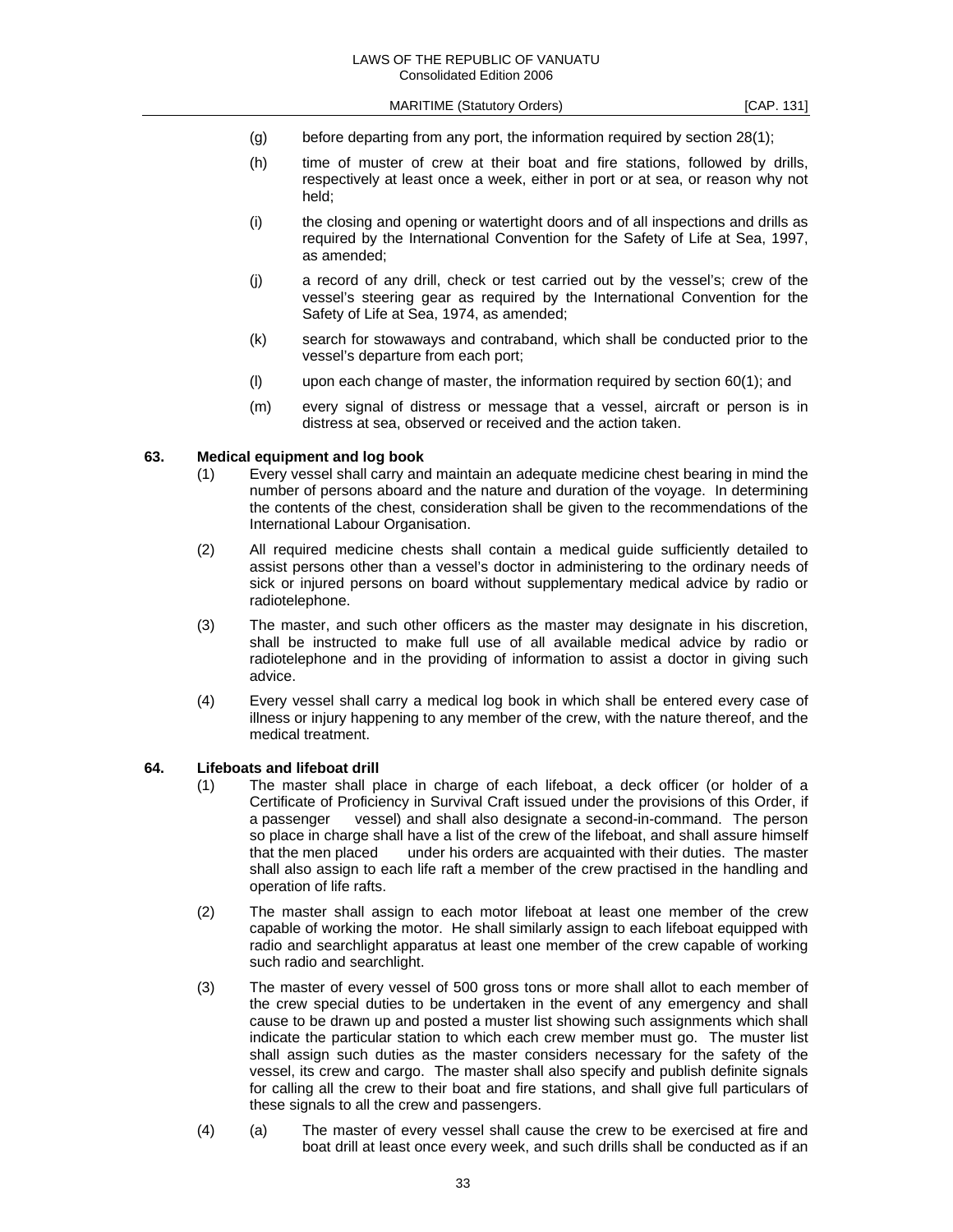actual emergency existed. All fire pumps shall be started and sufficient outlets opened in order to determine that the system is in proper working order;

- (b) persons assigned to the use of rescue and safety equipment shall demonstrate their proficiency in the use of such equipment;
- (c) all watertight doors in use while the vessel is under way shall be operated;
- (d) weather permitting, lifeboat covers and strong backs shall be removed, plugs or caps put in place, boat ladders secured in position, painters led forward and tended and the boats swung out to ascertain that the gear is in good working order. The motor and hand-propelling gear of each lifeboat, where fitted, shall be operated sufficiently to ascertain that it is in proper operating condition;
- (e) passengers shall report to their stations and shall be instructed in the use of life preservers; and
- (f) each lifeboat shall be lowered to the water at least once in every three months, when in port, and the crew shall be exercised in the use of oars and other means of propulsion where fitted.
- (5) Failure to comply with any of the provisions of this section shall be a marine offence for which the owner and Master shall be liable severally to a penalty of up to US \$100,000 for each offence.

#### **65. Certificates to be given by master**

 Each exercise of a special power granted to masters in relation to births, marriages and deaths on board under section 106 of the Act shall be evidenced by an appropriate certificate, referring to a log entry of the event, and shall be signed by the master and executed upon a form to be supplied, on request and payment of fees, by the Commissioner or a Deputy Commissioner.

## **66. Shipping articles**

- (1) Shipping Articles, otherwise referred to as Articles of Agreement, shall be in the English language and shall be in the form as set forth in sub-section (4) hereof or in such form as the Authority may from time to time approve upon application being made therefor in each particular case. No other form shall be used in lieu of the official form except that a foreign language version may be appended thereto or otherwise made a part thereof.
- (2) Every seaman joining the vessel to commence employment on board shall sign the Shipping Articles prior to departure of the vessel from the port at which the seaman joined the vessel. The master shall officiate at the signing-on of each seaman and shall sign his name to the Shipping Articles in attestation of his having so acted.
- (3) The signing off Shipping Articles by a seaman at the time of his discharge from employment on board shall not constitute a waiver on his part of any claim he may have against the vessel or its master at that time.
- (4) The following shall be the form of Shipping Articles:

| Port of Registry: PORT VILA, VANUATU |                                                                                  |
|--------------------------------------|----------------------------------------------------------------------------------|
|                                      |                                                                                  |
|                                      | It is agreed between the Master and the undersigned seamen of the (steam)(motor) |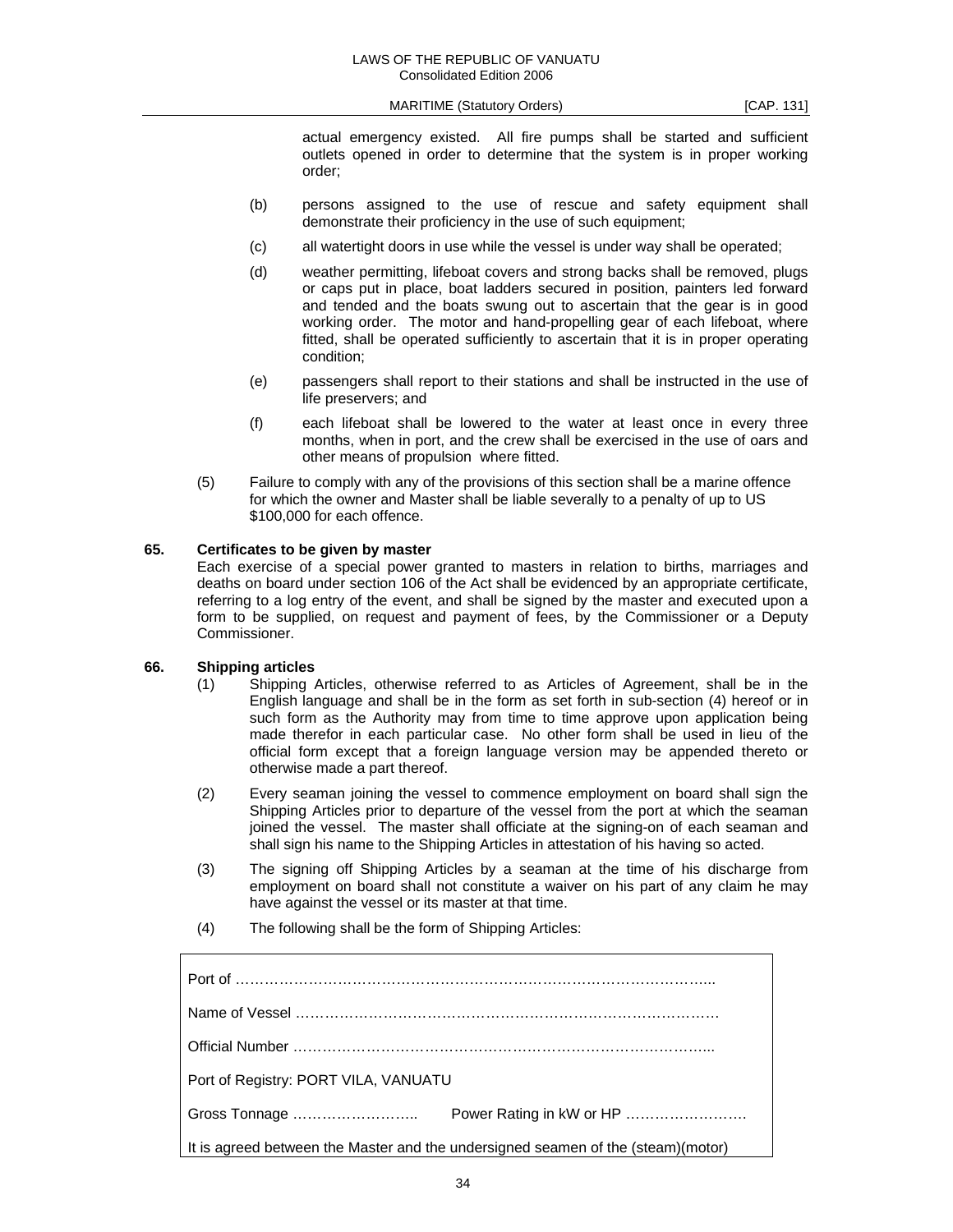#### LAWS OF THE REPUBLIC OF VANUATU Consolidated Edition 2006

MARITIME (Statutory Orders) [CAP. 131]

| vessel: |                                                                                                                                                                                                                                                                                                                                                                                                                                                                                                                                                                                                           |  |
|---------|-----------------------------------------------------------------------------------------------------------------------------------------------------------------------------------------------------------------------------------------------------------------------------------------------------------------------------------------------------------------------------------------------------------------------------------------------------------------------------------------------------------------------------------------------------------------------------------------------------------|--|
|         |                                                                                                                                                                                                                                                                                                                                                                                                                                                                                                                                                                                                           |  |
|         |                                                                                                                                                                                                                                                                                                                                                                                                                                                                                                                                                                                                           |  |
|         |                                                                                                                                                                                                                                                                                                                                                                                                                                                                                                                                                                                                           |  |
|         |                                                                                                                                                                                                                                                                                                                                                                                                                                                                                                                                                                                                           |  |
|         | and such other ports and places in any part of the world as the Master may direct                                                                                                                                                                                                                                                                                                                                                                                                                                                                                                                         |  |
|         |                                                                                                                                                                                                                                                                                                                                                                                                                                                                                                                                                                                                           |  |
|         | months, that:                                                                                                                                                                                                                                                                                                                                                                                                                                                                                                                                                                                             |  |
| (1)     | Seamen shall conduct themselves in an orderly, faithful, honest and sober<br>manner, and shall at all times be diligent in their respective duties and obedient<br>to the lawful commands of the Master, or of any person who shall lawfully<br>succeed him, and their superior officers, in everything relating to the vessel, it<br>stores and cargo, whether on board, in boats or on shore. In consideration of<br>this service, to be duly performed, the Master agrees to pay the undersigned<br>seamen the wages expressed herein and/or set forth in supplemental provision<br>and/or agreements. |  |
| (2)     | Wages shall commence no later than on the day specified and agreed to these<br>Articles or at a time of presence on board for the purpose of commencing work,<br>whichever first occurs, and shall terminate on the day of discharge.                                                                                                                                                                                                                                                                                                                                                                     |  |
| (3)     | Seamen are entitled to receive on request, in local currency, from the Master,<br>one half of the balance of base wages actually earned and payable at every<br>intermediate port where the vessel shall load or discharge cargo before the end<br>of the voyage, but not more than once in any ten-day period.                                                                                                                                                                                                                                                                                           |  |
| (4)     | If the Master and a seaman agree, a portion of such seaman's earnings may be<br>allotted<br>such<br>seaman's spouse, children,<br>grandchildren, parents,<br>to<br>brothers or sisters, or to a bank account in the name of the<br>grandparents,<br>seaman.                                                                                                                                                                                                                                                                                                                                               |  |
| (5)     | Any seaman who is put ashore at a port other than the one where he signed on<br>these Articles and who is put ashore for reasons for which he is not responsible,<br>shall be returned as a seaman or otherwise, but without expense to him:                                                                                                                                                                                                                                                                                                                                                              |  |
|         | (a)<br>at the Shipowner's option, to the port at which he was engaged or where<br>the voyage commenced or to a port in such seaman's own country; or                                                                                                                                                                                                                                                                                                                                                                                                                                                      |  |
|         | (b)<br>to another port agreed upon between the seaman and the Shipowner or<br>Master. However, in the event of such seaman's contract period of<br>service has not expired, the Shipowner shall have the right to transfer<br>him to another of the Shipowner's vessels to serve thereon for the<br>balance of the contract period of service, unless otherwise provided for<br>herein.                                                                                                                                                                                                                   |  |
| (6)     | Any seaman whose period of employment is terminated by reason of completion<br>of the voyage for which he was engaged or of expiration of his contract period of<br>employment, shall be entitled to repatriation at no expense to himself to the port<br>at which he was engaged, or to such other port as may be agreed upon.                                                                                                                                                                                                                                                                           |  |
| (7)     | If any person enters himself as qualified for a duty which he is incompetent to<br>perform, his rank or rating may be reduced in accordance with his incompetence<br>or he may be discharged.                                                                                                                                                                                                                                                                                                                                                                                                             |  |
| (8)     | The Master shall sign and give to a seaman discharged from his vessel either on<br>his discharge on payment of his wages, a Certificate of Service in a form<br>approved by the Commissioner, specifying the period of his service and the time                                                                                                                                                                                                                                                                                                                                                           |  |

L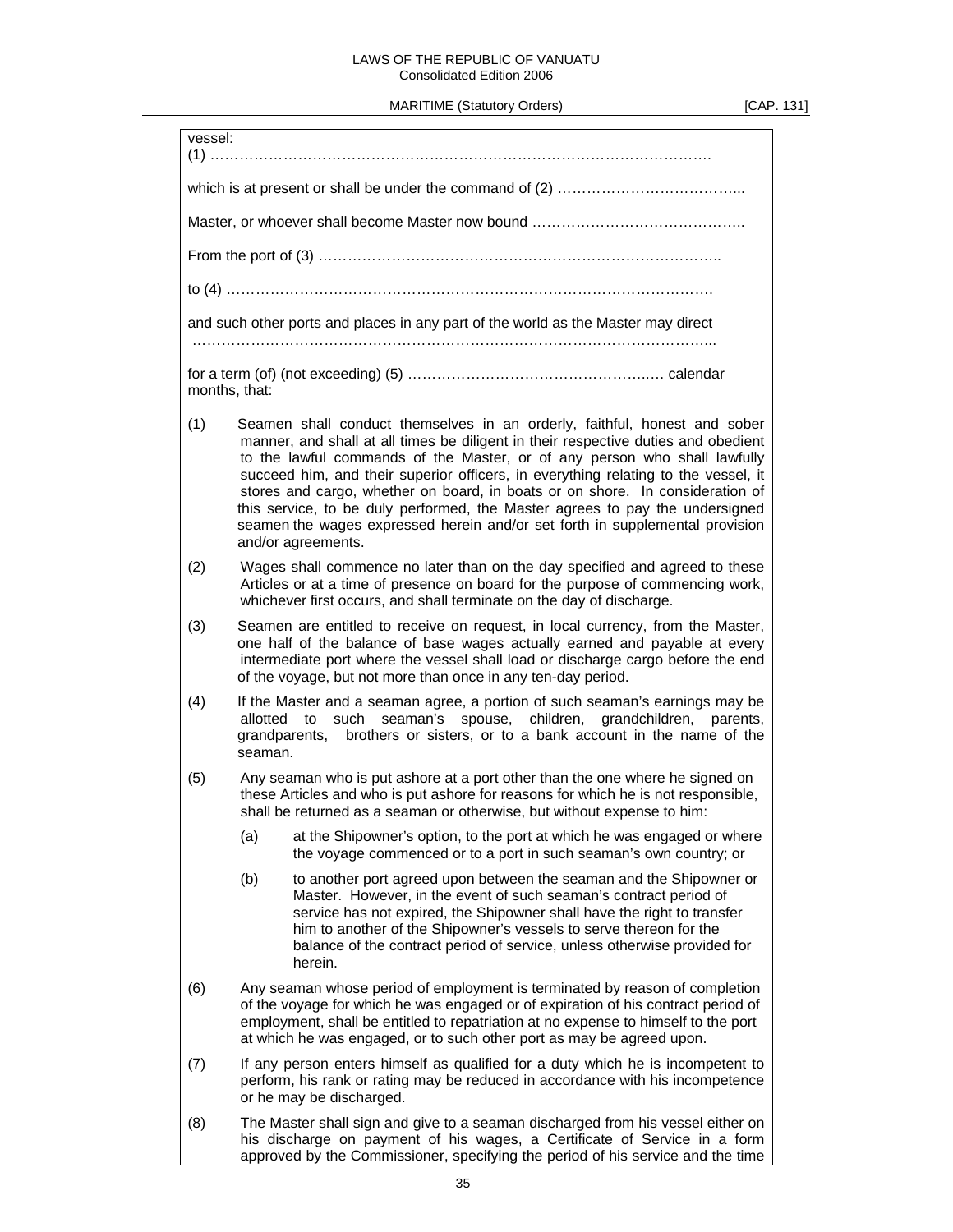|                                                                                                                                             | and place of his discharge.                                                                                                                                                                                                                                                                                                                                                                                                                                                                                                                                                                                                                                                                                                                                                                                    |  |
|---------------------------------------------------------------------------------------------------------------------------------------------|----------------------------------------------------------------------------------------------------------------------------------------------------------------------------------------------------------------------------------------------------------------------------------------------------------------------------------------------------------------------------------------------------------------------------------------------------------------------------------------------------------------------------------------------------------------------------------------------------------------------------------------------------------------------------------------------------------------------------------------------------------------------------------------------------------------|--|
|                                                                                                                                             |                                                                                                                                                                                                                                                                                                                                                                                                                                                                                                                                                                                                                                                                                                                                                                                                                |  |
| (9)                                                                                                                                         | Eight hours per day shall constitute a working day while in port and at sea.<br>Work performed over and above an eight hour period shall be considered<br>overtime and be compensated for at overtime rates.                                                                                                                                                                                                                                                                                                                                                                                                                                                                                                                                                                                                   |  |
| (10)                                                                                                                                        | Work performed in excess of eight hours per day shall not be compensated for<br>when necessary for the safety of the vessel, its passengers, crew, cargo or for<br>the saving of other vessels, lives, or cargo or for the performance of fire, lifeboat<br>or other emergency drills.                                                                                                                                                                                                                                                                                                                                                                                                                                                                                                                         |  |
| (11)                                                                                                                                        | Seamen shall keep their respective quarters clean and in order.                                                                                                                                                                                                                                                                                                                                                                                                                                                                                                                                                                                                                                                                                                                                                |  |
| (12)                                                                                                                                        | No dangerous weapons, narcotics or contraband articles, and no alcoholic<br>beverages except as provided by the Shipowner as part of the vessel's<br>provisions, shall be brought on board the vessel nor allowed in the possession of<br>the crew, and any crew member bringing the same on board or having the same<br>in his possession on board, shall be subject to discharge and/or shall be liable<br>for such fines as the Master may direct, and all such articles shall be confiscated.<br>The amount of the fine levied against the vessel by the proper authority of the<br>port wherein the vessel is then located, for possession of narcotics and/or<br>contraband cargo, shall be made good to the Shipowner out of the wages of the<br>crew member of crew members guilty of such possession. |  |
| (13)                                                                                                                                        | No seaman shall go ashore in any foreign port except by permission of the<br>Master. However, the Master shall not refuse the reasonable request of any<br>seaman for shore leave.                                                                                                                                                                                                                                                                                                                                                                                                                                                                                                                                                                                                                             |  |
| (14)                                                                                                                                        | The Shipowner and Master may issue such rules and regulations as may be<br>necessary for the safe and proper operation of the vessel, provided nothing<br>contained therein shall be contrary to law.                                                                                                                                                                                                                                                                                                                                                                                                                                                                                                                                                                                                          |  |
| (15)                                                                                                                                        | If any seaman considers himself aggrieved by any breach of these Articles, he<br>shall represent the same to the Master or officer in charge of the vessel, in a<br>quiet and orderly manner, who shall there upon take such corrective action as<br>the case may require.                                                                                                                                                                                                                                                                                                                                                                                                                                                                                                                                     |  |
| (16)                                                                                                                                        | All rights and obligations of the parties to these Articles shall be subject to the<br>Laws of Vanuatu.                                                                                                                                                                                                                                                                                                                                                                                                                                                                                                                                                                                                                                                                                                        |  |
|                                                                                                                                             |                                                                                                                                                                                                                                                                                                                                                                                                                                                                                                                                                                                                                                                                                                                                                                                                                |  |
| (additional provisions may be included or referenced herein or attached hereto)                                                             |                                                                                                                                                                                                                                                                                                                                                                                                                                                                                                                                                                                                                                                                                                                                                                                                                |  |
| <b>IN WITNESS WHEREOF</b> the said seamen have subscribed their names herein on the<br>days mentioned against their (respective signature). |                                                                                                                                                                                                                                                                                                                                                                                                                                                                                                                                                                                                                                                                                                                                                                                                                |  |
|                                                                                                                                             |                                                                                                                                                                                                                                                                                                                                                                                                                                                                                                                                                                                                                                                                                                                                                                                                                |  |
|                                                                                                                                             |                                                                                                                                                                                                                                                                                                                                                                                                                                                                                                                                                                                                                                                                                                                                                                                                                |  |
| Entries to be made in columns provided therefor:                                                                                            |                                                                                                                                                                                                                                                                                                                                                                                                                                                                                                                                                                                                                                                                                                                                                                                                                |  |
| (1)                                                                                                                                         | Name of Seaman                                                                                                                                                                                                                                                                                                                                                                                                                                                                                                                                                                                                                                                                                                                                                                                                 |  |
| (2)                                                                                                                                         | Citizenship                                                                                                                                                                                                                                                                                                                                                                                                                                                                                                                                                                                                                                                                                                                                                                                                    |  |
| (3)<br>(4)                                                                                                                                  | Passport or Identification Number<br>License of Certificate Number                                                                                                                                                                                                                                                                                                                                                                                                                                                                                                                                                                                                                                                                                                                                             |  |
| (5)                                                                                                                                         | Age                                                                                                                                                                                                                                                                                                                                                                                                                                                                                                                                                                                                                                                                                                                                                                                                            |  |
| (6)                                                                                                                                         | Home Address                                                                                                                                                                                                                                                                                                                                                                                                                                                                                                                                                                                                                                                                                                                                                                                                   |  |
| (7)                                                                                                                                         | Name and Address of Next of Kin                                                                                                                                                                                                                                                                                                                                                                                                                                                                                                                                                                                                                                                                                                                                                                                |  |
| (8)<br>(9)                                                                                                                                  | Date and Place Wages Commence<br>Capacity in which Engaged                                                                                                                                                                                                                                                                                                                                                                                                                                                                                                                                                                                                                                                                                                                                                     |  |
| (10)                                                                                                                                        | Base Wages per Month                                                                                                                                                                                                                                                                                                                                                                                                                                                                                                                                                                                                                                                                                                                                                                                           |  |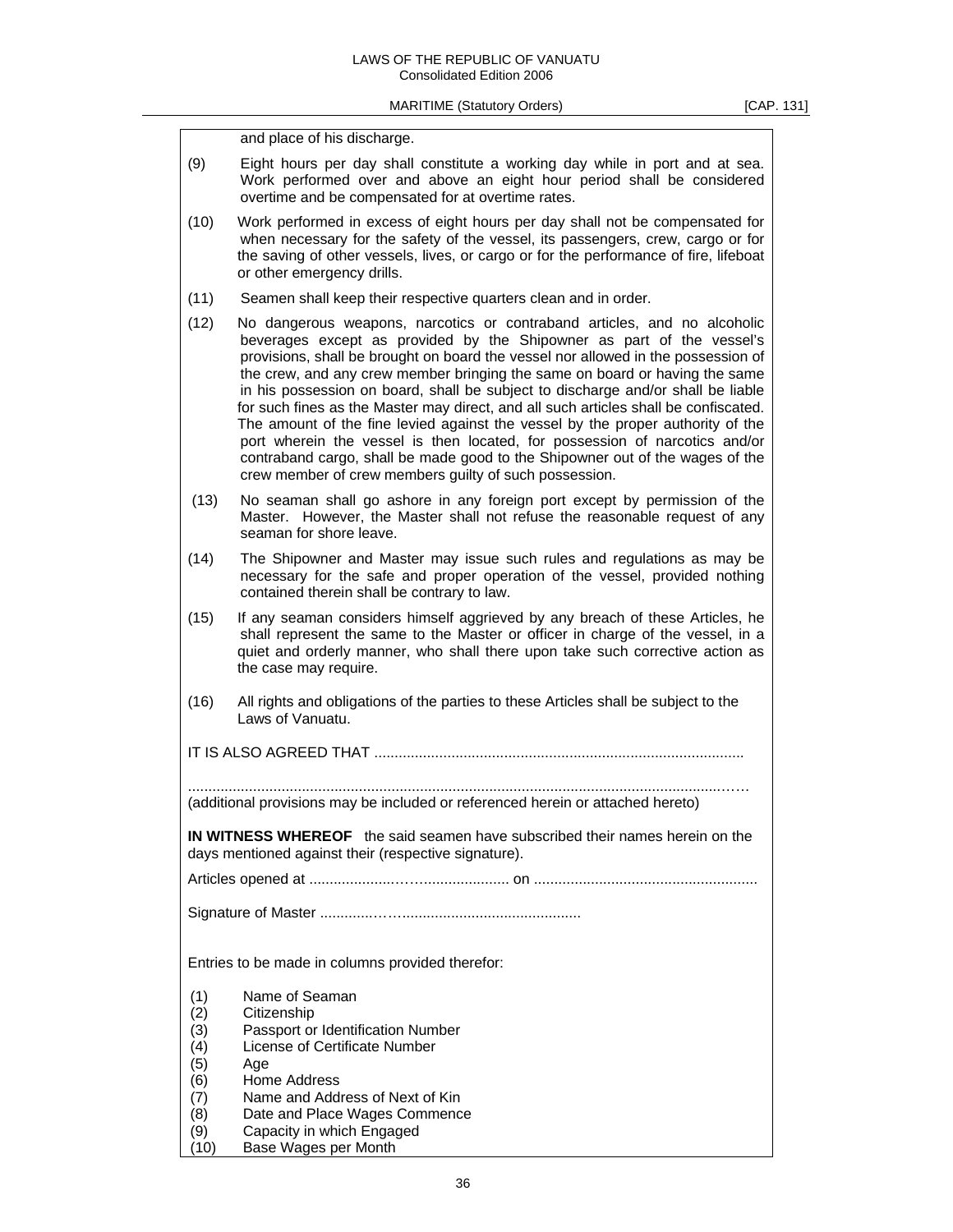#### LAWS OF THE REPUBLIC OF VANUATU Consolidated Edition 2006

MARITIME (Statutory Orders) [CAP. 131]

(11) Date and Place Signed on Articles

- (12) Signature of Seaman
- (13) Signature of Master
- (14) Date and Place Signed off Articles
- (15) Signature of Seaman
- (16) Signature of Master

## *NOTES*

- (1) Enter Name of Vessel.
- (2) Enter Full Name of Master.
- (3) Enter Name of First Port of Departure.
- (4) Enter here description of the voyage and the names of the places at which the vessel is to touch, or if that cannot be done the general nature and the probable length of the voyage and the port of country at which the voyage is to terminate. For ships engaged in worldwide trading without definite itineraries or schedules, insert "world-wide trading".
- (5) Strike out work, or words, not applicable.

#### **67. Certificate of Service**

- (1) Certificates of Service shall be in the form set forth in subsection (4) of this section or in an equivalent form containing all of the information therein.
- (2) Where a seaman has served in more than one capacity on board a vessel during a period of continuous service thereon, the Certificate of Service issued to him upon his discharge shall indicate separately the total service in each capacity.
- (3) Certificates of Service shall be issued under the signature of the Master and the seal or stamp of the vessel shall be affixed thereon.
- (4) The following shall be the form of Certificate of Service:

## *CERTIFICATE OF SERVICE*  (a) Name of Seaman (b) Citizen (c) Rank or Rating (d) License, Books or Certificate Number (e) Place of Engagement (f) Date of Engagement (g) Place of Discharge (h) Date of Discharge (i) Total Service (months and days) (j) Name of Vessel (indicate steam or motor) (k) Official Number (l) Port of Registry (m) Gross Tonnage (n) Propulsion Power (kW/Horsepower) (o) Nature of Voyage (p) Remarks I hereby certify to the best of my knowledge that all entries herein were made by me and are correct. In witness whereof I have this day affixed my signature and the seal or stamp of the vessel. Date .............................................................................. Signature of Master ......................................................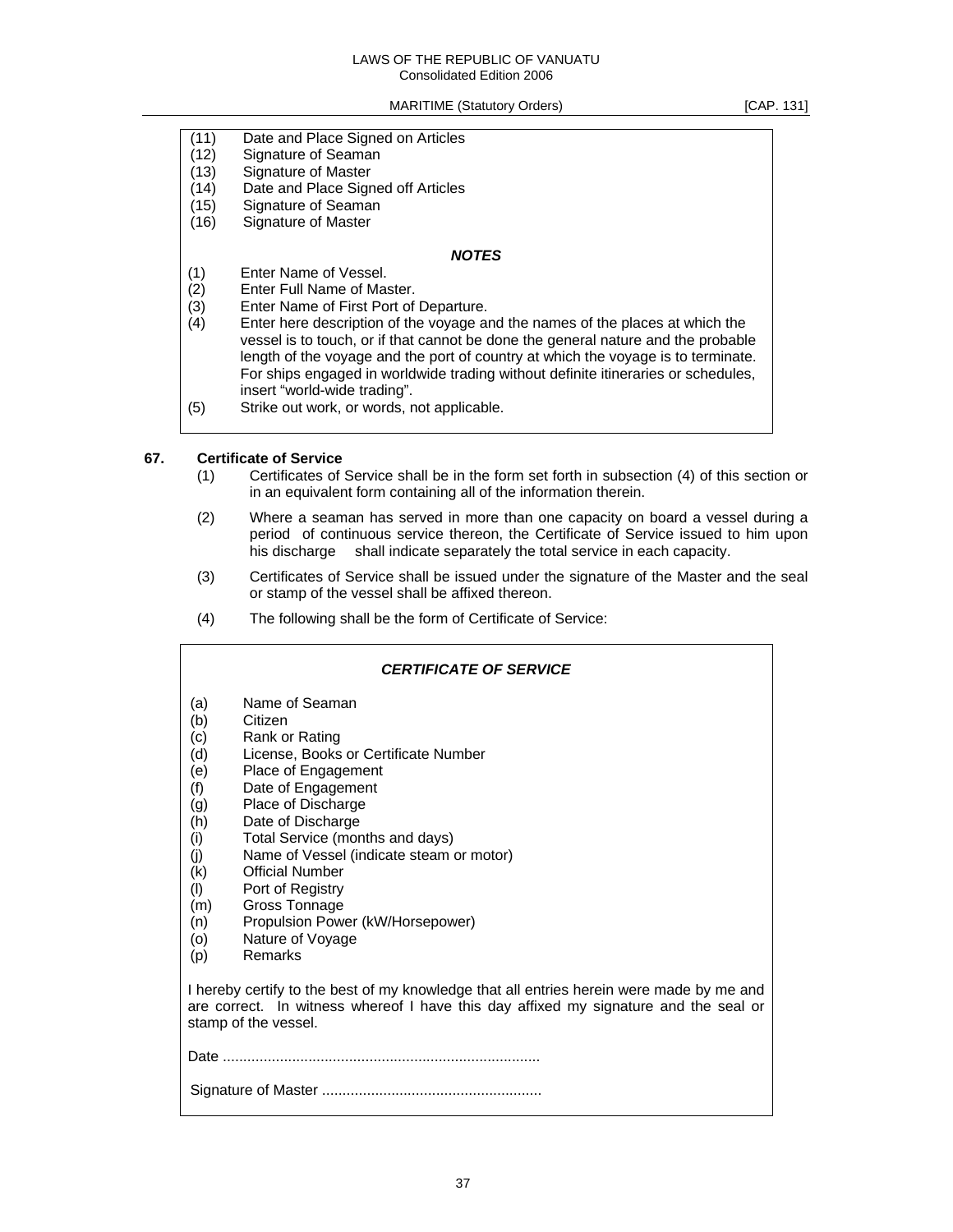## **68. Register of children**

 The Master of each vessel upon which only members of the same family are employed, or school ship or training ship, and upon which vessels children under the age of sixteen are employed shall maintain a register of all such persons and shall record therein, with respect to each such child, his name, date and place of birth citizenship, residence, and address of nextof-kin or legal guardian, capacity in which employed, date and place of employment, and the date and place of discharge.

## **CHAPTER 9 – NEAR-COASTAL VOYAGES**

#### **68. Interpretation**

In this Chapter:

- (a) near-coastal voyage means a voyage between places within Vanuatu; and
- (b) unless the context otherwise requires, the meanings of the terms employed shall be as set out in section 36(1).

## **69. Application**

 This Chapter applies to seagoing vessels engaged on near-coastal voyages except such vessels which are:

- (a) fishing vessels;
- (b) pleasure yachts not engaged in trade;
- (c) wooden vessels of primitive build;
- (d) not propelled by mechanical means unless expressly provided otherwise.

#### **71. Limitations and exclusions**

- (1) The examination officers within Vanuatu is limited to the requirements for service on vessels of less than 500 gross tons engaged on near-coastal voyages.
- (2) Certification of the special training requirements for personnel on certain types of vessels specified in Chapter V of STCW 95 is excluded.

## **72. Safe manning**

- (1) Every vessel of 500 gross tons or more to which this Chapter applies shall, whenever it proceeds to sea, be manned in accordance with the IMO principles of safe manning and shall carry a Safe Manning Certificate on which is indicate the manning requirements for foreign-going voyages, the vessel may also, on the application of the owner, be issued with a further Safe Manning Certificate showing the manning requirements for trading within Vanuatu.
- (2) Every vessel of less than 500 gross tons shall be manned in accordance with schedule 7 of the Shipping Act [Cap. 53].
- (3) Notwithstanding the provisions of sub-section (1) of this section, every vessel to which this Chapter applies shall, at least, be manned in accordance with schedule 7 of the Shipping Act [Cap. 53].

## **73. Carriage of Masters and Officers**

- (1) Every vessel to which this Chapter applies shall carry a qualified Master and the qualified officers specified on the vessel's Safe Manning Certificate or schedule 7 of the Shipping Act [Cap. 53], as appropriate.
- (2) A Master is qualified and any officer is qualified if he holds a valid certificate of competency issued and endorsed in accordance with STCW 78 of STCW 95 as appropriate which is:
	- (a) in date;
	- (b) valid for the function that he is to perform on the vessel;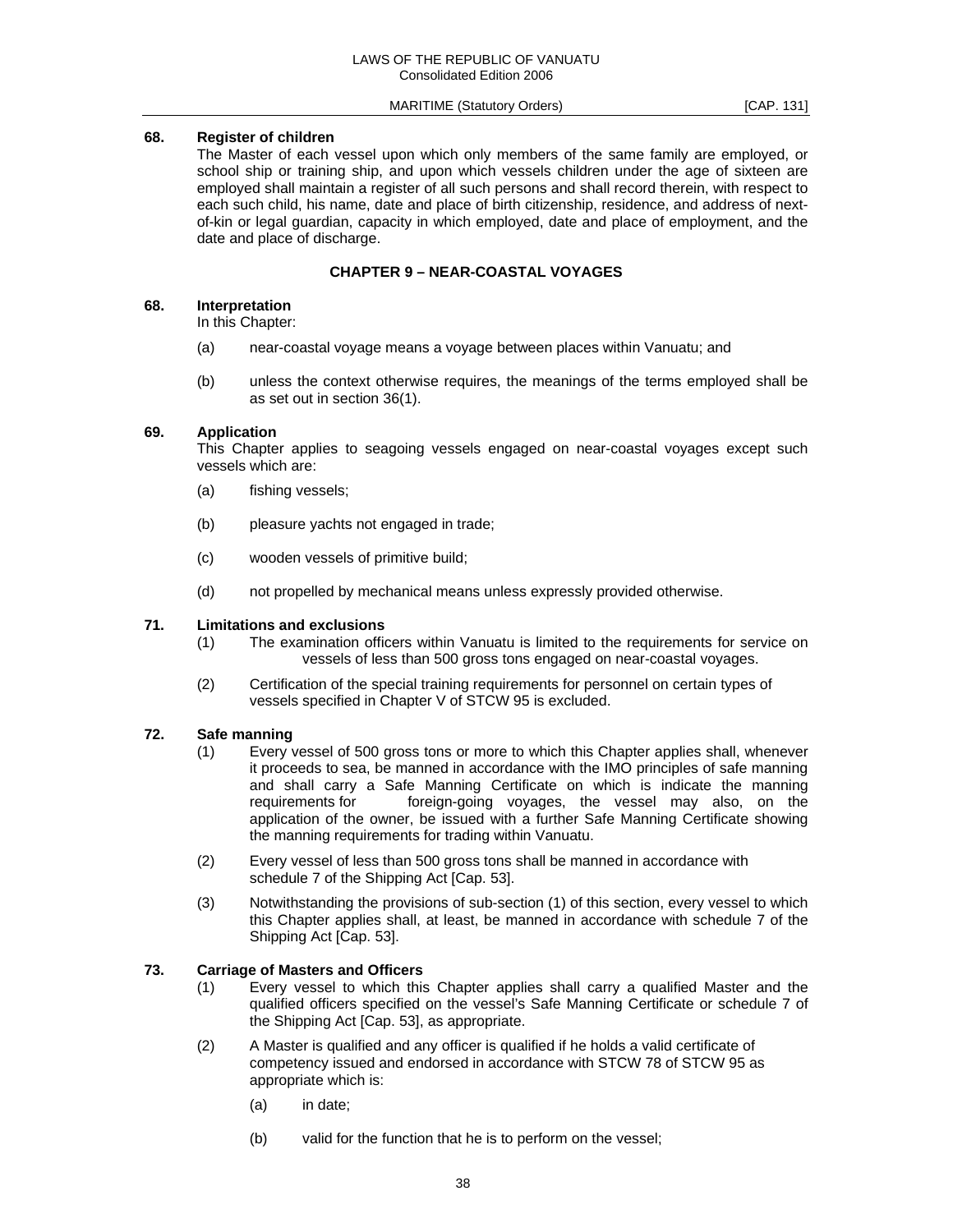- (c) valid for the vessel's size or power of the vessel, or vessels, in which he is to serve; and
- (d) valid for the area in which the vessel, or vessels, in which he is to serve, will operate.

#### **74. Duty to Master and owner**

 It shall be the duty of every Master and owner of a vessel to which this Chapter applies to ensure that no officer serves in charge of a watch unless that person holds a certificate of competency or endorsement as provided by this Chapter except that, in the event of the death or incapacity of any Master or officer at sea, another officer with a certificate of competency or endorsement entitling him to serve in a lesser capacity may serve in the position of the person incapacitated for a maximum period or until such time as the vessel reaches a safe port.

## **75. Issue of endorsements**

- (1) The Principal Licensing Officer may, under this Chapter, after consultation with the Commissioner or a Deputy Commissioner issue an endorsement to any certificate of competency which he considers to be acceptable for service in a Vanuatu vessel engaged solely on near-coastal voyages on application by the owner for that vessel and on the provision of such information about the seafarer as the Principal Licensing Officer may specify.
- (2) An endorsement shall be valid only for the service in the vessels identified on it and shall show an expiry date which shall be a date not later than the next revalidation date of the Master's or officer's certificate of competency.
- (3) In the case of Masters, Chief engineers, Chief mates and second engineers, every candidate for an endorsement shall be competent in all relevant matters and the owner shall ensure that the officers is so competent and shall provide a declaration to that effect at the time of making the application.
- (4) An endorsement issued under this Chapter shall be valid only when accompanied by the holder's certificate of competency and shall be kept available for inspection at any time on the vessel in which the holder is serving.

## **76. Withdrawal of endorsements**

- (1) An endorsement remains the property of, and may be withdrawn at any time by, the Principal Licensing Officer and, if withdrawn, it shall be returned to the Principal Licensing Officer at the earliest opportunity after notification of its withdrawal.
- (2) Should it come to the attention of the Principal Licensing Officer that an officer might be guilty of any misconduct or incompetence in relation to any of his duties on board a Vanuatu vessel, the Principal Licensing Officer shall cause such an investigation, as he deems necessary to be made.
- (3) Following any investigation conducted by virtue of subsection 2 of this section which concludes that the Master or officer is guilty of the misconduct or incompetence alleged, any endorsement that he holds may be withdrawn by the Principal Licensing Officer and may not be re-issued without the approval of the Authority.

#### **77. Candidate certification for vessels over 500 gross tons**

- (1) Every candidate for certification as Master or first mate on a seagoing vessel of 500 gross tons or more engaged solely on near-coastal voyages shall hold an appropriate certificate. The Principal Licensing Officer, in accordance with Regulation I/10 of STCW 95, shall endorse such certificate.
- (2) Every candidate for certification as officer in charge of a navigational watch on a seagoing vessel of 500 gross tons or more engaged solely on near-coastal voyages shall hold an appropriate certificate. The Principal Licensing Officer, in accordance with Regulation I/10 of STCW 95, shall endorse such certificate.
- (3) Every candidate for certification as Chief engineer, second engineer, engineer in charge of an engineering watch on a seagoing vessel of 500 gross tons or more engaged solely on near-coastal voyages shall hold an appropriate certificate. The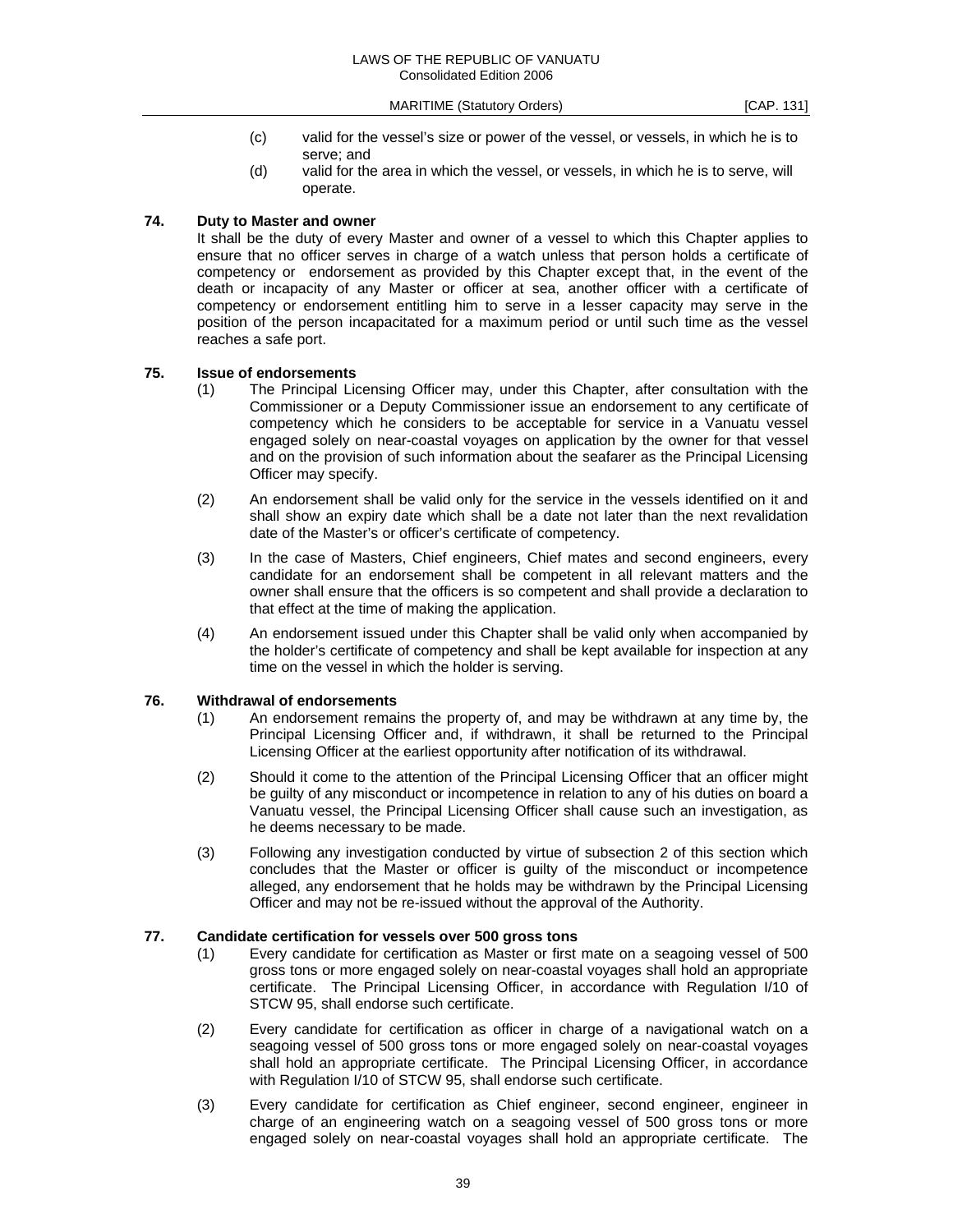Principal Licensing Officer, in accordance with Regulation I/10 of STCW 95, shall endorse such certificate.

- (4) Every navigational watch rating specified in the Safe Manning Certificate of a vessel of 500 gross tons of more shall hold an engine room watch rating certificate issued by a Party to the STCW Convention.
- (5) Every engine room watch rating specified in the Safe Manning Certificate of a vessel of 500 gross tons of more shall hold an engine room watch rating certificate issued by a Party to the STCW Convention.

## **78. Candidate certification for vessels under 500 gross tons**

 Every candidate for certification, appropriate to the position in which he is intended to serve, on a seagoing vessel of less than 500 gross tons engaged solely on near-coastal voyages shall either:

- (a) meet the requirements of section 77; or
- (b) be certified in accordance with the provisions of the Shipping Act [Cap. 53]. Such certificate, shall be endorsed by the Principal Licensing Officer, after consultation with the Commissioner or a Deputy Commissioner, in accordance with Regulation I/10 of STCW 95 and shall clearly indicate any restrictions on its validity.

#### **79. Transitional provisions**

 Notwithstanding the requirements of section 75 to 78 inclusive of this Chapter, the Principal Licensing Officer may, until 1<sup>st</sup> February 2002, issue, recognise and endorse certificates in accordance with the provisions of the Shipping Act [Cap. 53] which applied immediately prior to  $1<sup>st</sup>$  February, 1997 in respect of those seamen who commenced approved Seagoing service, an approved education and training programme or an approved training course before 1<sup>st</sup> August 1998, as provided for by regulation I/15 of STCW 95. Furthermore, until 1<sup>st</sup> February 2002, the Principal Licensing Officer may renew and revalidate certificates and endorsements in accordance with the provisions of the Shipping Act [Cap. 53] as applicable immediately prior to 1<sup>st</sup> February, 1997.

#### **80. Revalidation of certificates**

- (1) In order to continue to qualify for sea-going service, the holder of a certificate issued or recognised under these regulations shall, at intervals not exceeding five years, provide evidence of his medical fitness for sea service and continued competency appropriate to the position on board which he is qualified to fill. On receipt of such evidence, the Principal Licensing Officer, shall consult with the Commissioner or a Deputy Commissioner, and if satisfied the evidence warrants it, shall revalidate the certificate.
- (2) Certificates not revalidated in accordance with subsection 1 of this section will not be valid for Seagoing service.
- (3) Owners shall ensure that Masters and officers are provided with updating training and knowledge appropriate to developments in marine equipment and changes in appropriate legislation.

#### **81. Familiarisation**

- (1) It shall be the duty of the owner and Master to ensure that every crew member on board, before taking up his duties, shall receive training sufficient to ensure that he is competent to:
	- (a) communicate with other persons on board on elementary safety matters;
	- (b) understand safety information symbols, signs and alarm signals;
	- (c) identity muster and embarkation stations and emergency escape routes;
	- (d) understand the action to take in the event of a person falling overboard, fire or smoke being detected, a person being overcome in an enclosed space, or a fire or "abandon ship" alarm being sounded;
	- (e) locate and don life jackets;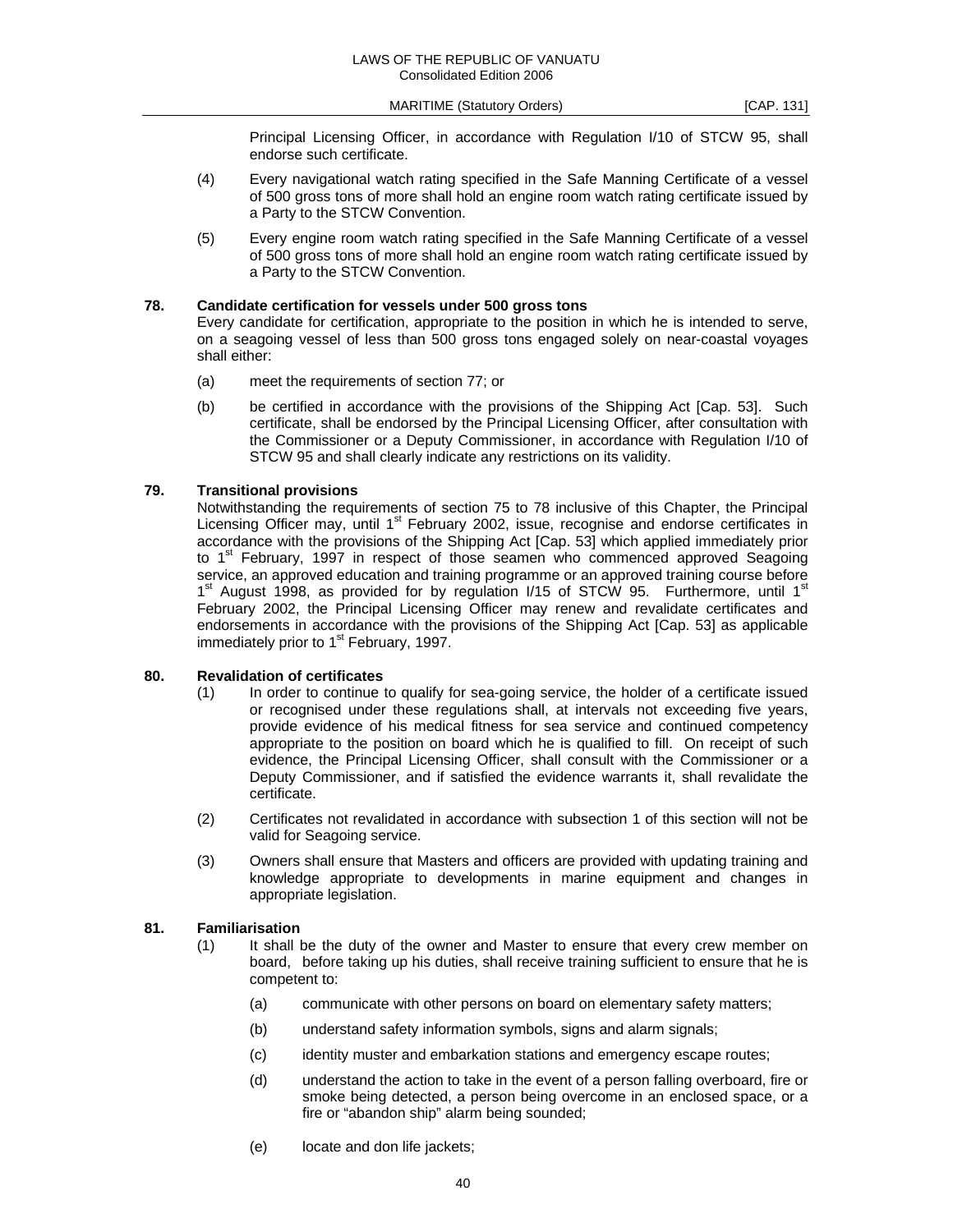- (f) initiate alarms and use portable fire extinguishers;
- (g) take appropriate immediate action on encountering an accident or other medical emergency; and
- (h) operate any fire or watertight doors fitted in the particular vessel.
- (2) The familiarisation training outlined above shall:
	- (a) be provided on each occasion a person joins a vessel for the first time or after an absence from that vessel for six months or more;
	- (b) be provided on board either at a shore establishment before the person joins the vessel or be provided on board the vessel at the time the person joins the vessel and before the person takes up his duties on board.

#### **82. Hours of rest**

 Every person forming part of a watch shall be provided with not less than 10 hours rest in total in any 24 hour period provided that:

- (a) the 10 hour period may be divided into two periods one of which shall be not less that 6 hours;
- (b) for a maximum period of two days, if the nature of the vessel's operation precludes the provision of 10 hours' rest in any 24 hour period, at least 6 hours rest shall be provided in any 24 hour period provided that in any seven day period not less than 70 hours of rest are provided.

#### **83. Schedule of watch and rest periods**

- (1) The owner of every vessel to which these regulations applies shall consult with the Master of the vessel and draw up a schedule showing the maximum watch periods and minimum rest periods to be observed by crew members in accordance with these regulations. The schedule shall not be changed except after consultation with the Master.
- (2) Every vessel to which these regulations applies which is engaged only a short voyages not exceeding 12 hours and has a crew which receives leave periods at intervals not exceeding 4 weeks and which operates continuously between the same ports, need not comply with the hours of rest set out in this Chapter but if the vessel does not comply, the owners shall submit a schedule of work and rest periods to the Principal Licensing Officer for approval and shall not operate the vessel to a schedule of rest periods that is not approved by the Principal Licensing Officer.

#### **84. Obligations of owners, Masters and other persons**

- (1) Notwithstanding other requirements of this Chapter, every owner, Master, crew member or other person shall fulfil his obligations under STCW 95 and any subsequent amendments thereto.
- (2) In the event of failure to comply with the requirements and obligations of subsection 1 of this section, the Commissioner may:
	- (a) suspend or cancel any Master's or other officer's license, certificate or endorsement;
	- (b) suspend or cancel a vessel's Certificate of Registry and impose a monetary penalty not to exceed \$100,000; and
	- (c) set such other conditions as he may consider necessary.
- (3) The Commissioner or his nominee shall cause a list of amendments to STCW 95 to be published prior to their entry into force and shall, from time to time, provide other information and appropriate guidance in the form of Maritime Bulletins, Fleet Safety Letters, Updates, Newsletters or other means of written or electronic communication.